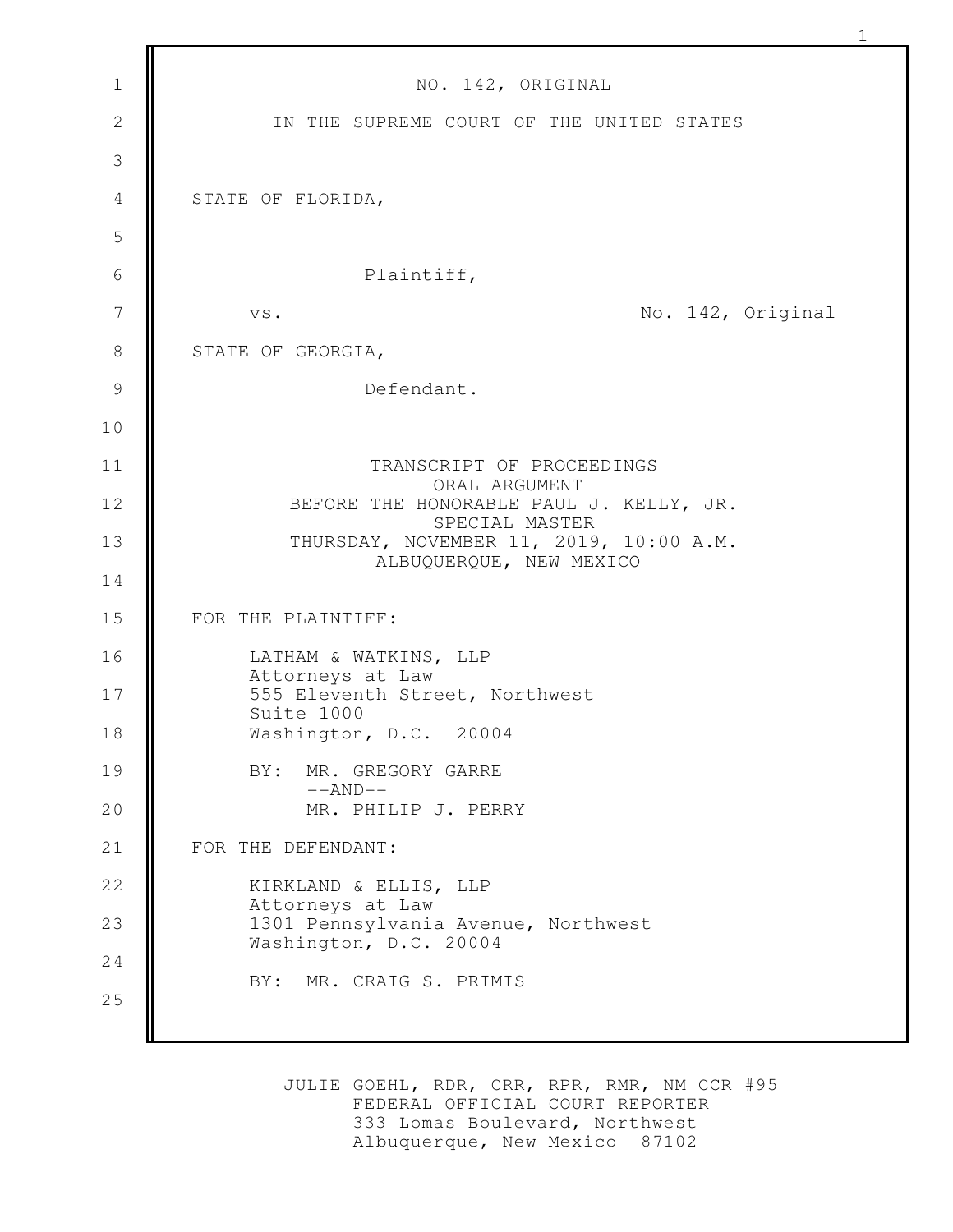| $1\,$          | Proceedings reported by machine shorthand, and                                               |
|----------------|----------------------------------------------------------------------------------------------|
| $\mathbf{2}$   | transcript produced by computer-aided transcription.                                         |
| $\mathcal{S}$  |                                                                                              |
| $\overline{4}$ | Reported by:                                                                                 |
| 5              | JULIE GOEHL, RDR, CRR, RPR, RMR, NM CCR #95<br>United States Court Reporter                  |
| $6\,$          | 333 Lomas Boulevard, Northwest                                                               |
| 7              | Albuquerque, New Mexico 87102<br>Phone: (505)348-2209<br>Email: Julie_Goehl@nmd.uscourts.gov |
| $\,8\,$        |                                                                                              |
| $\overline{9}$ |                                                                                              |
| 10             |                                                                                              |
| 11             |                                                                                              |
| 12             | INDEX                                                                                        |
| 13             | PAGE                                                                                         |
| 14             | ARGUMENT BY MR. GARRE<br>4                                                                   |
| 15             | $\,8\,$<br>ARGUMENT BY MR. PERRY                                                             |
| 16             | 32<br>ARGUMENT BY MR. PRIMIS                                                                 |
| 17             | 60<br>ARGUMENT BY MR. PERRY                                                                  |
| 18             | 67<br>ARGUMENT BY MR. GARRE                                                                  |
| 19             |                                                                                              |
| 20             |                                                                                              |
| $2\sqrt{1}$    |                                                                                              |
| 22             |                                                                                              |
| 23             |                                                                                              |
| 24             |                                                                                              |
| 25             |                                                                                              |
|                |                                                                                              |

JULIE GOEHL, RDR, CRR, RPR, RMR, NM CCR #95 FEDERAL OFFICIAL COURT REPORTER 333 Lomas Boulevard, Northwest Albuquerque, New Mexico 87102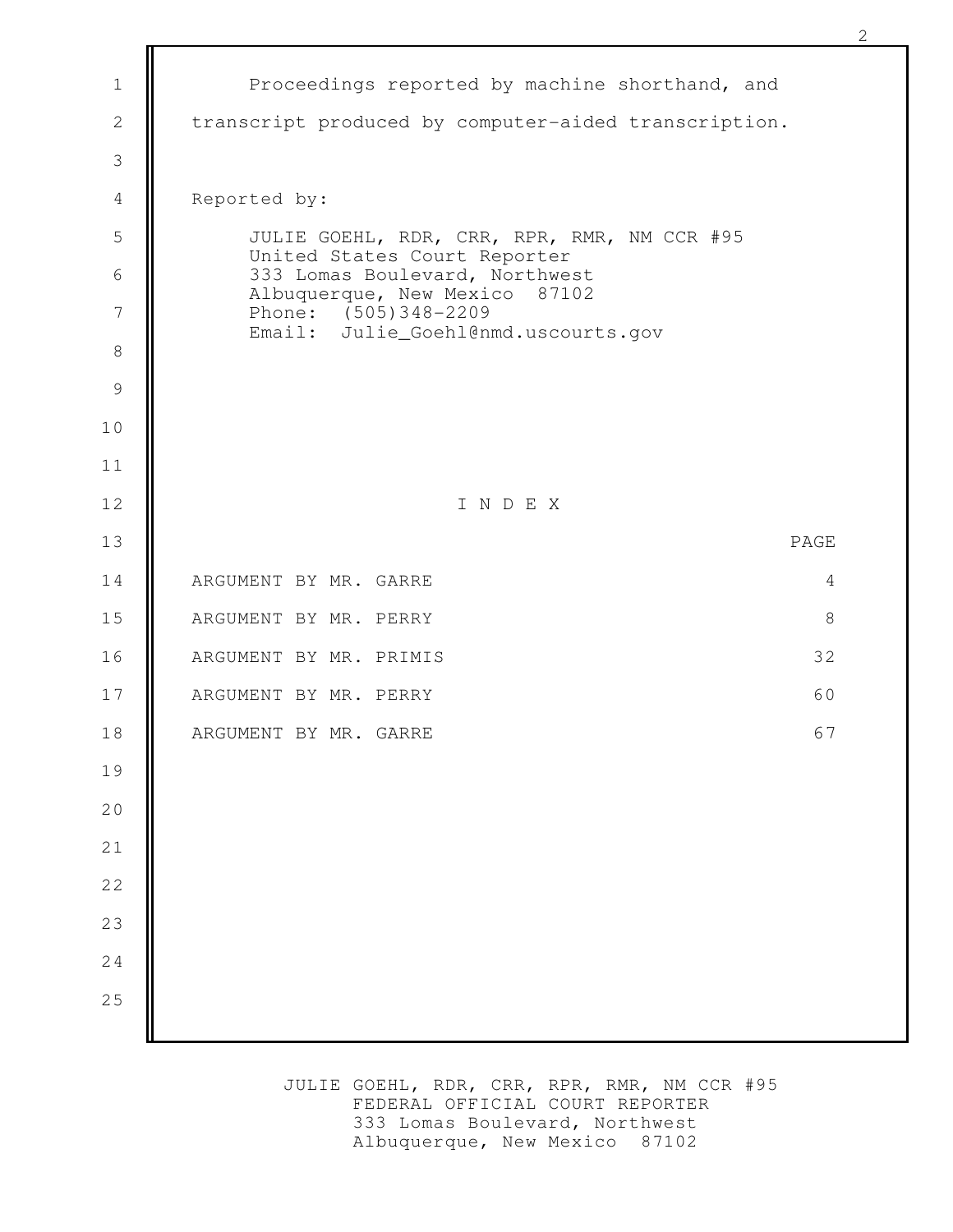ORAL ARGUMENT (Court in session at 10:00 a.m.) LAW CLERK ROBERT TEPPER: All rise. THE COURT: Good morning. You may be seated. Could we have appearances for the record, please. MR. PERRY: Good morning, Your Honor. Phil Perry for Florida. THE COURT: Mr. Perry. MR. GARRE: Good morning, Your Honor. Gregory Garre on behalf of Florida. THE COURT: All right. MR. PRIMIS: Should I approach? THE COURT: You may. MR. PRIMIS: Good morning, Your Honor. Craig Primis from Kirkland & Ellis for the State of Georgia. And I did want to let the Court know that we have some officials from Georgia here today, our Attorney General, Chris Carr; our Solicitor General, Andrew Pinson; and Executive Counsel to the Governor, David Dove. THE COURT: Very good. And welcome. All right. We're here for arguments, and we have given each side 45 minutes. And if you wish to reserve time for rebuttal, please let us know, and we will try to keep the clock for you. And with that, I think we can begin. 1 2 3 4 5 6 7 8 9 10 11 12 13 14 15 16 17 18 19 20 21 22 23 24 25

3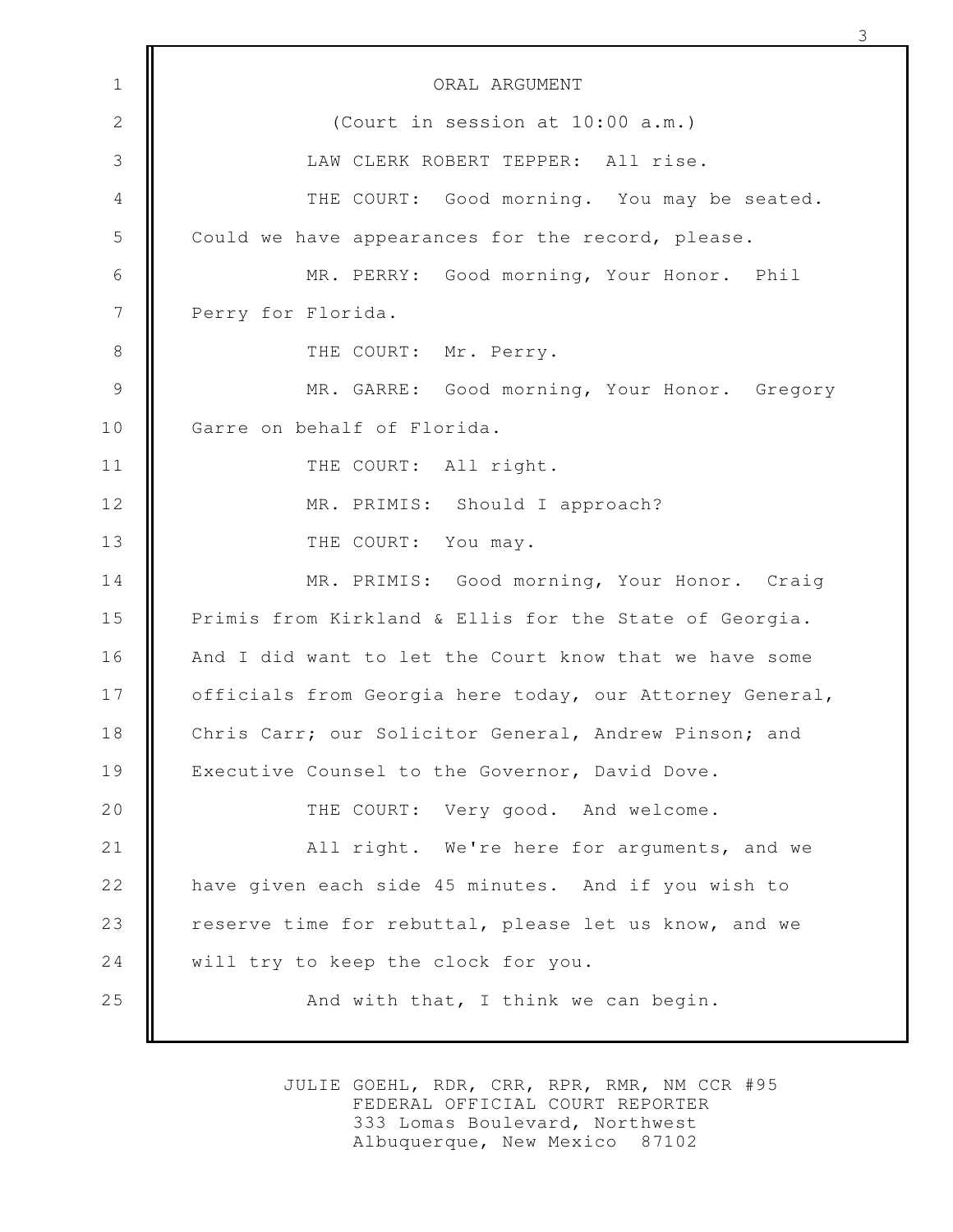MR. GARRE: Thank you, Judge Kelly. May it please the Court. THE COURT: Counsel. MR. GARRE: I would like to begin this morning by very briefly discussing some of the key legal principles governing this remand. And then my colleague, Mr. Perry, will spend the bulk of our time discussing why we think the evidence establishes why Florida is entitled to relief under these principles. THE COURT: Okay. MR. GARRE: With Your Honor's permission, we would like to reserve ten minutes of time for rebuttal. THE COURT: Ten minutes. Very good. MR. GARRE: Thank you, Your Honor. The Supreme Court's equitable apportionment decisions, including its June 2018 decision in this case, established several important guide posts for this proceedings. To begin with, the Court has already determined that both Florida and Georgia have an equal right to the reasonable use of the waters at issue; and that Georgia, like all states, has an obligation to take reasonable steps to preserve that resource for the benefit of other states, including Florida. Ultimately, this case is about Georgia's failure to heed that obligation. 1 2 3 4 5 6 7 8 9 10 11 12 13 14 15 16 17 18 19 20 21 22 23 24 25

4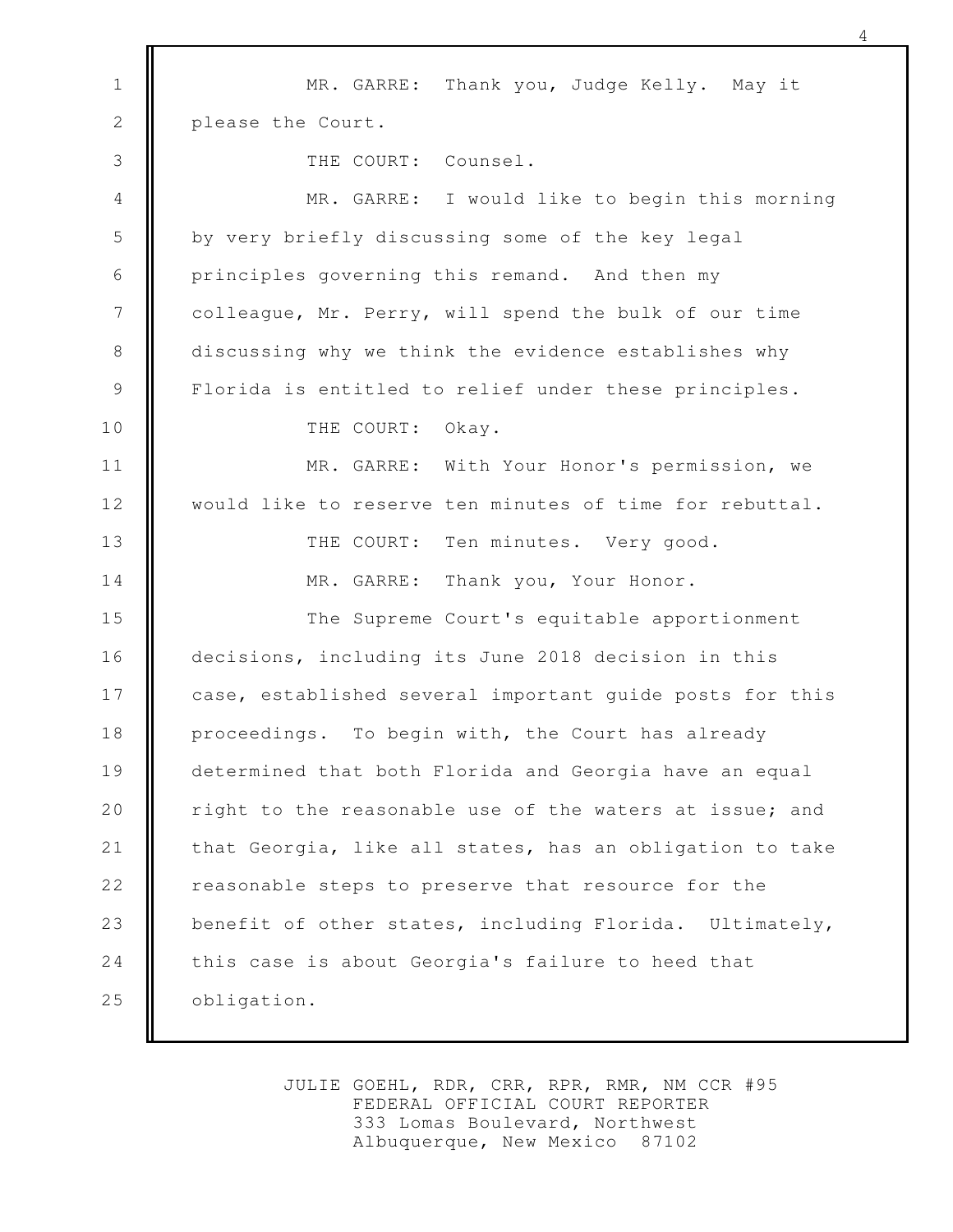Second, the Supreme Court has already concluded, based on its own independent examination of the record, that Florida has met its initial burden in establishing that it has suffered a substantial injury and invasion of rights due to Georgia's upstream consumption, and this case has therefore shifted to -- THE COURT: Right, that they assumed that, just as the Special Master did, and focused on the Special Master's lack of ability to give relief. MR. GARRE: Right. Well, Your Honor, I think on Page -- and I'm pointing to Page 2518 -- the Court did say that Florida had met its initial burden in this framework, based on its own independent examination. I think you are quite right that the Court called on Your Honor to make further findings as necessary. THE COURT: The Court also said that the Master assumed Florida has suffered harm; the Master further assumed that Florida has shown that Georgia, contrary to equitable principles, has taken too much water; and third, the Master assumed that Georgia's inequitable use of the water injured Florida. MR. GARRE: Yes. You are absolutely right, Your Honor. My point is only that the case has moved to the equitable balancing stage, and I think even the dissent on the Supreme Court -- 1 2 3 4 5 6 7 8 9 10 11 12 13 14 15 16 17 18 19 20 21 22 23 24 25

> JULIE GOEHL, RDR, CRR, RPR, RMR, NM CCR #95 FEDERAL OFFICIAL COURT REPORTER 333 Lomas Boulevard, Northwest Albuquerque, New Mexico 87102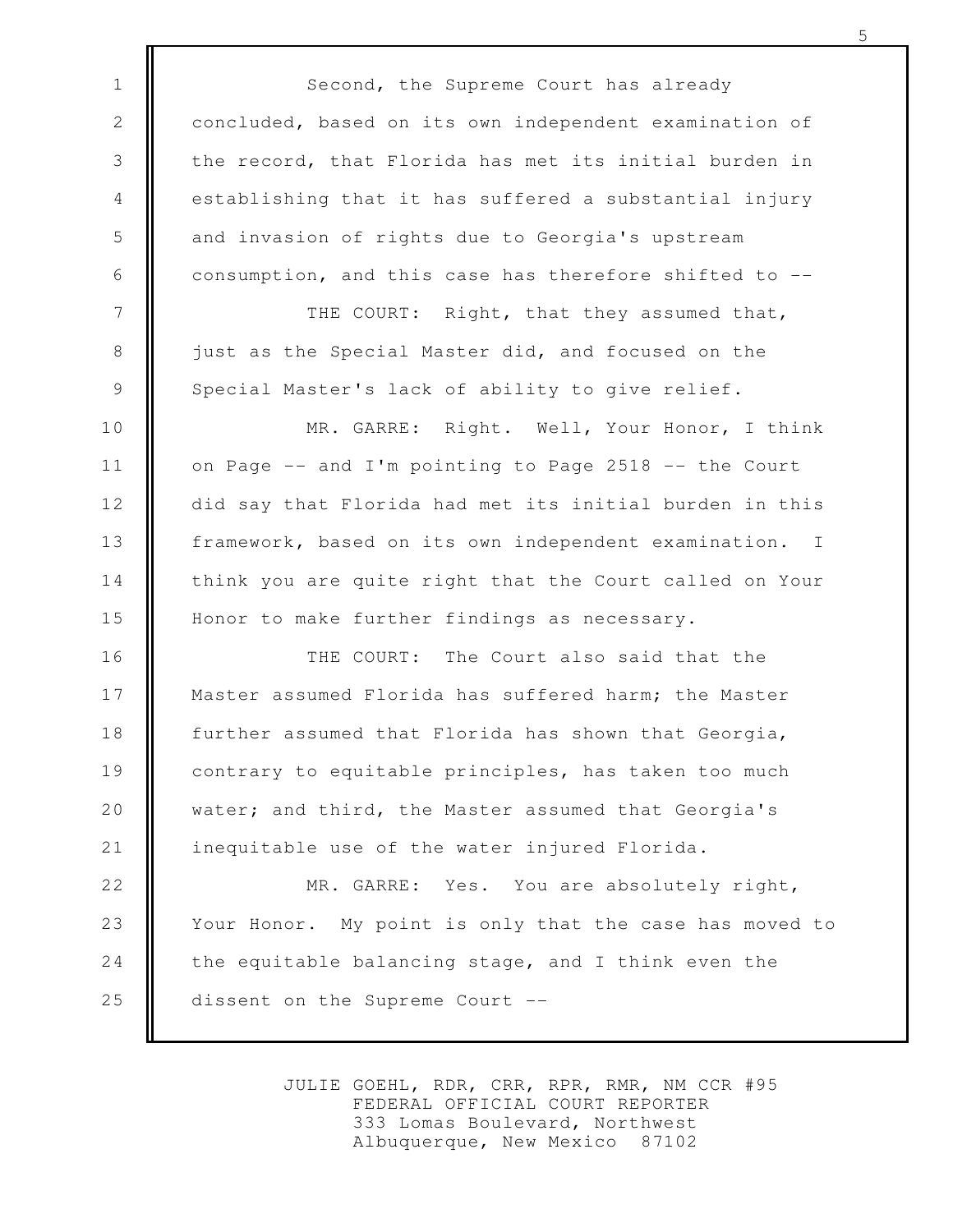THE COURT: Well, I think that the case has not moved past the stage of my having to determine the findings and conclusions based on the evidence as to each of the elements.

1

2

3

4

MR. GARRE: I agree, Your Honor. And I think in conducting the balancing, Your Honor would make findings as to each of the inquiries the Court had pointed to that Your Honor would find relevant to that determination. I think ultimately, the question for this Court is whether or not Florida has shown that the benefits of a decree substantially outweigh the cost of a decree, while making any attendant findings that Your Honor deems appropriate. 5 6 7 8 9 10 11 12 13

Third, in conducting the equitable-balancing inquiry, the Supreme Court has stressed several considerations, and I would like to highlight just three of those here today. 14 15 16 17

Number one. Flexibility and approximation are key to this inquiry, including when it comes to making judgments about future conditions. This was one of the central themes of the Court's decision in this case. And in making this point about the flexibility, the Court specifically pointed to its prior decision 85 years ago in the New Jersey v. New York case, which has direct parallels to this case in terms of the nature of 18 19 20 21 22 23 24 25

> JULIE GOEHL, RDR, CRR, RPR, RMR, NM CCR #95 FEDERAL OFFICIAL COURT REPORTER 333 Lomas Boulevard, Northwest Albuquerque, New Mexico 87102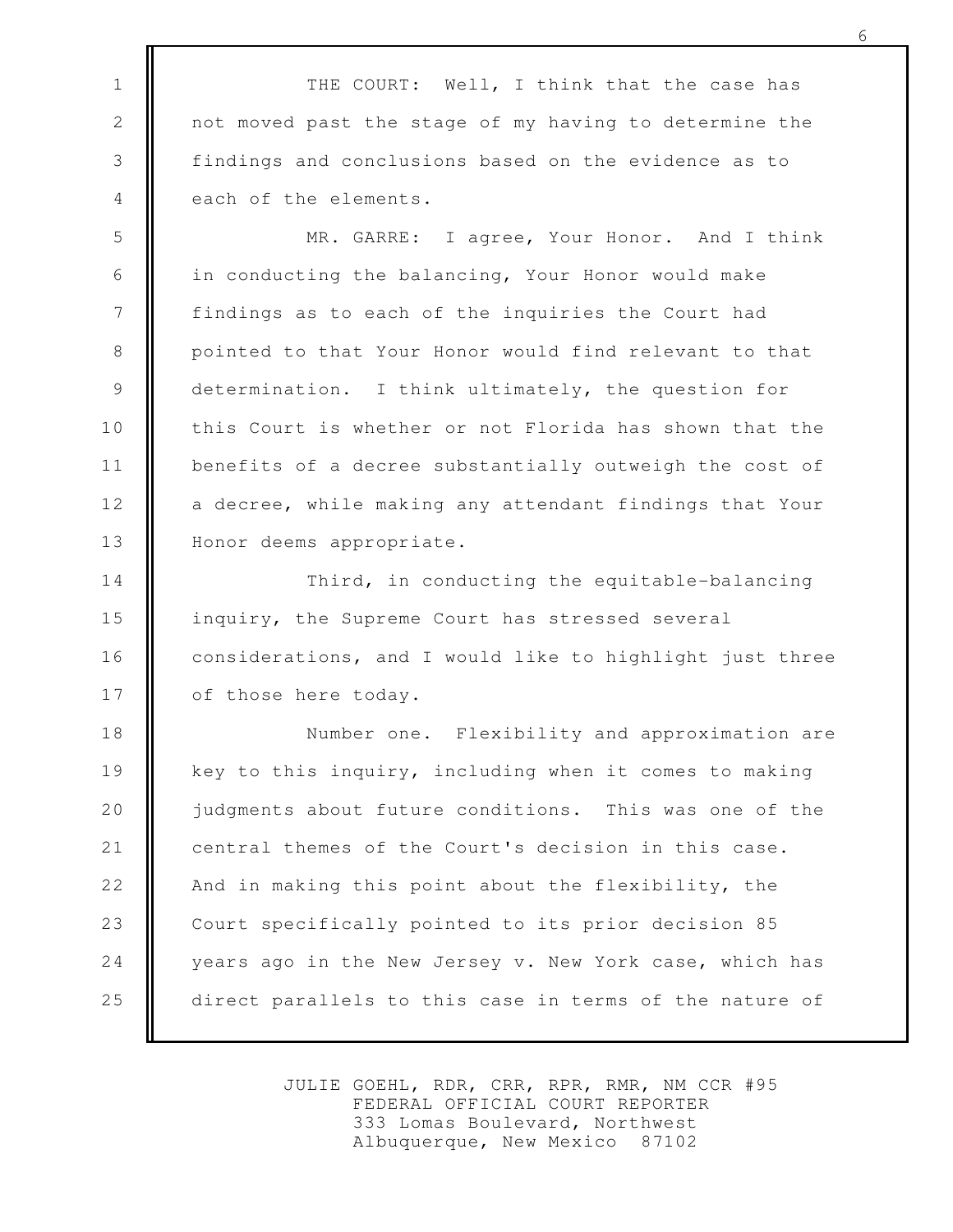the harm, to oysters in particular, and the ultimate outcome of the balancing.

1

2

Number two. The Supreme Court's decision makes clear that in conducting this equitable-balancing inquiry, the Court must assume, and do so based on the premise that the Army Corps of Engineers will work to accommodate any decree that this Court enters in the case. This was one of the central points of contention between the parties, as well as the majority and dissenting opinion on the Court. And while Georgia has continued to insist that the Court would not facilitate a decree, the opinion for the Court, as well as the statements of the Army Corps of Engineers in its record of decision, directly refutes that contention. 3 4 5 6 7 8 9 10 11 12 13 14

Number three. The Supreme Court has stressed, in determining whether the benefits of a decree outweigh the harms of a decree, one of the important considerations -- and here, I'm quoting from Colorado v. New Mexico, 459 U.S. 188 -- is whether the existing users could offset the demands of the decree by reasonable conservation measures to prevent waste. This principle is especially important here, because as Special Master Lancaster explained in his report, a major reason Florida finds itself in this predicament is Georgia's unrestrained and mismanaged agricultural uses 15 16 17 18 19 20 21 22 23 24 25

> JULIE GOEHL, RDR, CRR, RPR, RMR, NM CCR #95 FEDERAL OFFICIAL COURT REPORTER 333 Lomas Boulevard, Northwest Albuquerque, New Mexico 87102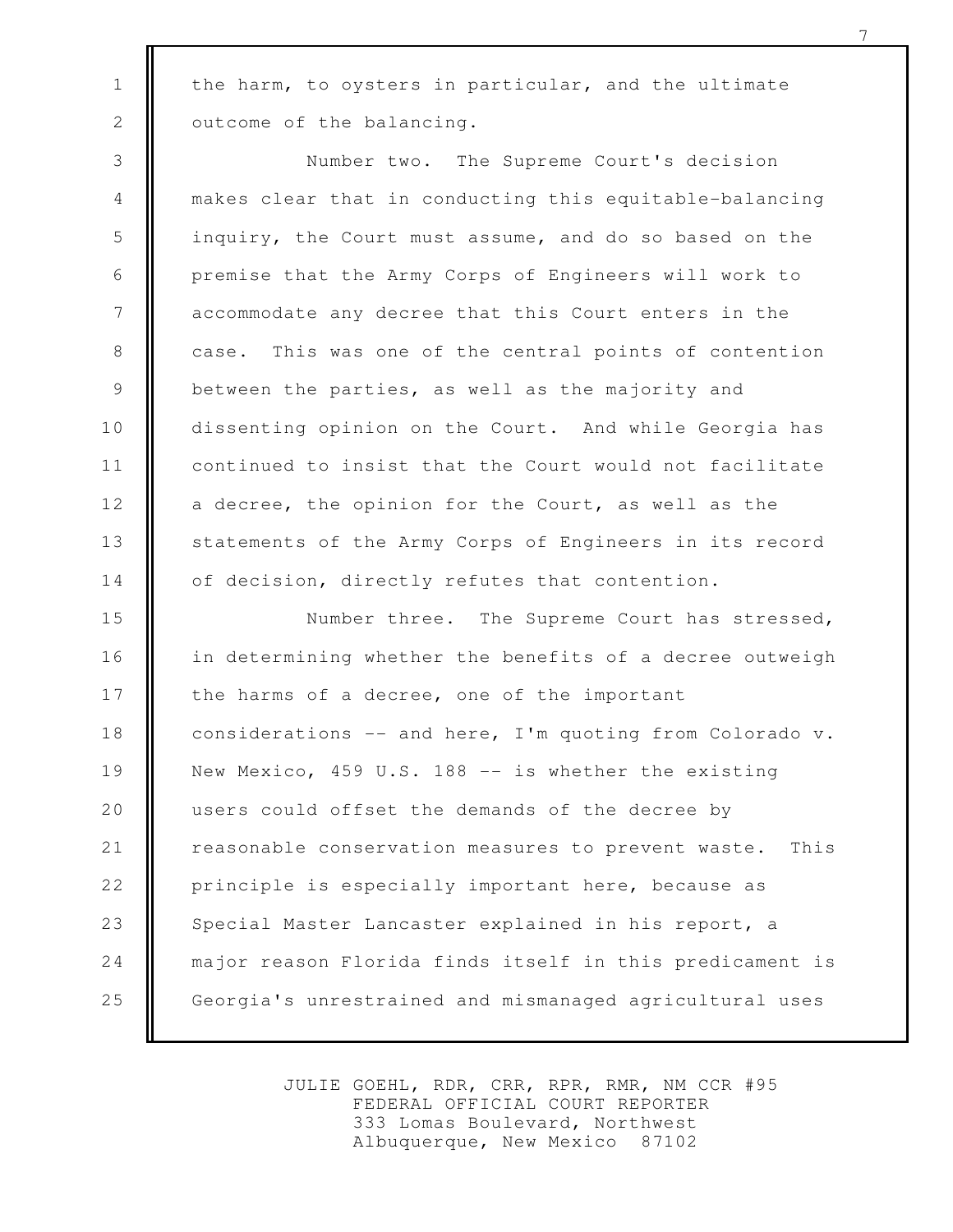along the Flint River.

1

The last point I would make in my introductory remarks here today, Your Honor, is that we submit, respectfully, that applying these principles should lead this Court to the conclusion that the benefits of an equitable apportionment, which include saving one of the nation's iconic oyster industries and fisheries and the communities that have depended on those fisheries for way of life for centuries, substantially outweighs the cost of a decree which boiled down to preventing waste and mismanagement in agricultural practices by Georgia by adopting the same sort of reasonable conservation measures that Georgia's own officials, in their more candid moments, have proposed. With that, I would like to turn it over to Mr. Perry to dive into the evidence more deeply. THE COURT: Very good. Thank you. MR. GARRE: Thank you, Your Honor. MR. PERRY: Your Honor, if I might, I would like to start with our slide set, and in particular Slide Number 14, which is a satellite photo of Apalachicola Bay. And you can see there that it's also 2 3 4 5 6 7 8 9 10 11 12 13 14 15 16 17 18 19 20 21 22

a photo of part of Apalachicola River. And so if I could invite your attention, Your Honor, on that slide, to the area just adjacent to where the river empties 23 24 25

> JULIE GOEHL, RDR, CRR, RPR, RMR, NM CCR #95 FEDERAL OFFICIAL COURT REPORTER 333 Lomas Boulevard, Northwest Albuquerque, New Mexico 87102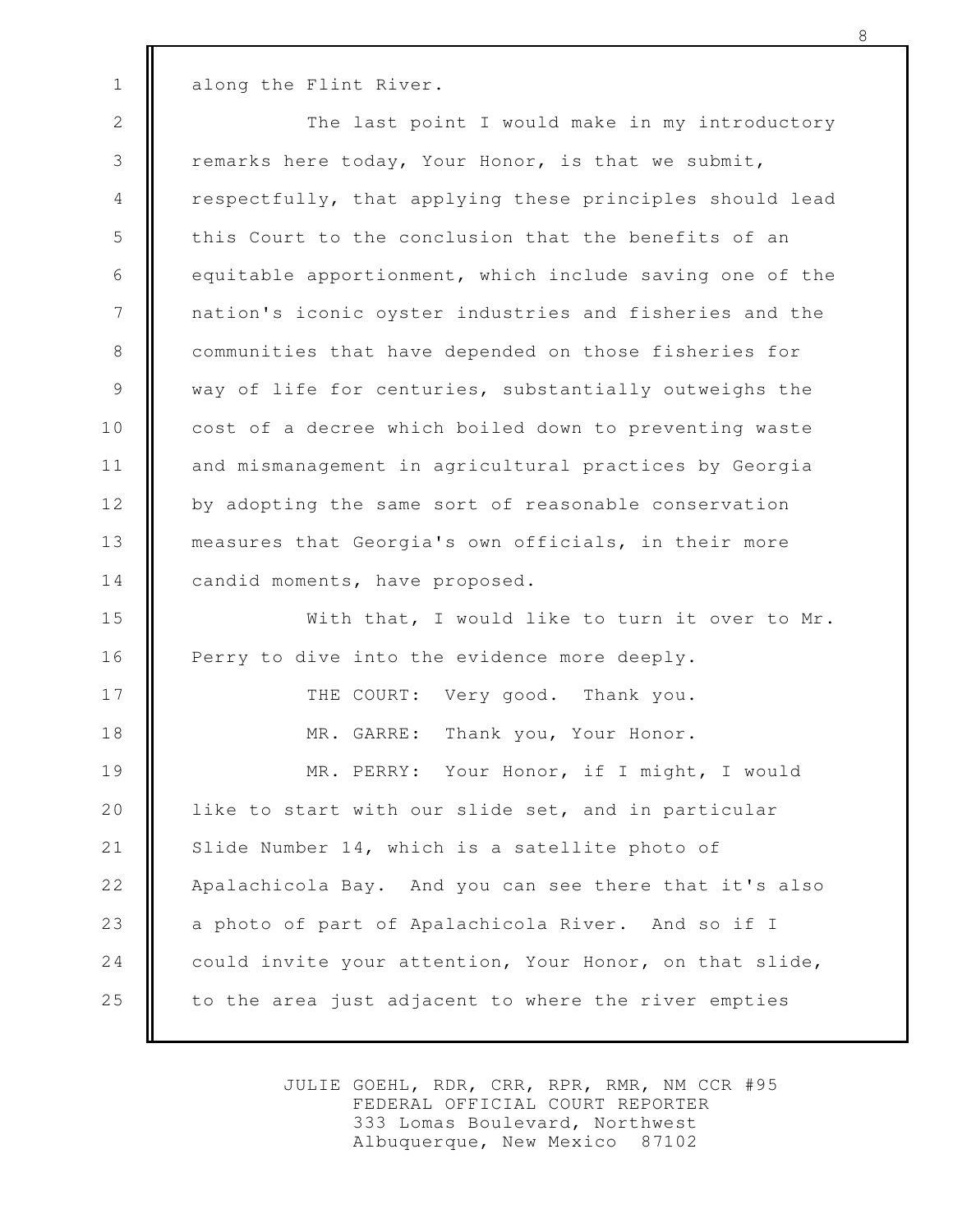into the bay. And if I might step to the map, Your Honor, I can certainly show you. THE COURT: You may, but keep your voice up. Okay? MR. PERRY: Thank you, Your Honor. So here on the map, this is Apalachicola Bay. The river extends up northward. This area here under the bridge is called East Bay. This is a particularly sensitive area, an area where you have juvenile species of oysters and fish and blue crab and shrimp. It's particularly important for generating the fisheries out here in the Gulf. It's particularly important because it's a refuge for oysters, meaning that if you have predators, drills, conchs, sometimes stone crabs, that would normally be at the periphery of the bay, if after a period of very low fresh water flows those particular predators get into East Bay where that population of oysters would take refuge normally, then you have a real problem. For all of recorded history, Florida has never seen that happen. For millennia, we think, it has never happened until 2012. And what we can see, Your Honor, if I might step further and get the flow chart, is the cost for 1 2 3 4 5 6 7 8 9 10 11 12 13 14 15 16 17 18 19 20 21 22 23 24 25

> JULIE GOEHL, RDR, CRR, RPR, RMR, NM CCR #95 FEDERAL OFFICIAL COURT REPORTER 333 Lomas Boulevard, Northwest Albuquerque, New Mexico 87102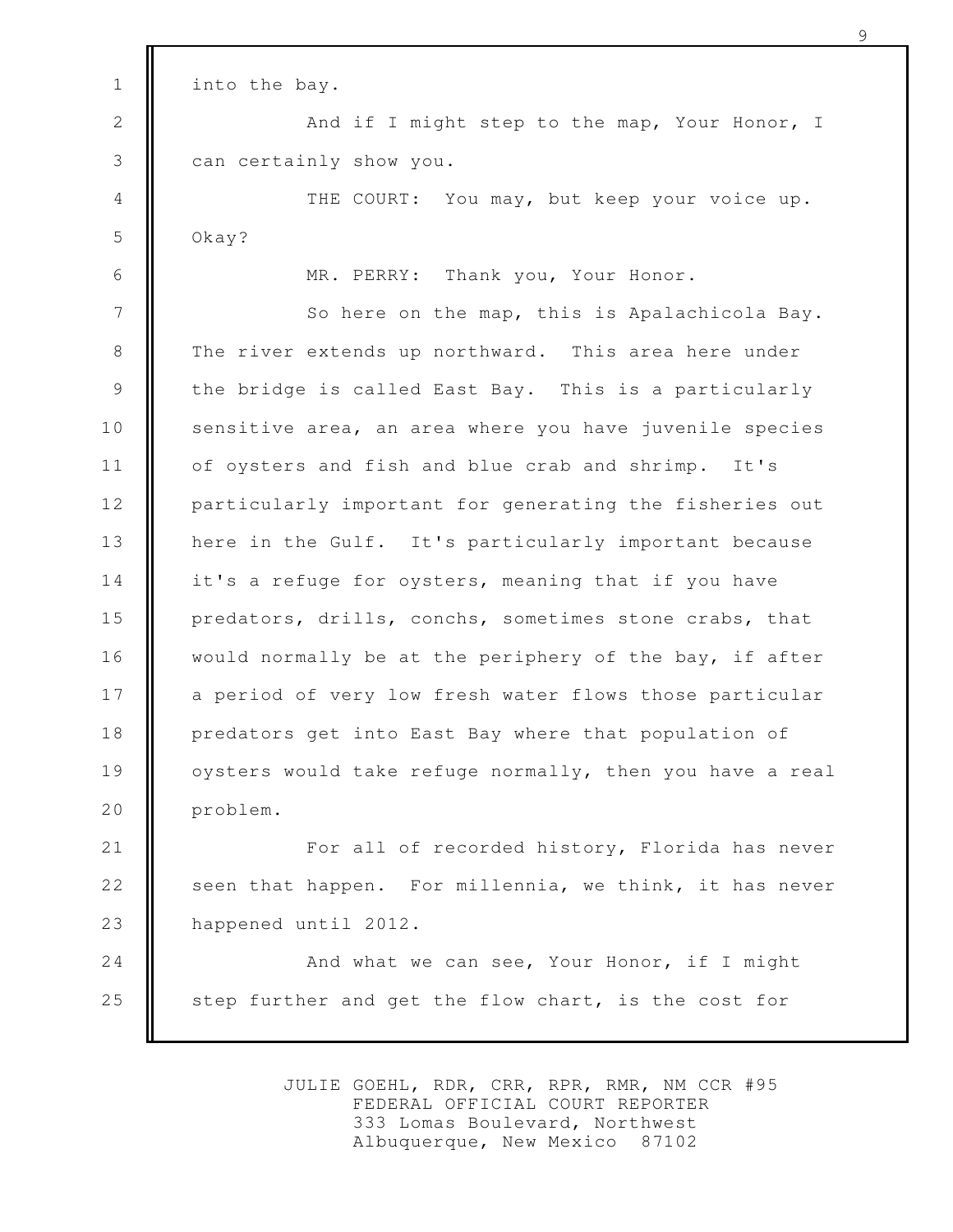this. THE COURT: Well, what number is that? My eyes aren't good enough to see that far away. MR. PERRY: Your Honor, that's at the very back of the slide set at Slide 48. THE COURT: Okay. MR. PERRY: And it's a little hard to see on the slide set, which is why I was going to try to narrate from the actual big graph. THE COURT: It's very hard to see. MR. PERRY: Yes. That's the problem. It's a lot of data, difficult to get on one slide. So if I might, Your Honor, these are the flows at a U.S. Geological Survey gage at the state line. So where Lake Seminole, which is part of Georgia, empties into the Apalachicola River, which is part of Florida, that is the flow that proceeds along the Apalachicola River and reaches this bay. These yellow marks here, this is all of recorded history since 1928. These yellow marks here are extreme low flows, the way we have defined them throughout trial, which means lower than 6,000 cubic feet per second. So the Rio Grande is at about 800 cubic feet per second right now. This river is a huge river. But the flows, as 1 2 3 4 5 6 7 8 9 10 11 12 13 14 15 16 17 18 19 20 21 22 23 24 25

> JULIE GOEHL, RDR, CRR, RPR, RMR, NM CCR #95 FEDERAL OFFICIAL COURT REPORTER 333 Lomas Boulevard, Northwest Albuquerque, New Mexico 87102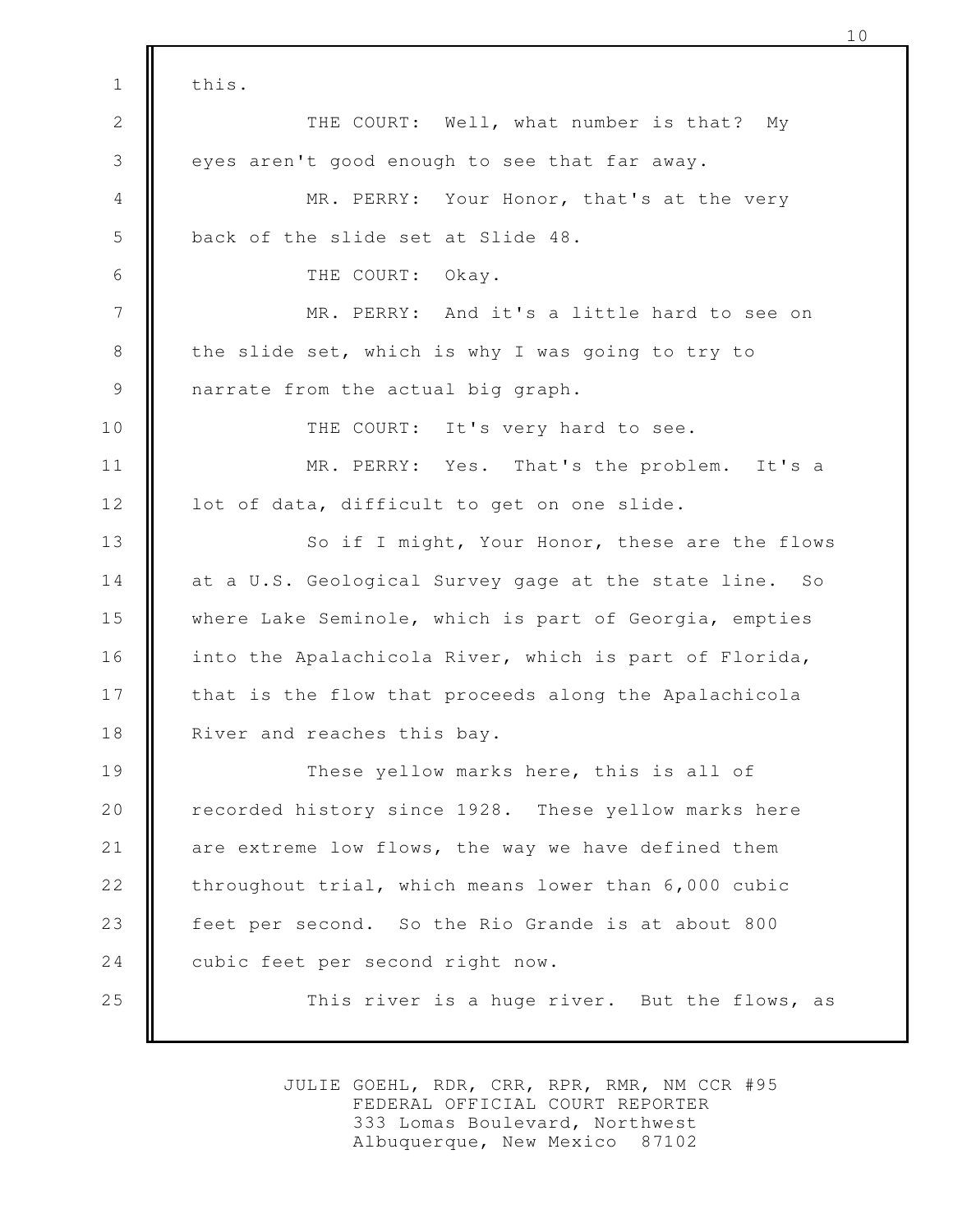you can see from the yellow boxes, have rarely been below 6,000 cfs, cubic feet per second, until we hit -- I'm going to hold this up so you can see. THE COURT: Until what? MR. PERRY: Until we end up in a modern period. And you can see there are a range of yellow boxes down here, all representing the same low flows as above. The worst drought in history in this area was right here. Another very bad drought here. These droughts down in this area, in 2000 through 2012, not as bad. In this year, where oyster fishery crashed, which was 2012, 2011 and 2012. At the end of 2012 is when it became apparent it had crashed. There was 18 percent more rain during that period than here but, as you can see from the yellow marks, substantially worse flows. So it's not a rainfall problem, Your Honor. It's a problem with something else happening up north. And that, Your Honor, we proved at trial was Georgia's consumption, principally for irrigation. Now, if I might return to the slide set and go to Slide 15, again behind Tab 2, this, as you can see, is the map I was just describing. There's a couple important elements, if I might, Your Honor, here. A good portion of our proof in this case dealt with those 1 2 3 4 5 6 7 8 9 10 11 12 13 14 15 16 17 18 19 20 21 22 23 24 25

> JULIE GOEHL, RDR, CRR, RPR, RMR, NM CCR #95 FEDERAL OFFICIAL COURT REPORTER 333 Lomas Boulevard, Northwest Albuquerque, New Mexico 87102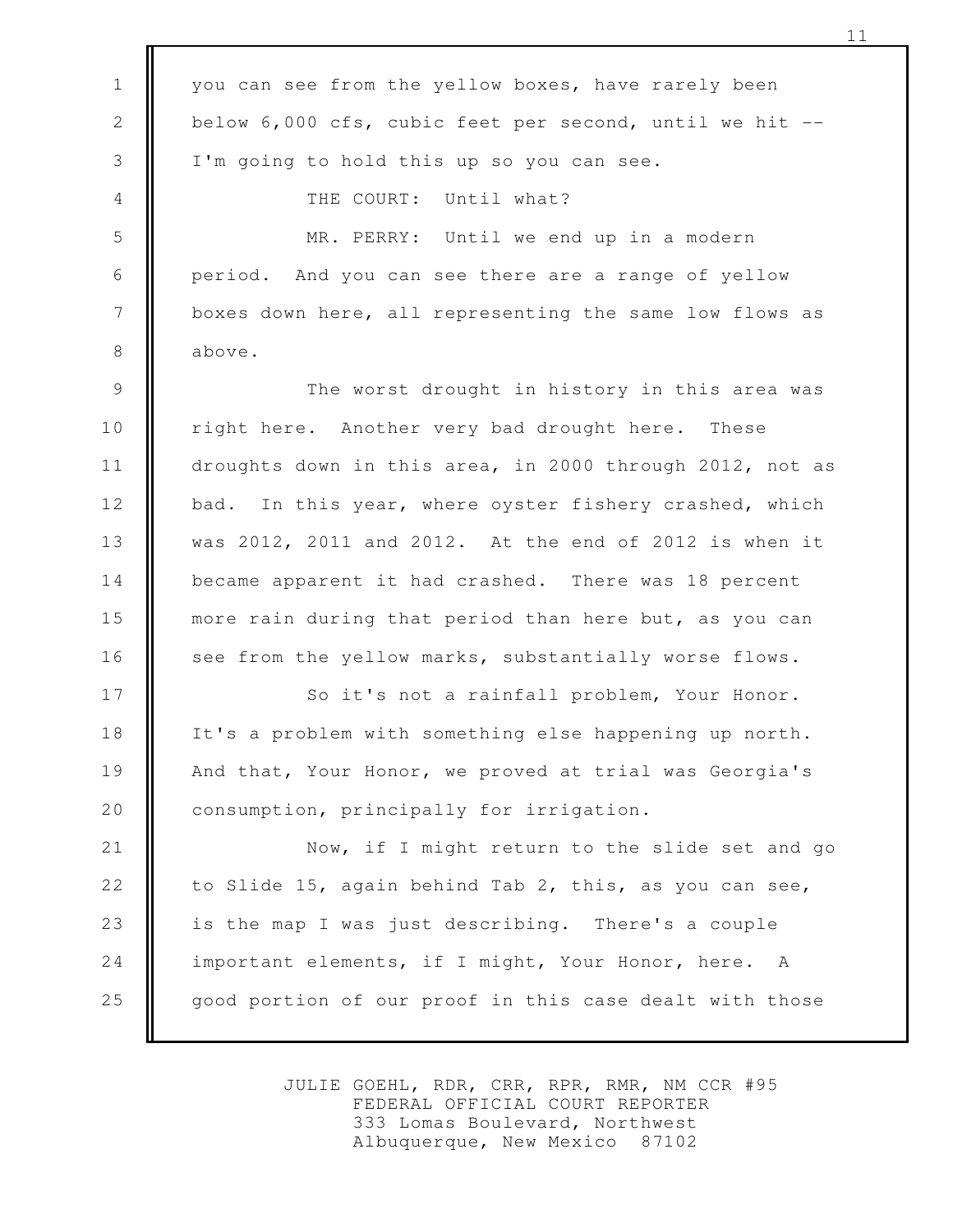extreme low flows that I just described. That's not the only problem. The problem is that flows have been lower across the board every year during drought and non-drought periods. So I don't think this is reasonably disputed, Your Honor, that the flows have been lower. I would suggest that there's two things that the Court can look at to make sure that is quite evident. One, I'm going to cite now to one of Georgia's experts. His name is Panday. In his pre-filed direct testimony at Page 30, he attached a table. THE COURT: Page 30 or Paragraph 30? MR. PERRY: Good question. Page 30. THE COURT: Okay. MR. PERRY: And the table there shows that average flows have reduced -- this is on the Apalachicola River  $--$  since 1992 by about 3,000 cfs; median flows a little bit more than that. And our experts, of course, have testified when you compare periods before 1970 to periods after irrigation began in earnest, what you have in that context is about 3,000 to 4,000 or even 5,000 cfs impact from upstream consumption. So that fundamentally changes this system. What it means is that you have less water coming down the 106-mile river. And the 106-mile river 1 2 3 4 5 6 7 8 9 10 11 12 13 14 15 16 17 18 19 20 21 22 23 24 25

> JULIE GOEHL, RDR, CRR, RPR, RMR, NM CCR #95 FEDERAL OFFICIAL COURT REPORTER 333 Lomas Boulevard, Northwest Albuquerque, New Mexico 87102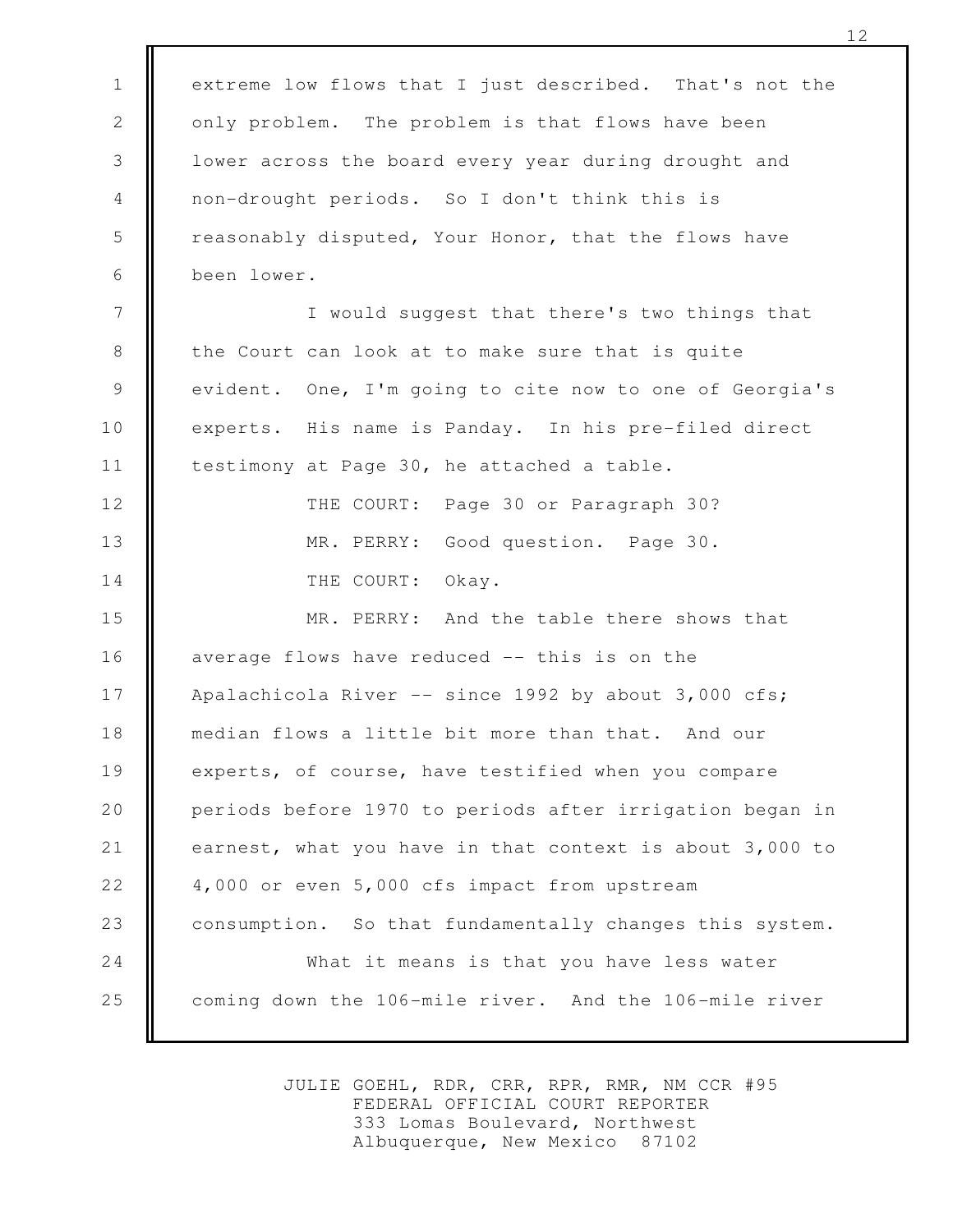has floodplains on either side. The floodplains are very important for multiple reasons. Fish breed there, amphibians, all sorts of stuff. But they also carry nutrients to the bay.

1

2

3

4

5

6

7

8

9

10

And if I might step here again? Those nutrients, for what makes this a productive estuary, is sufficient flow to create brackish water that's a refuge, plus the nutrients coming down the river. When you have substantially less flow in all years and even worse low flows, you have a problem.

And what happened here, as you can tell from Slide 16, Your Honor, is that predators invaded the bay. Here are some pictures. We had our expert out in the bay beginning in 2013 to try and diagnose what had happened, and we discovered these predators were everywhere, drills, conchs, snails, stone crabs. 11 12 13 14 15 16

The next slide, Your Honor, is 17. And on that slide, you can see graphically what the problem is. You've got predators, because of the extreme low flows over a very long period of time, essentially living their entire life cycle in the bay, getting into the refuge area and extinguishing our oysters. 17 18 19 20 21 22

We had a range of witnesses. You can see some of them pictured here, with the citations from where you can find them. But it was just night and day between 23 24 25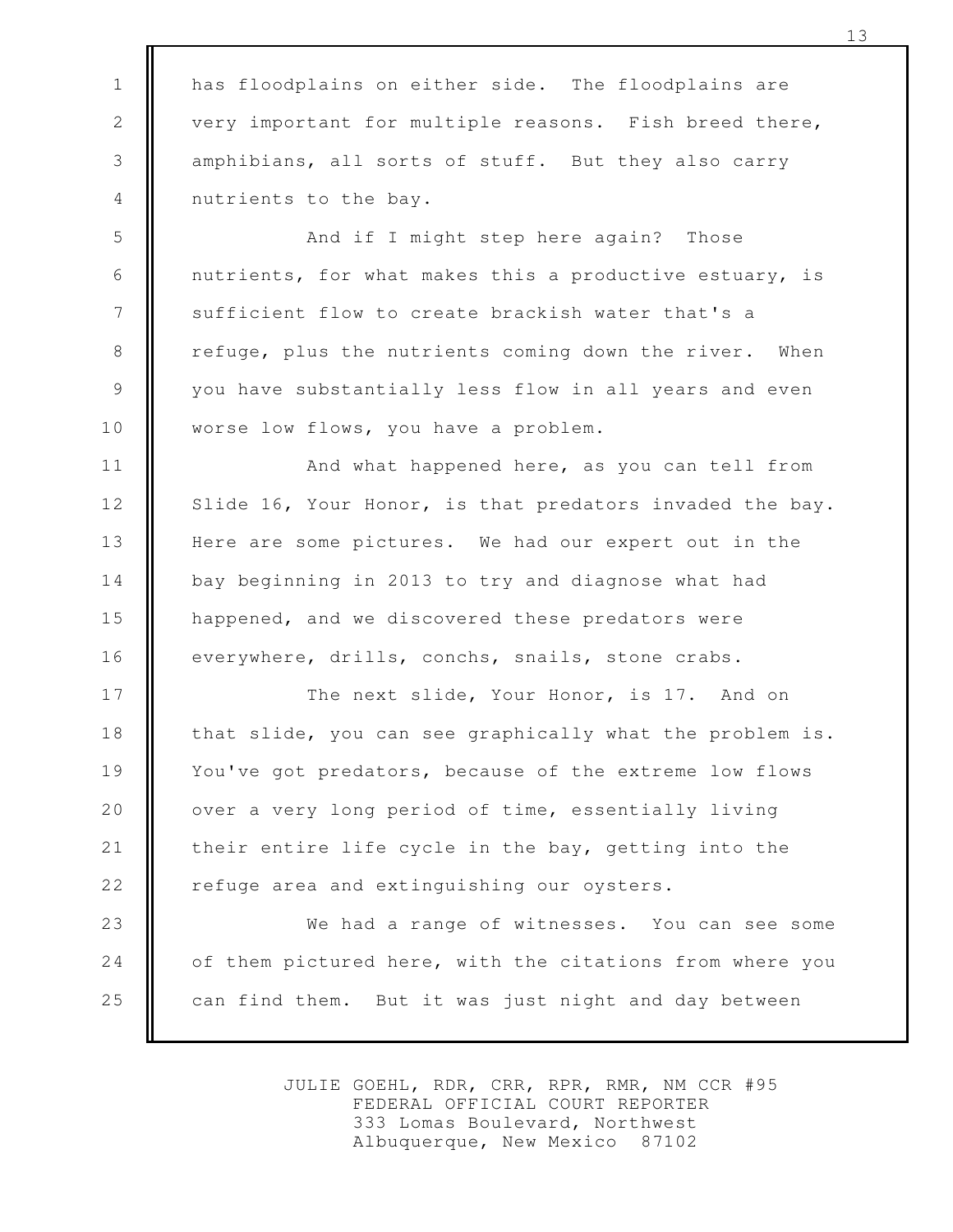the history of this bay and what you're seeing here. Essentially, the bay was becoming part of the Gulf, no longer a unique estuary where you have a mix of flows that produce these unique places where juvenile fish and oyster can breed. And, of course, when our oysters crash, when they can no longer re-populate, when they can't re-seed because the refuge has been compromised, then we have a real problem. And they are, in essence, a canary in a coal mine for the other types of species that rely on that unique area. So, Your Honor, on Slide 18 we have the citations to record evidence explaining what I've just described in some great detail. And then at Slide 19, if I might, I would like to answer the question I think your order posed in part, and that is, "How much water is needed to fix this problem?" And so if I might step over to the chart again, Your Honor? I'm going to focus right now at the bottom of the chart, and I will step back to the monitor to show you what I mean. THE COURT: This is on Page 19? Slide 19? MR. PERRY: It's on Page 19, Your Honor. All right. So you have here excerpts -- 1 2 3 4 5 6 7 8 9 10 11 12 13 14 15 16 17 18 19 20 21 22 23 24 25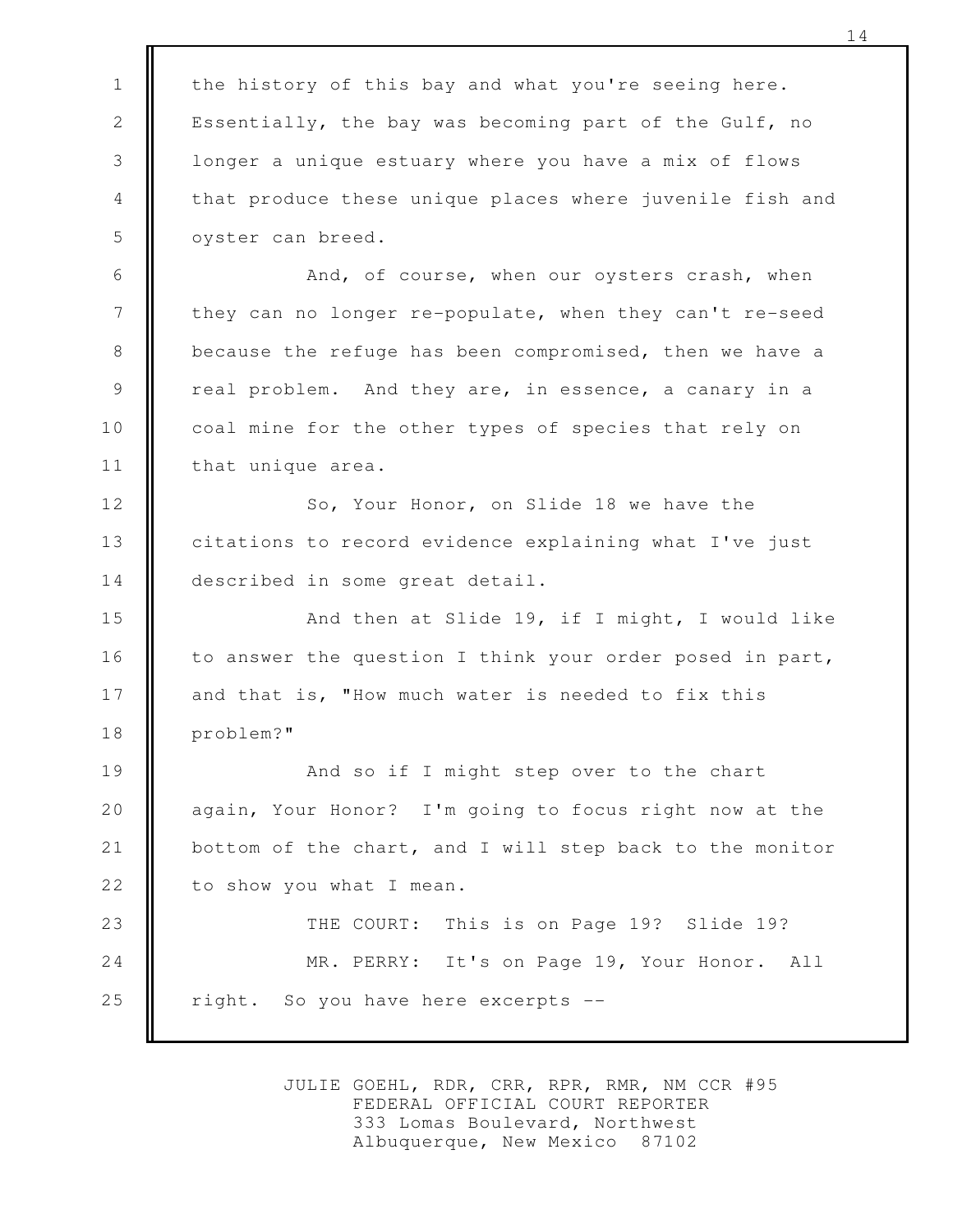THE COURT: That chart does not look like my chart at 19. MR. PERRY: Let me explain, Your Honor, because these are excerpts from the bottom part of this chart. THE COURT: Okay. MR. PERRY: So what we have here, Your Honor, from 2010 to 2012 is the period of time -- that's the bottom part of this chart -- in which we had our crash; in other words, where the oyster population essentially died. There is a potential we can now recover. It could happen. But we cannot have these flows again. If these flows happen again, predators will get back in the bay, and we'll have a repeat of this ahistorical circumstance where the bay was essentially crushed and where the oysters all died. So when you think about the question, "What types of flows do you need to prevent this from happening again, so we don't cross the tipping point?" -- the answer is, "Let's see what low flows we were able to survive in the past, what types of drought situations, compounded by upstream consumption of water, did not produce a crash." And the answer, Your Honor, lies in the two 1 2 3 4 5 6 7 8 9 10 11 12 13 14 15 16 17 18 19 20 21 22 23 24 25

> JULIE GOEHL, RDR, CRR, RPR, RMR, NM CCR #95 FEDERAL OFFICIAL COURT REPORTER 333 Lomas Boulevard, Northwest Albuquerque, New Mexico 87102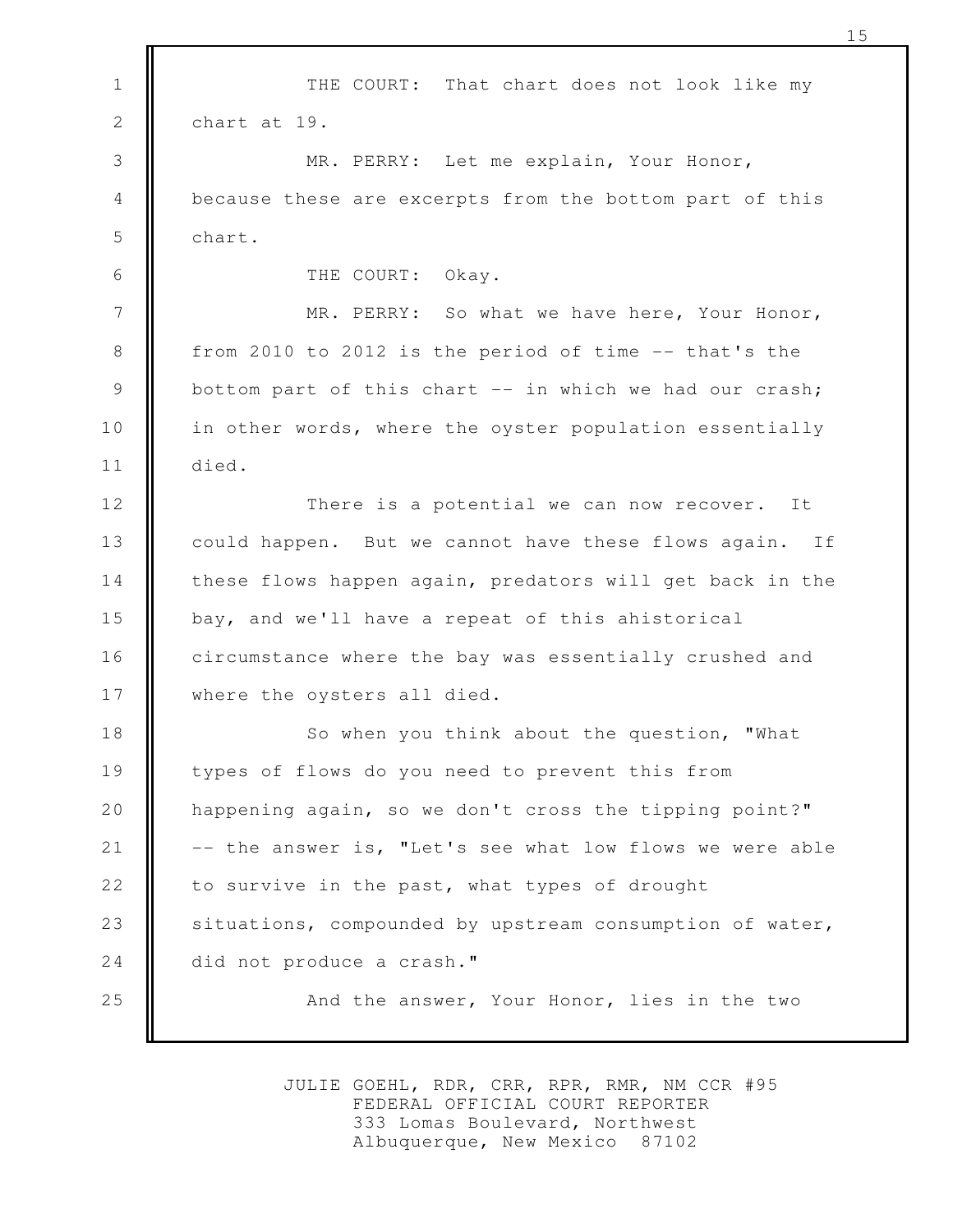sections just above the bottom. So you can see from 1999 to 2002, that was a remarkable drought period, too. And, in fact, 1999 through 2001 had the same amount of rainfall upriver as 2010 to 2012.

1

2

3

4

One of the differences during 1999 to 2002 is that Georgia did something very helpful. This is the bright spot in this story. Georgia exercised what it called the Flint River Drought Protection Act, and it bought back irrigation rights for part of that drought period. We did not have a crash during that period. The flows are different during that period than you can see between 2010 and 2012. In that latter period when we had a crash, they did not exercise their authority. 5 6 7 8 9 10 11 12 13 14

Special Master Lancaster described this series of events on Pages 33 through 34 of his report. 15 16

We also didn't have a crash in 2009 after another round of very low flows. In fact, the oyster population was severely stressed during that period by predators, but not enough to crash. 17 18 19 20

So what we can glean from this and other periods on the map is that there is a tipping point you can't cross. If you cross that tipping point, our population dies. That's what happened in 2012. But you can see that, if you look at our 21 22 23 24 25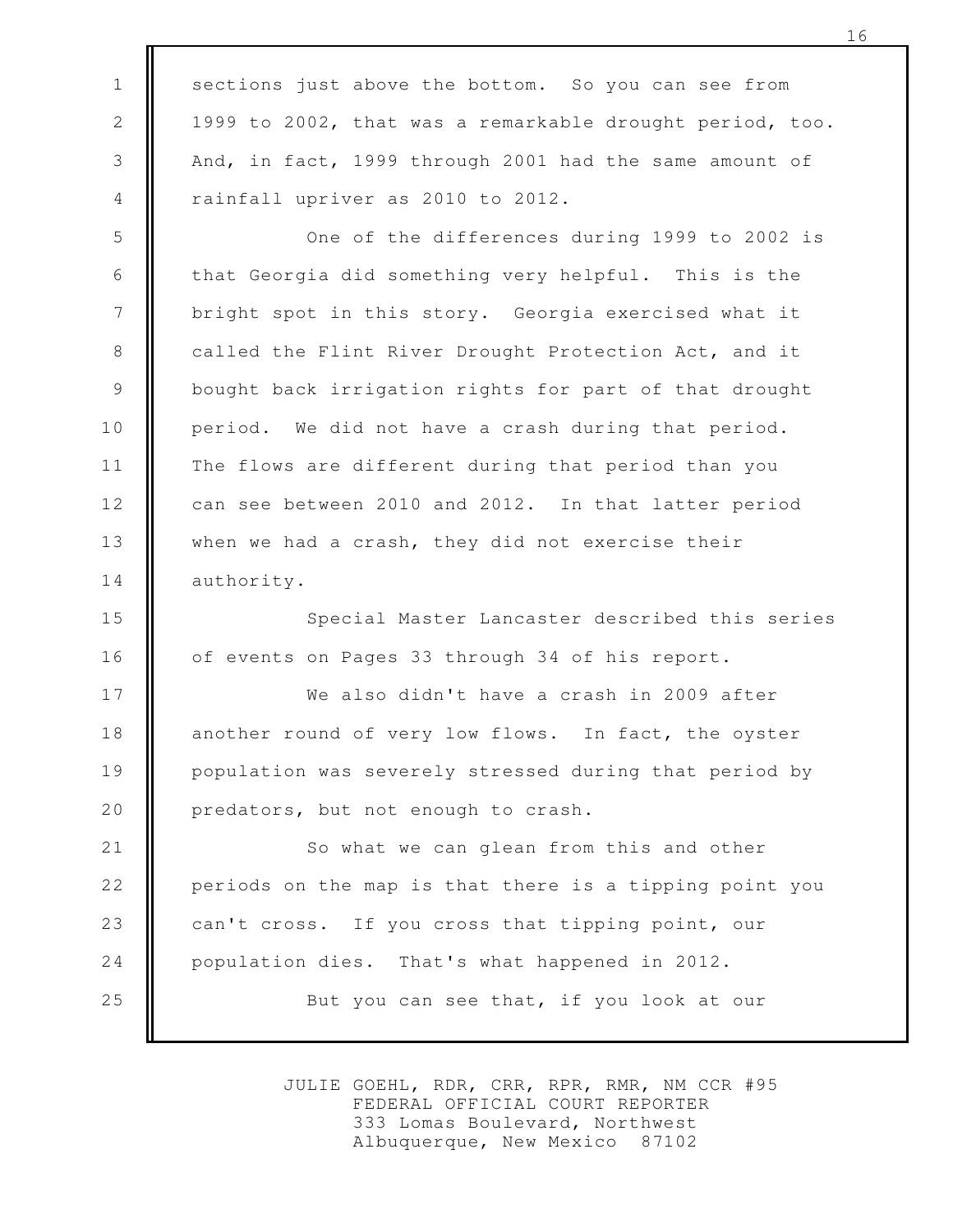proposed remedies in this case, we propose three types of drought year remedies. One, 1,000 additional cubic feet per second. These are all addressed in Dr. Sunding's pre-filed direct and in his testimony on redirect. At 1,000, we get into a situation where you do not have -- you have not crossed the tipping point. You can compare these flow graph sections here and discern that. At 1500 cfs, we not only avoid the tipping point, but we start returning our bay to the way it used to be before this period of extreme upstream consumption of water, principally from irrigation. And at 2,000 cfs, we are not only helping the bay, but we are also helping the river and its floodplains, which are essential for life in the bay. 1 2 3 4 5 6 7 8 9 10 11 12 13 14

And, Your Honor, if I might just at this point add a few things? I said our case is not just about low flow years; it's also about drought years. And there has been some confusion about this, so with your indulgence, Your Honor, I would like to identify some very specific records cites showing what we put on as evidence about non-drought years and how we're harmed. 15 16 17 18 19 20 21

THE COURT: Well, let me ask you one question. Have you abandoned the argument from trial that the burden should shift to Georgia to show that the cost of apportionment would exceed the benefits? 22 23 24 25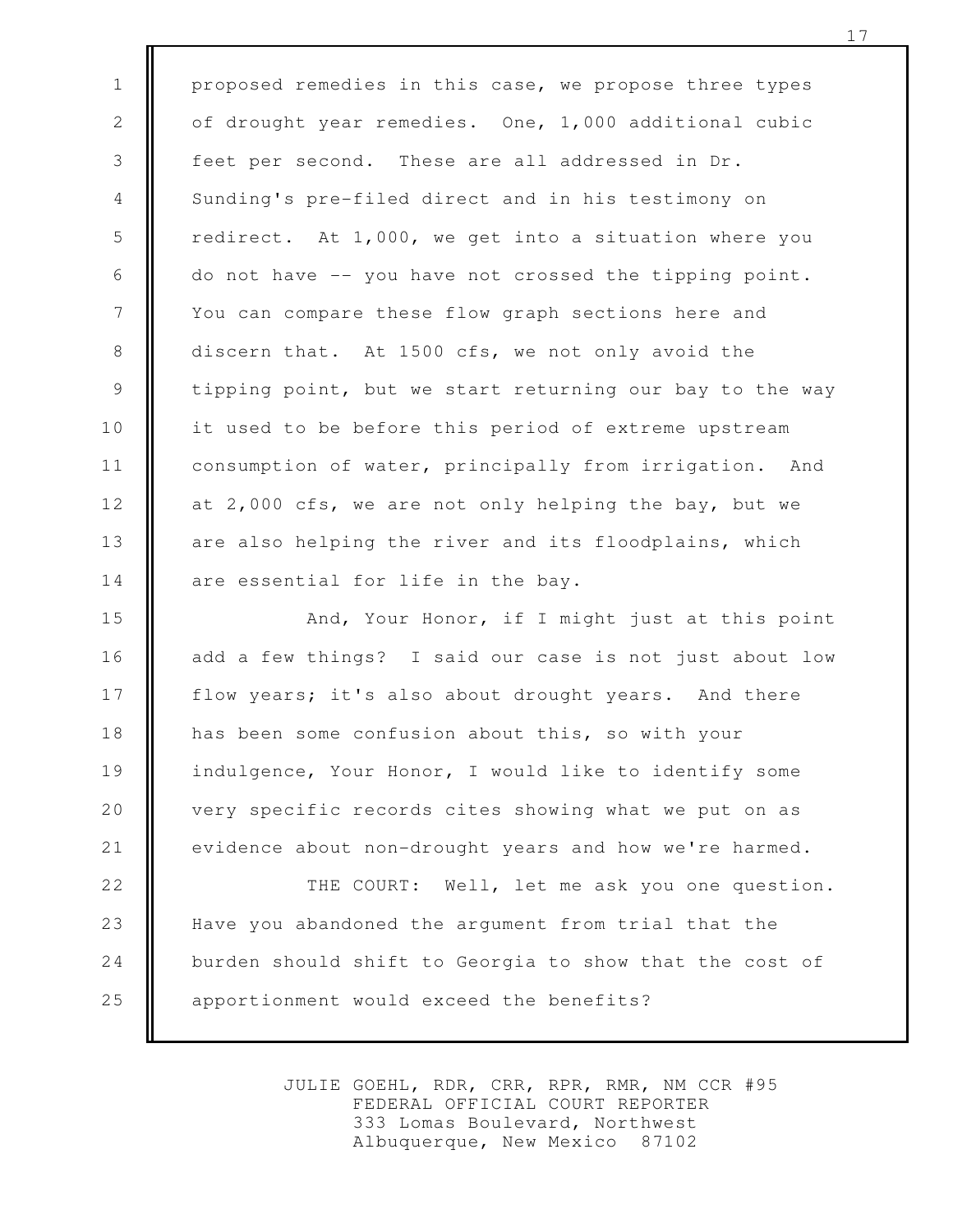MR. PERRY: No. No. THE COURT: Well, where in your post-trial briefing, in the remand briefing, do you make that argument? MR. PERRY: I think it's in both the post-trial brief and in our actual -- THE COURT: Can you give me a page citation? MR. PERRY: I wish I had the brief up here where I can give you a page citation, Your Honor, but on rebuttal I might be able to. THE COURT: Okay. Or you can just send it to me at a later time. That's fine. MR. PERRY: Yes. Thank you very much. But with your indulgence, I would now identify a few cites that showed -- at trial, we put on evidence about harm we suffer in non-drought years, and the first bit of evidence I would -- THE COURT: Are you talking about non-drought years now or drought years? MR. PERRY: We put on evidence about harm in drought years, but now I'm going to give you citations for non-drought years, how we're harmed in periods even when there is no drought. THE COURT: But I thought that your concern was with drought years. I didn't think that non-drought 1 2 3 4 5 6 7 8 9 10 11 12 13 14 15 16 17 18 19 20 21 22 23 24 25

18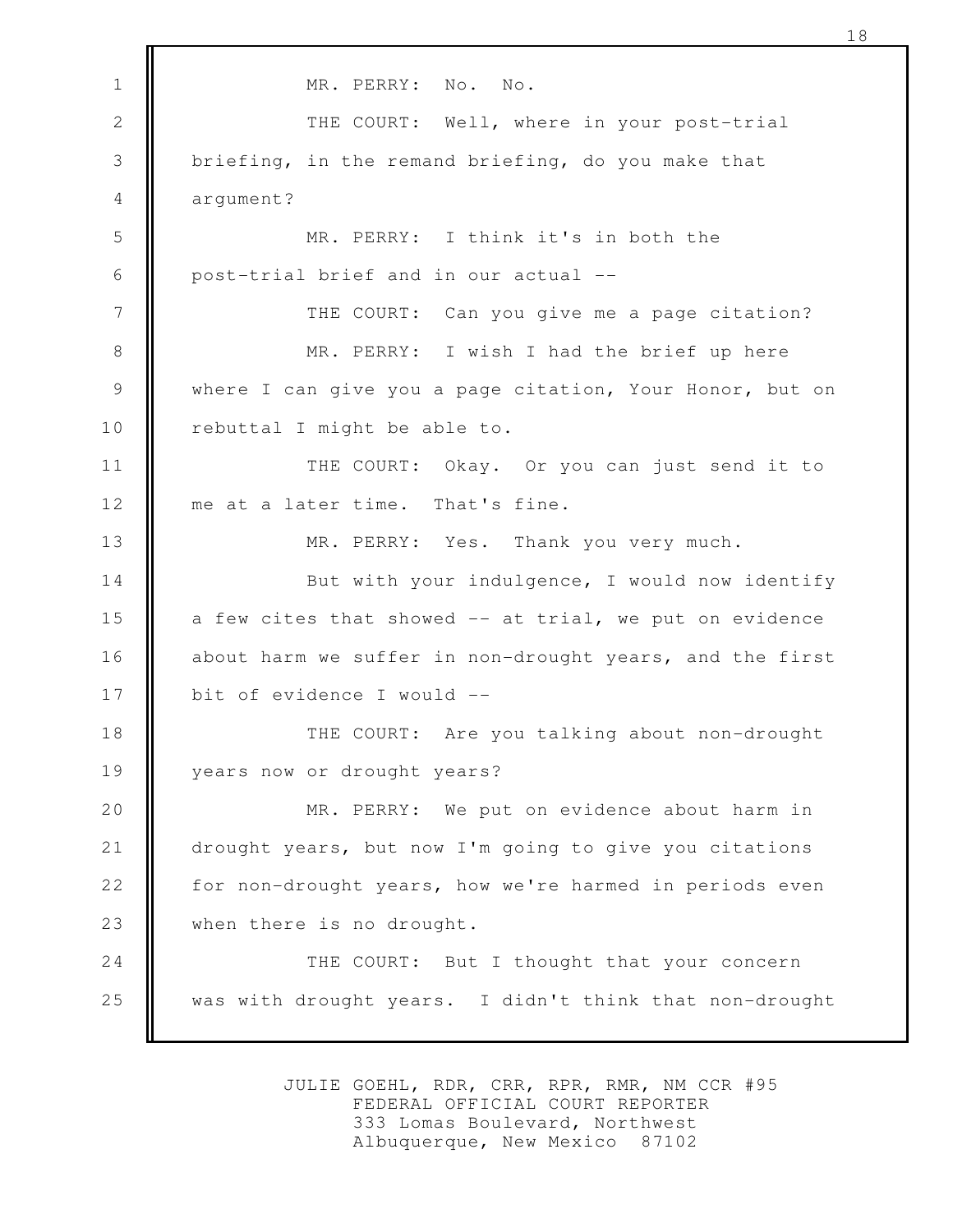years were involved.

MR. PERRY: Well, Your Honor, that's why I'm trying to make this point, because we actually put on evidence of both. And the concern was, in Special Master Lancaster's report, that we had only focused on drought years. And of course we did primarily focus on drought years, but there is a significant amount of evidence about non-drought years, and that's what I would like to lay out now if I might. 2 3 4 5 6 7 8 9

10

1

THE COURT: All right.

MR. PERRY: So, Your Honor, this is going to be cite heavy. 11 12

Dr. Kimbro, principally at Paragraph 7 in 107. Dr. Glibert throughout her testimony, and in particular at Paragraph 71. Exhibit FX-379. Mr. Berrigan's testimony from Paragraphs 51 to 63. Dr. Allan's testimony about the floodplains and the river, which focused on flows from about 14,000 to 18,000; those are non-drought year flows. His testimony at Pages -- not Paragraphs, but Pages 44, 45; and in his expert report which is record evidence, too, and that's FX-790 and Figure 23. 13 14 15 16 17 18 19 20 21 22

In addition, I would cite Your Honor to an exhibit that is the EPA's and U.S. Fish and Wildlife's guidance about how much water should be flowing down to 23 24 25

> JULIE GOEHL, RDR, CRR, RPR, RMR, NM CCR #95 FEDERAL OFFICIAL COURT REPORTER 333 Lomas Boulevard, Northwest Albuquerque, New Mexico 87102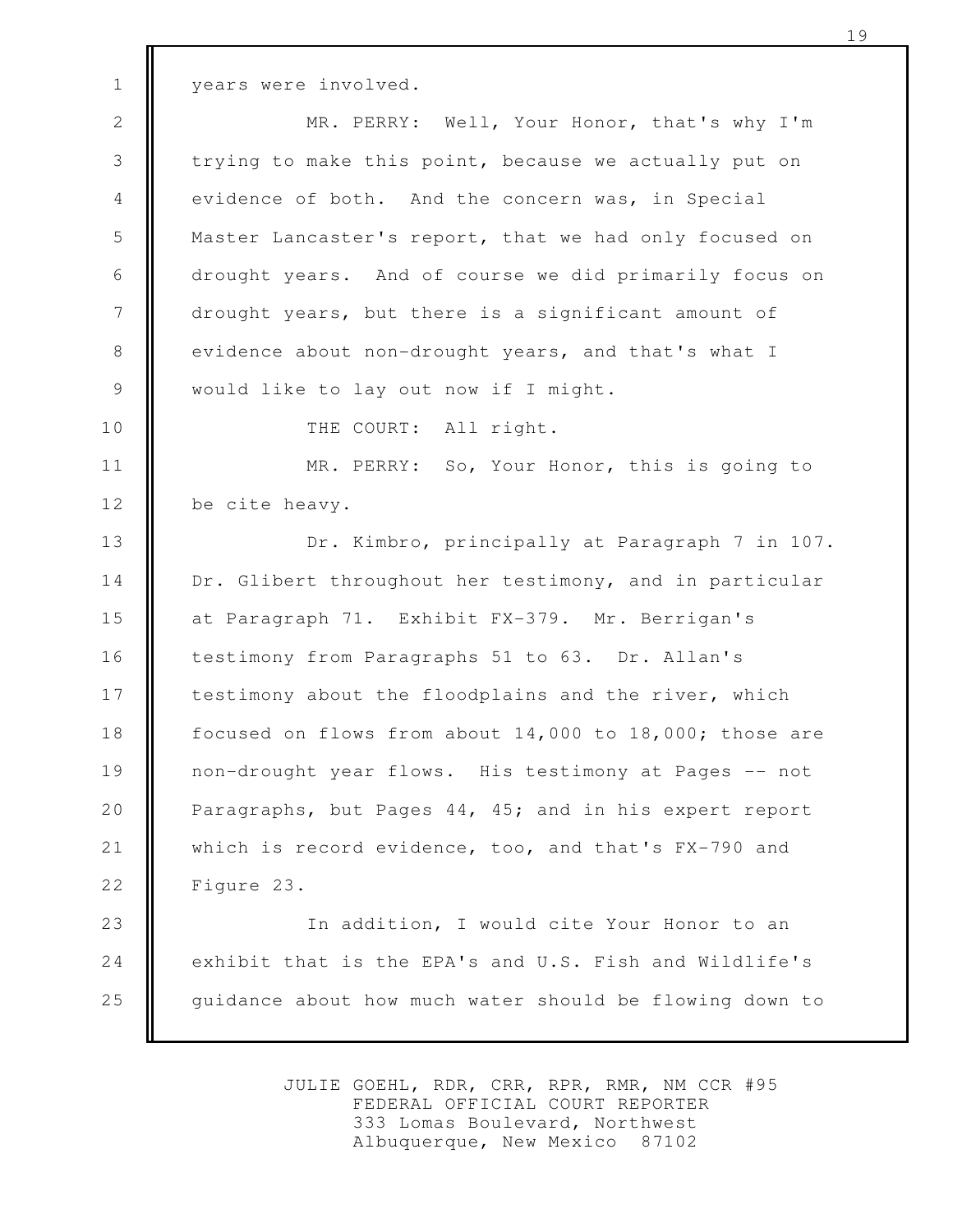| $\mathbf 1$    | retain a healthy river for the Apalachicola. That's       |
|----------------|-----------------------------------------------------------|
| $\mathbf{2}$   | FX-599. And we analyzed that in Dr. Hornberger's          |
| 3              | testimony at Paragraph 65, Paragraphs 90 to 92, and 115   |
| $\overline{4}$ | through 117.                                              |
| 5              | So with that, Your Honor, I would like to turn            |
| 6              | back to Tab 1, if I might. And in particular, I would     |
| $7\phantom{.}$ | like to start with Slide 6, which is the third slide in   |
| $8\,$          | after Tab 1.                                              |
| $\mathsf 9$    | And here, I'm focused on the evidence we put              |
| 10             | on about unreasonable and inequitable conduct upstream.   |
| 11             | So what we did -- and this can be found in the            |
| 12             | voluminous FX series of exhibits. Basically, every        |
| 13             | exhibit between 1 and about 49 addressed these issues.    |
| 14             | I'm starting here with the slide, Your Honor,             |
| 15             | though, about specifically the Flint River Drought        |
| 16             | Protection Act.                                           |
| 17             | And I say that was the bright spot in this                |
| 18             | story. The reason it was the bright spot is because       |
| 19             | Georgia recognized there was something it needed to do    |
| 20             | to address the growing consumption.                       |
| 21             | The first quote on this page refers to                    |
| 22             | Georgia's Environmental Protection Division.<br>They knew |
| 23             | there was a problem. And this was no mystery to           |
| 24             | anybody. All these folks knew there was a problem.        |
| 25             | Exhibits FX-1 through FX-9 show this in vivid detail.     |
|                |                                                           |

 $\blacksquare$ 

JULIE GOEHL, RDR, CRR, RPR, RMR, NM CCR #95 FEDERAL OFFICIAL COURT REPORTER 333 Lomas Boulevard, Northwest Albuquerque, New Mexico 87102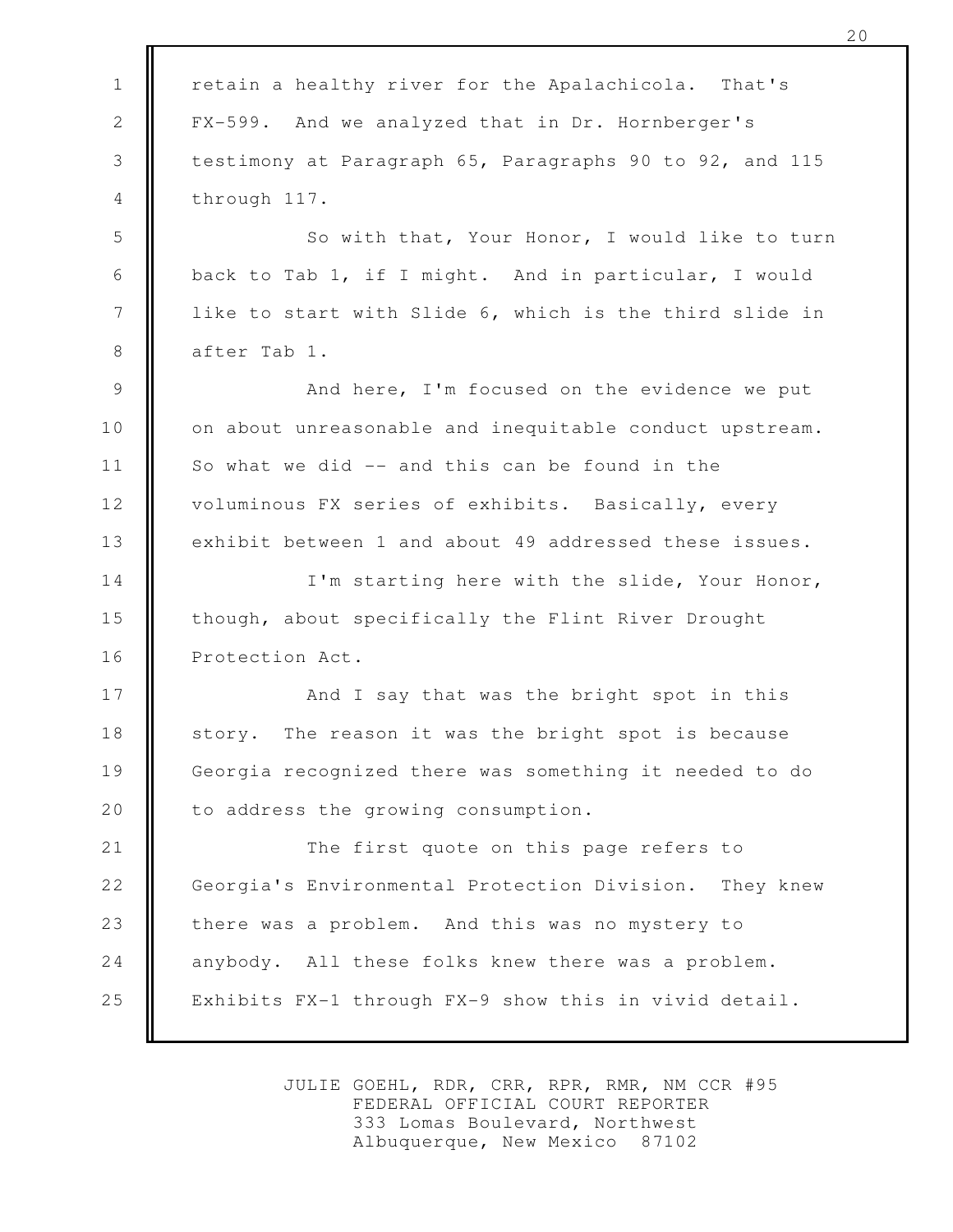And the solution, of course, was to buy irrigation rights from these farmers in times when drought is predicted. And that happened twice, as I noted, in 2001 and 2002, and we had no crash during those periods. So what happened next, though, is also instructive because this problem persisted. The problem with irrigation persisted, and our flows just got worse over time.

1

2

3

4

5

6

7

8

So what happens next is a critical part of our story. If you look at Slide 7, that is a list of the number of permits and permitted acreage that Georgia granted over time. And although the evidence shows that they knew they were beyond their safe permitted acreage for these areas, these farm areas in the Flint Basin in 1999, they continued to grant permits. And they granted 40 percent more acreage worth of permits after that point, which of course produced significant additional consumption of water. 9 10 11 12 13 14 15 16 17 18

And we regulate agricultural irrigation in Florida. We do it through several different means, including many of the means I'm going to get to in a minute when I talk about specific forms of a remedy. But Georgia didn't. 19 20 21 22 23

So the next step in this timeline about consumption is found on Slide 8. It's a copy of a 24 25

> JULIE GOEHL, RDR, CRR, RPR, RMR, NM CCR #95 FEDERAL OFFICIAL COURT REPORTER 333 Lomas Boulevard, Northwest Albuquerque, New Mexico 87102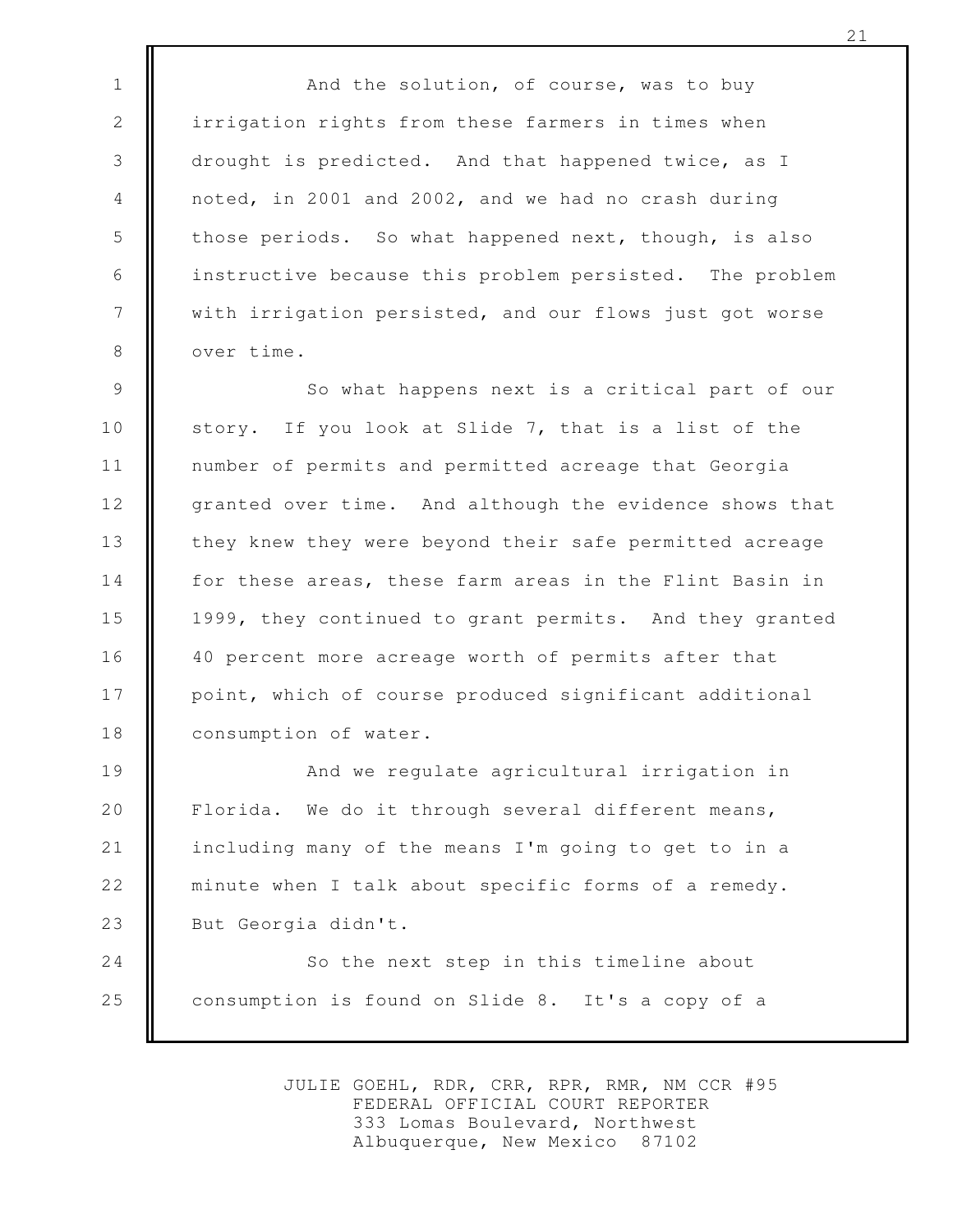report put out by a number of people in Georgia who were attempting to find a solution to this problem. And they recognized, again, that agricultural irrigation is compounding the effect of drought and that there was a solution that was required.

1

2

3

4

5

6

8

9

So the solution, of course, was to exercise the Flint River Drought Protection Act and buy back irrigation rights when drought is predicted. But that never happened again, so it was never funded. They had no money to buy them. 7 10

And part of what Special Master Lancaster identified in the analysis section, Pages 33 through 34 of his report, is what actually happened. And so that's part of the story. 11 12 13 14

Another part of the story is in 2010 through 2011 when, under Georgia law, the various different regional water boards are going out to try to determine what they should do, and they engaged in modeling, they engaged in analysis, and they determined that although a certain amount of irrigation is appropriate -- and this is on Slide 10, Your Honor -- Georgians, farmers in the Flint Basin, were using far too much water. They published that result. 15 16 17 18 19 20 21 22 23

And they also at that time -- and this is going to be important to our remedies proposals -- 24 25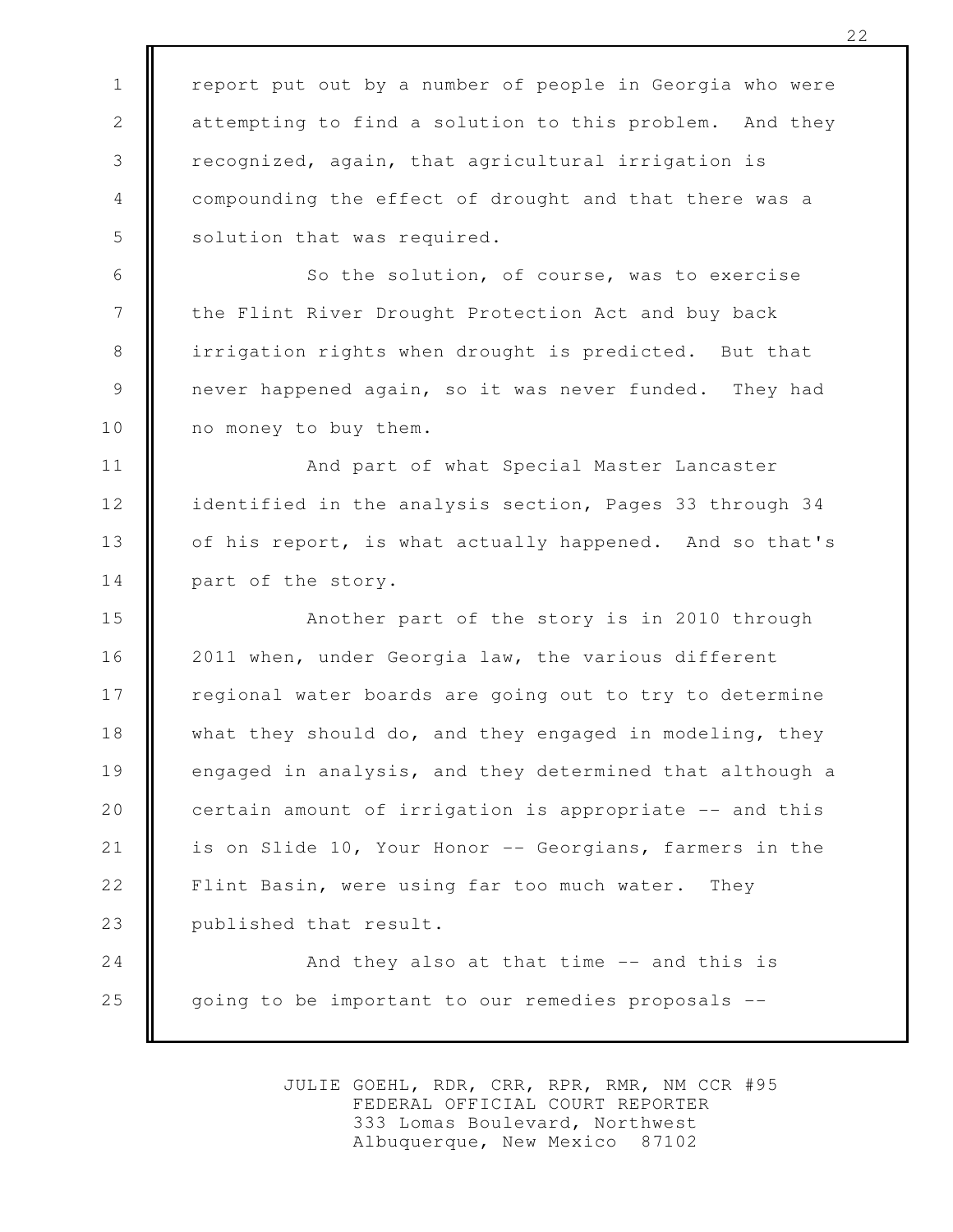identified a number of steps that could be taken to fix that problem. And there, you can find those steps in Florida Exhibit 24 at 6-5 to 6-9. There are a whole range of things. They include building reservoirs. They include exercising the Flint River Drought Protection Act, which is in the second box. They include things that we think are appropriate exercises of regulatory authority that we indeed already do in our part of the basin and throughout Florida, including something called aquifer storage, whether you essentially build an underground reservoir. THE COURT: Uh-huh. MR. PERRY: We do all those things. Georgia hasn't. We limit the amount of actual irrigation water that can be applied in a drought. Georgia hasn't. So if I might, Your Honor, now -- THE COURT: Well, you agree that Florida has the burden of showing that the benefits of a decree would substantially outweigh the harms, correct? MR. PERRY: Yes, Your Honor, and that's what I'm moving to at this moment. THE COURT: Okay. MR. PERRY: So if I might turn to Tab 8, which is Slide 40 in your book, and I would like to address what we did to show that the harm we suffered, the loss 1 2 3 4 5 6 7 8 9 10 11 12 13 14 15 16 17 18 19 20 21 22 23 24 25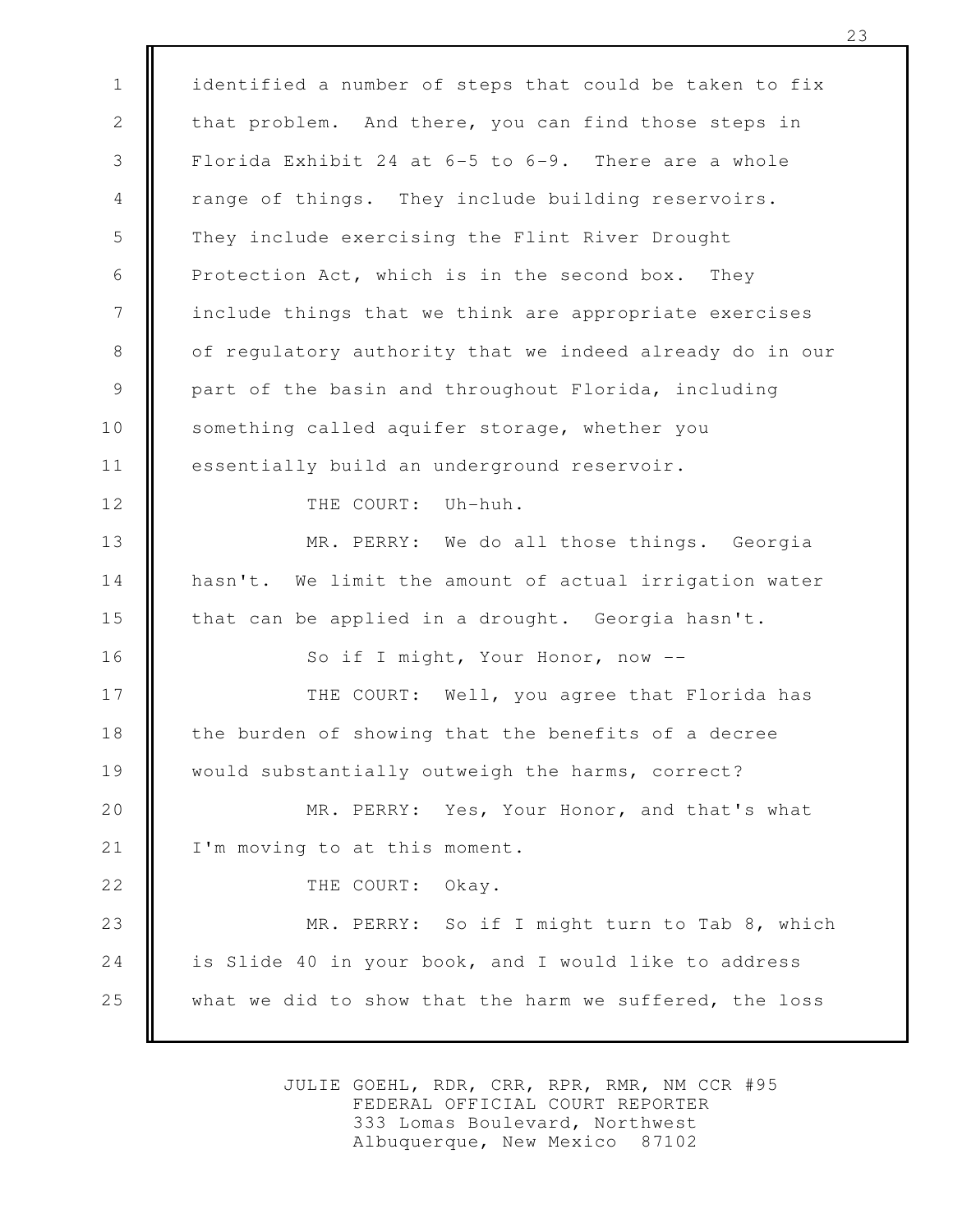of our oyster fishery, can be readily justified, and that the substantial benefit we would receive is outweighed -- or outweighs the cost.

1

2

3

So what we did is, we took a look at what Georgia itself had said. We did discovery. We found our own analysis. We looked at what measures they thought they could actually accomplish. And then we went through and we did an analysis of how that could be done. And, in fact, it's readily possible. And our expert is a person who represents the State of California, is involved in water issues in Oregon. He's involved in a whole range of cases where these sorts of remedies are employed, and he knows about how these can work. 4 5 6 7 8 9 10 11 12 13 14

And so what we did was, we took a look at menu options that we thought were appropriate and responsible. Not that we wanted to dictate to Georgia exactly how to accomplish its result, but we wanted to show that they could accomplish the result. 15 16 17 18 19

And so, as Mr. Garre explained, there are documents that we have put forward here, including this Exhibit, JX-154, which show what Georgia thinks when they're talking frankly to their own citizens and stakeholders. They know they can fix the problem, and they can do it at a reasonable price, too. 20 21 22 23 24 25

> JULIE GOEHL, RDR, CRR, RPR, RMR, NM CCR #95 FEDERAL OFFICIAL COURT REPORTER 333 Lomas Boulevard, Northwest Albuquerque, New Mexico 87102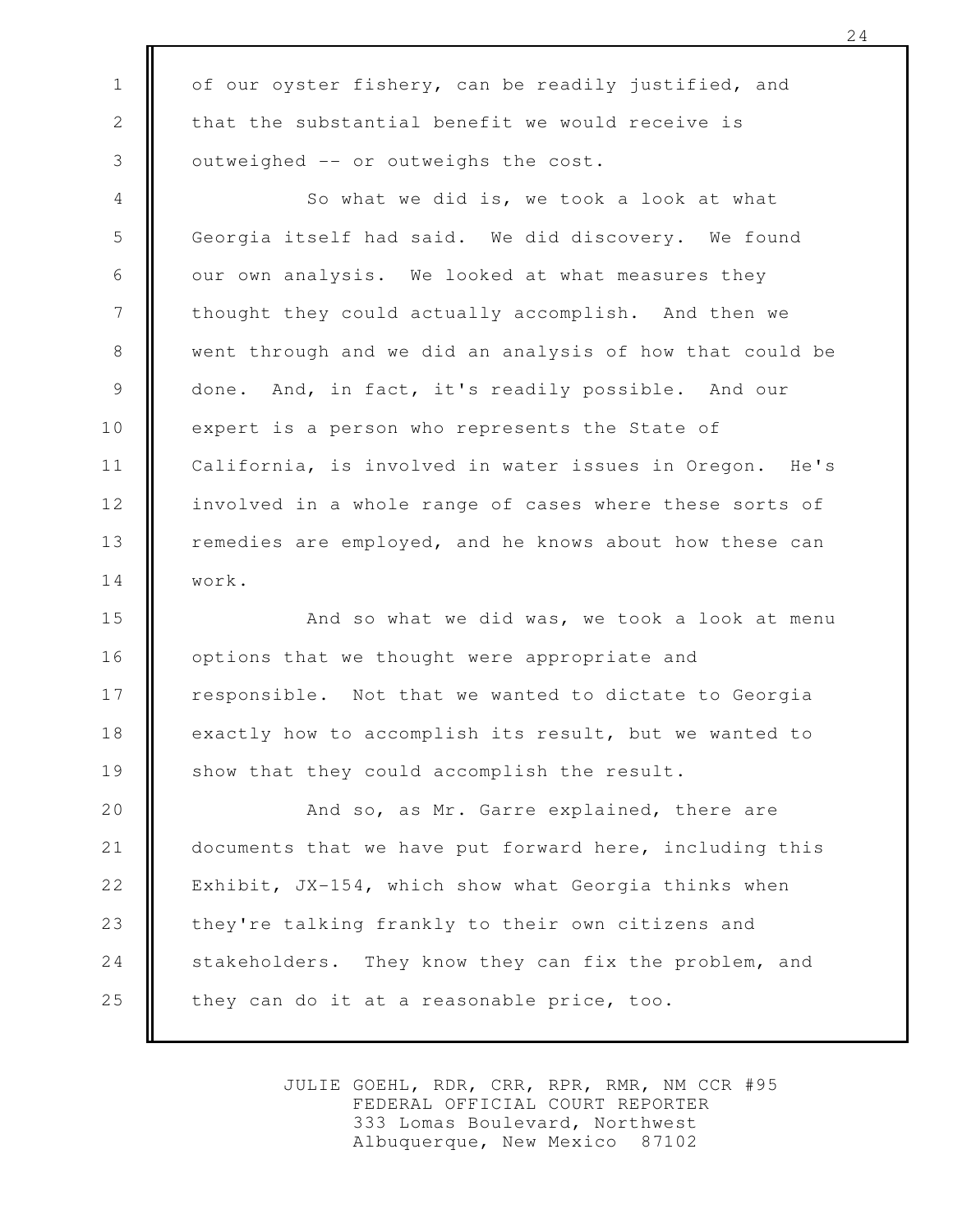And so now I would like to take a moment to rebut what their expert said at trial about the cost of these things. And I would suggest, Your Honor, that the cross-examination of their expert is very important because you can see exactly what he looked at, what he didn't look at, whether he actually did something that was a genuine assessment of the measures Georgia knows it can take. And he didn't. And that's what's found at Slide 41.

1

2

3

4

5

6

7

8

9

And these are almost all costs to the Georgia government, and not costs that would have a significant burden on farmers themselves. These are things that we do in Florida, in part, and other states do when they have serious issues with the availability of water for farming. 10 11 12 13 14 15

So, as you can see here, the list starts with aquifer storage recovery, and it goes on from there. And this is perhaps a change in culture for the farmers in the Flint Basin. They are not used to being regulated in this way. But we regulate in this way. States all over the country regulate in this way. And when you encounter a problem with a shortage of water, this is what regulated riparian regimes do. You have to make the water use reasonable under the circumstances. And with these low flows we've encountered over the last 16 17 18 19 20 21 22 23 24 25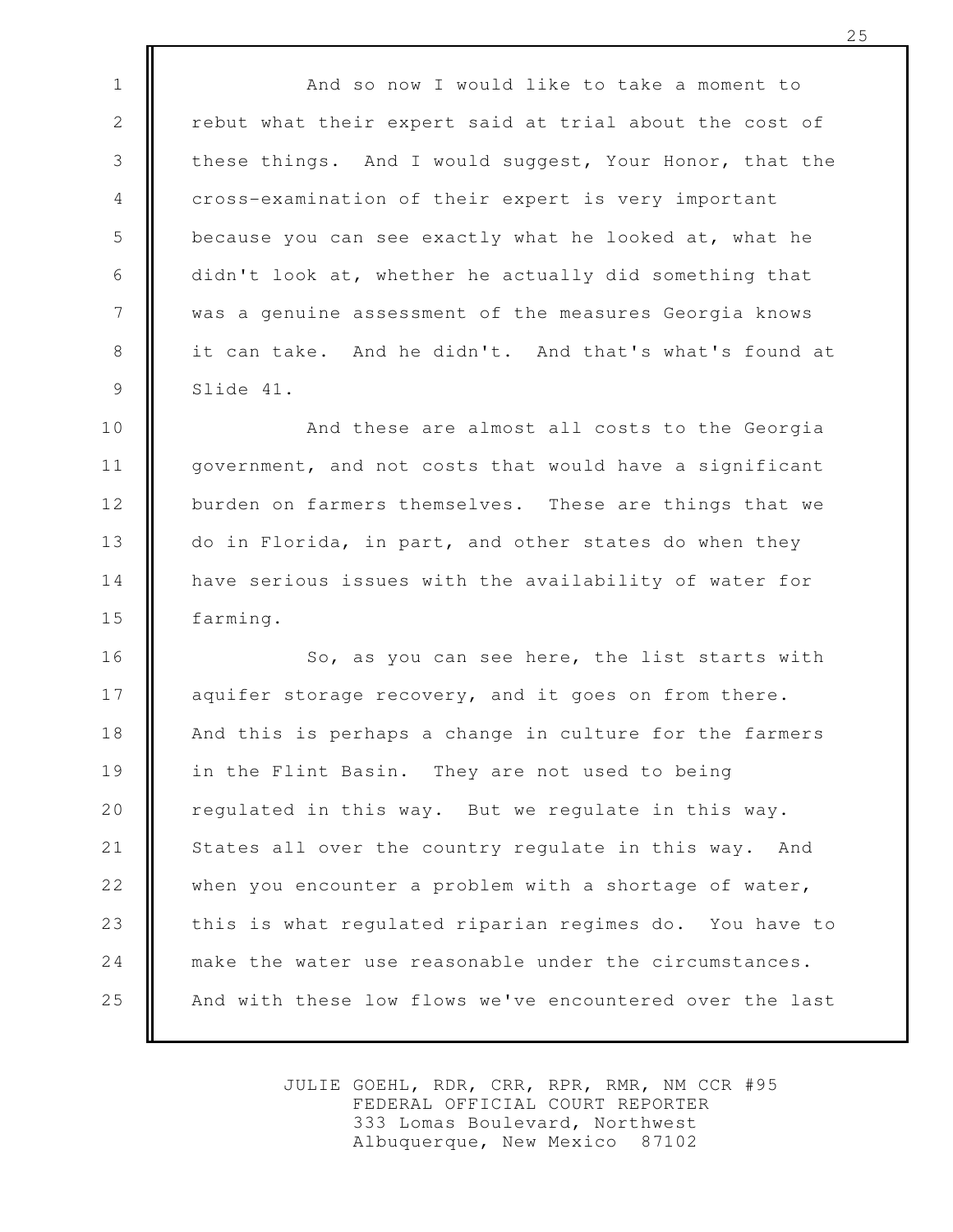20 years, it is no longer reasonable to allow the same irrigation practices to persist.

1

2

3

4

5

6

7

8

9

10

The following slides after that walk through the very specific instances where Georgia's expert, we think, made errors in his calculations. One example, to our point to acquire irrigation rights permanently, we went and looked at how much it would cost. U.S.D.A. puts out data for the cost of irrigation rights plus the equipment on the land. And Georgia's expert multiplied that number by ten.

And, in addition, as we do in Florida, during droughts we regulate how much irrigation water can be applied. That is sometimes called deficit irrigation and sometimes called limited irrigation. But you don't lose your entire yield from reducing the amount of water. There are also efficiency matters that the state can help people employ in their irrigation systems. But just reducing water use does not destroy your crop. It's not as if you are not using irrigation water. And certainly there is insurance, federally subsidized, in case you lose yield. 11 12 13 14 15 16 17 18 19 20 21

But it's not appropriate what Georgia's expert did. And in some analyses, he assumed there would be zero irrigation; in some analyses, he assumed there would be no productive use of the land. 22 23 24 25

> JULIE GOEHL, RDR, CRR, RPR, RMR, NM CCR #95 FEDERAL OFFICIAL COURT REPORTER 333 Lomas Boulevard, Northwest Albuquerque, New Mexico 87102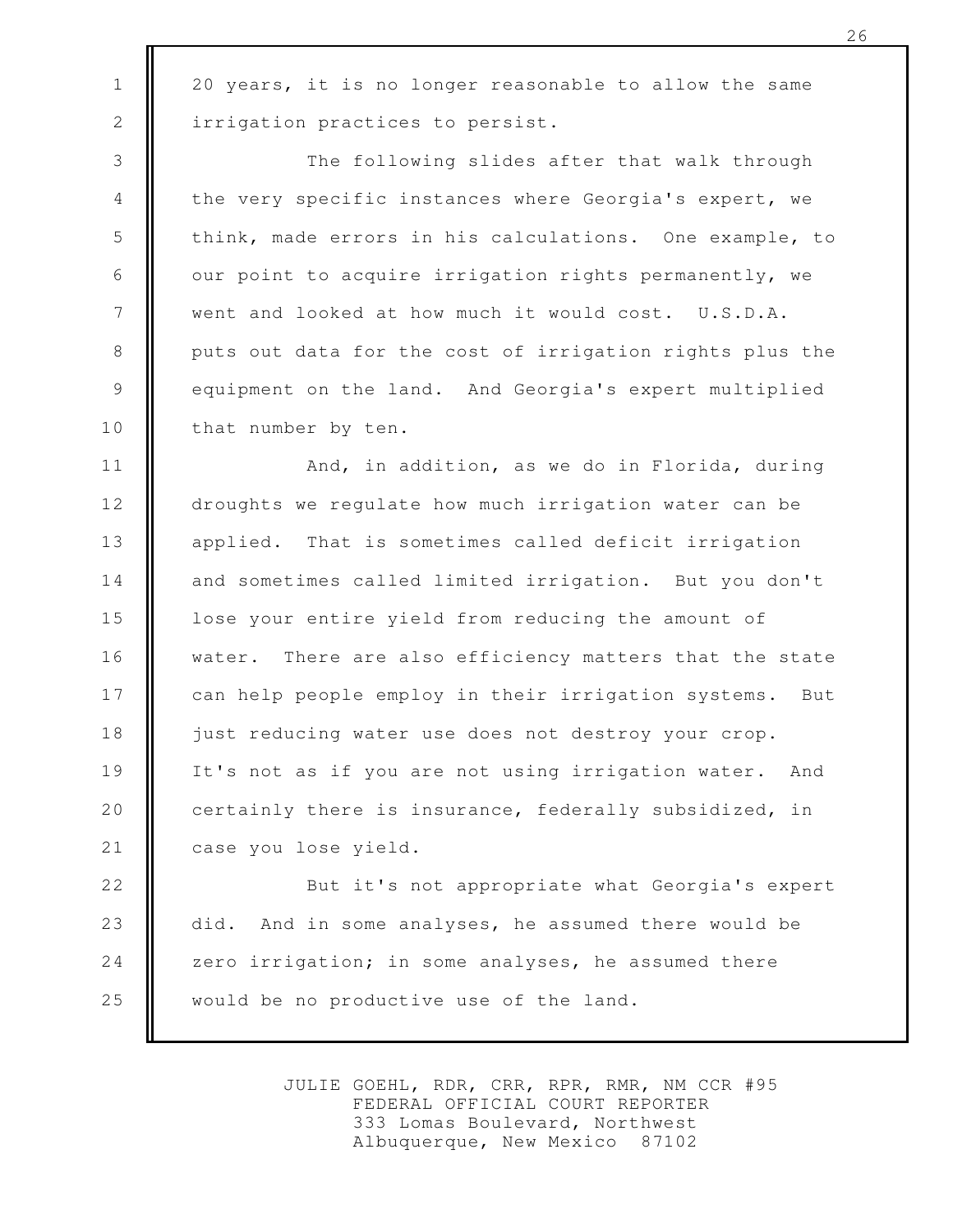And, in fact, about half of all of the farmland in Georgia is not irrigated, so it's not impossible to make a living. So I would suggest also that one thing Georgia has said quite a bit is that it has a large population and it's only using 48 percent of the water. In fact, at Slide 45 you can see both our view and Georgia's real view of how much water Georgia is using during these drought years in the summer. So that brings me, Your Honor, to our approach to costs and benefits more generally. Our targeted remedies go to farmers. THE COURT: I'm sorry? Go to what? MR. PERRY: Our targeted remedies go to controlling how farmers conduct their business, not in a way that's draconian. We do it. Other states do it. It's something that you have to do to minimize waste and mismanagement. And the farmers are obviously experts at how to manage water, but right now Georgia puts no constraints at all in any effective way on them. Almost all the permits have no constraints as to how to use water. So when you look at costs and benefits, we're focused on targeted remedies as to a very small number of people in relative terms. We're talking about a few 1 2 3 4 5 6 7 8 9 10 11 12 13 14 15 16 17 18 19 20 21 22 23 24 25

> JULIE GOEHL, RDR, CRR, RPR, RMR, NM CCR #95 FEDERAL OFFICIAL COURT REPORTER 333 Lomas Boulevard, Northwest Albuquerque, New Mexico 87102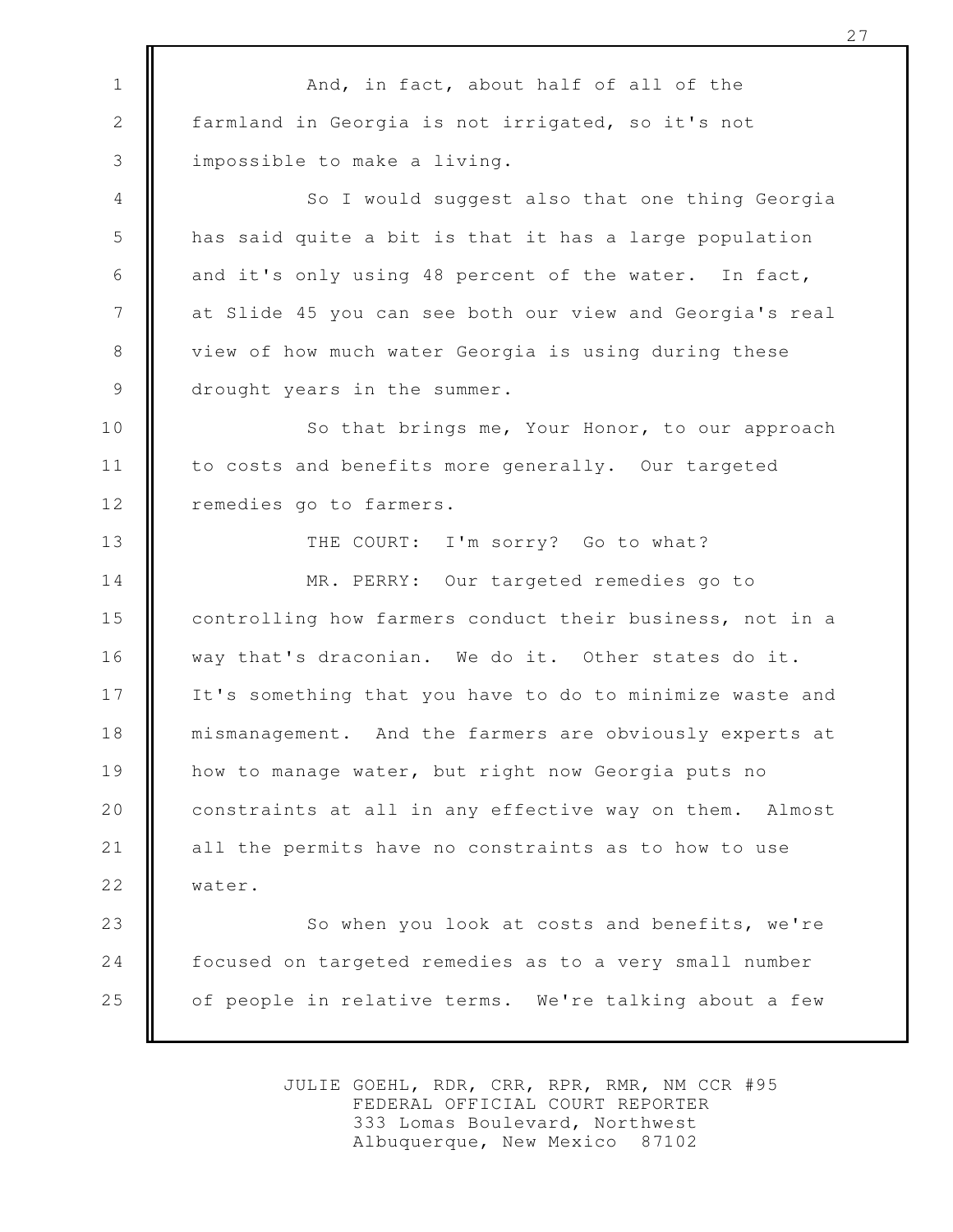thousand farmers and the people that work on the farms. And we're not talking about eliminating the crops. We're talking about more efficient use of water. We're talking about different ways to ensure that your crops rotate in a way that uses less water. All of this is in the cross-examination of Georgia's expert, Dr. Stavins. But there are really two ways to balance this. One is, you pit that reasonable regulation, which we think is required in a riparian regime, of those farm uses against the other side of the balance which, one, it's a widely recognized unique natural system. There are very few people that live in the Apalachicola. It has been preserved by the Florida government for a very long time. It's a 106-mile river. It's a unique bay. It's recognized by the United Nations. There's a federal and state estuarine reserve there. It's a beautiful place in the country. And so one way to balance this is the inconvenience to those particular farmers, which can be borne by the government, against this beautiful natural area. THE COURT: What is the population of this area that you're speaking of? MR. PERRY: A few thousand, Your Honor. About 10,000, 15,000, depending on which part of the area. 1 2 3 4 5 6 7 8 9 10 11 12 13 14 15 16 17 18 19 20 21 22 23 24 25

> JULIE GOEHL, RDR, CRR, RPR, RMR, NM CCR #95 FEDERAL OFFICIAL COURT REPORTER 333 Lomas Boulevard, Northwest Albuquerque, New Mexico 87102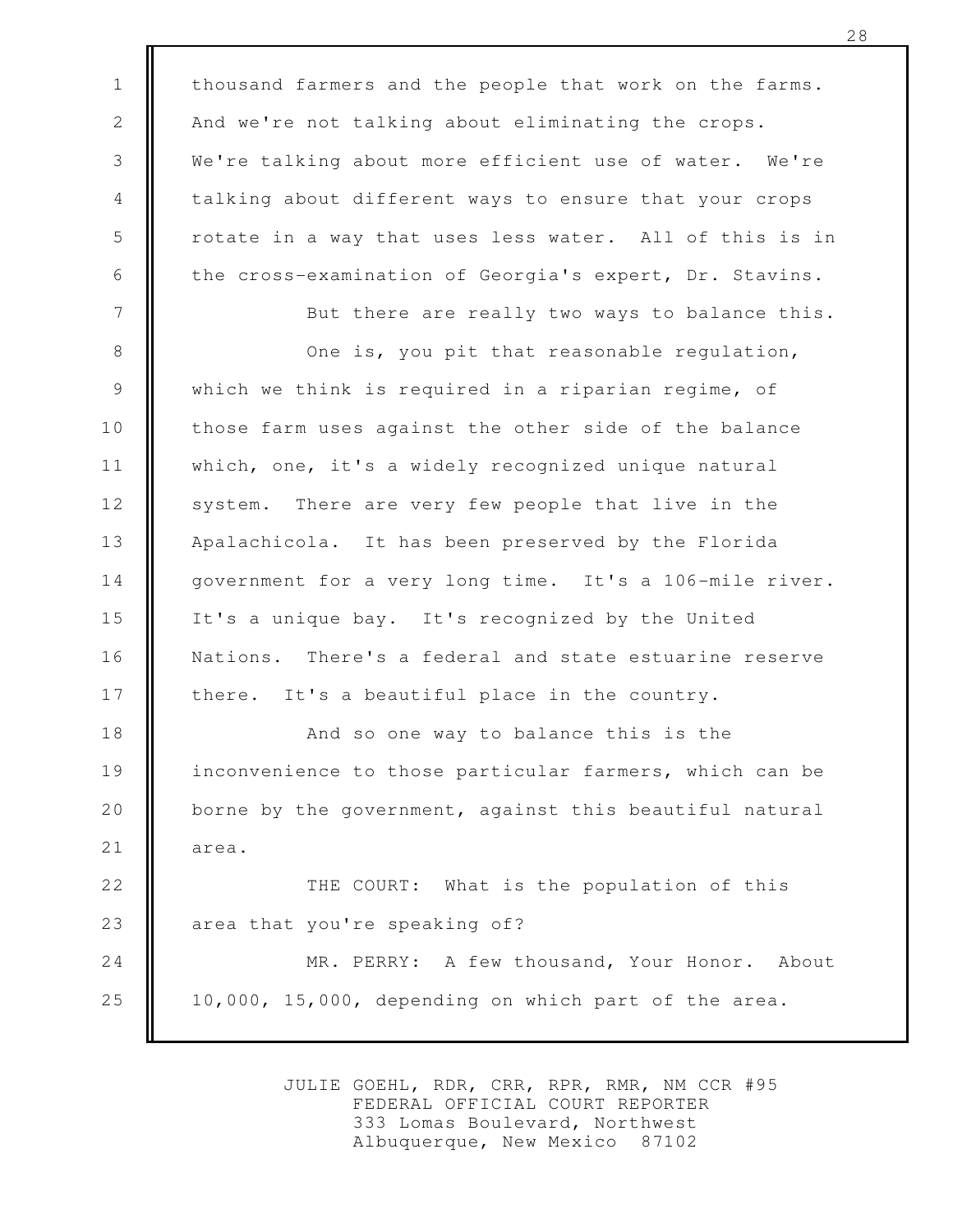But let me address that.

1

Because if you just were to step back and look at the economic impacts, what we have is a few thousand farmers and their businesses upstream that we think can be reasonably regulated without really imposing significant financial impact to them, if any. And then we have a series of a couple thousand people in the Apalachicola. They are not people, in general, of significant means. They have relied on this oyster fishery for generations to make a living. They have been careful stewards of this fishery, and they live up and down the river and fish on the river. And so if you are just looking only at the 2 3 4 5 6 7 8 9 10 11 12 13

economic comparisons, it's a few thousand people here and a few thousand people there. But I would suggest that this environmental -- 14 15 16

THE COURT: It's a few million people there and a few thousand people here. 17 18

MR. PERRY: Well, Your Honor, here's the point we're making. This remedy we're talking about is not a million people. This remedy is much more narrow. It is targeted. We know Georgia can do it because we've seen their internal documents. We are not trying to take water away from Atlanta. All right? They can do -- all we're asking them to do is don't allow people to water 19 20 21 22 23 24 25

> JULIE GOEHL, RDR, CRR, RPR, RMR, NM CCR #95 FEDERAL OFFICIAL COURT REPORTER 333 Lomas Boulevard, Northwest Albuquerque, New Mexico 87102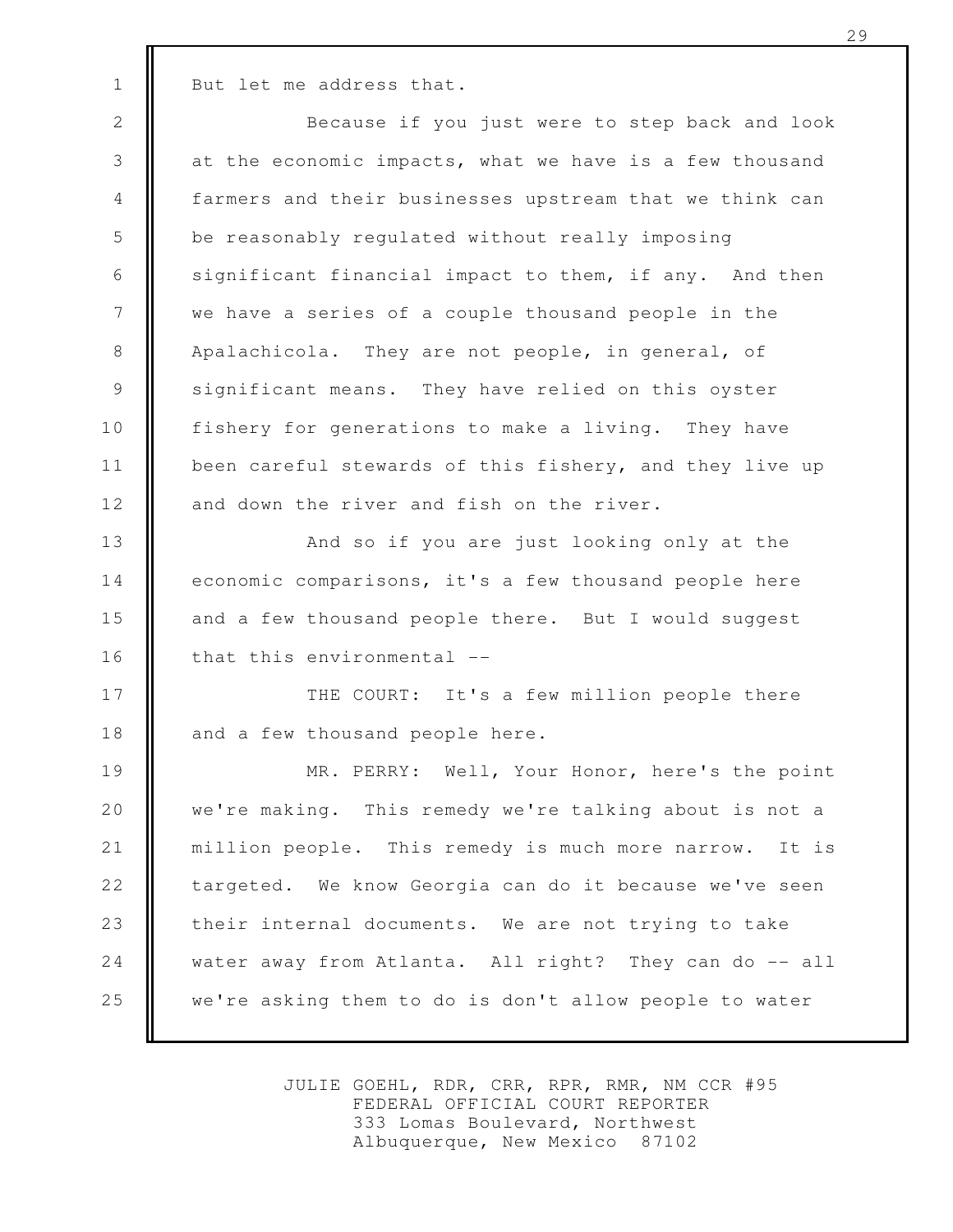their lawns when there's a drought in the basin, which is already part of their law.

1

2

3

4

5

6

7

8

Now, we are not imposing any significant basin-wide impact on the millions of people. This is about a very small number of farmers and a very small number of people in Apalachicola. It's that balance on the economic side, but the overlay is this incredibly unique ecological area that is fundamentally changing.

So, Your Honor, with my remaining two minutes, I would like to, if I could, invite your attention to Slide Number 20 at Tab 3. And there, Your Honor, at Slide Number 20 and 21 are two examples of what Georgia and Georgians have determined is a reasonable balance in the past, and this is evidence that was put on at trial. 9 10 11 12 13 14

So Slide 20 is evidence from Georgia's own witnesses about settlement proposals they have made in the past. Their point was that we should have accepted their settlement proposals and that they made them. 15 16 17 18

But in particular, at the bottom of the slide, it says, "Georgia considered bringing Glades Reservoir online." And then further, "groundwater augmentation" and "flow support reservoirs." Those latter two are things we proposed. They were willing to do it, and this was in 2012. This is something they thought was a reasonable and, more importantly, feasible solution. 19 20 21 22 23 24 25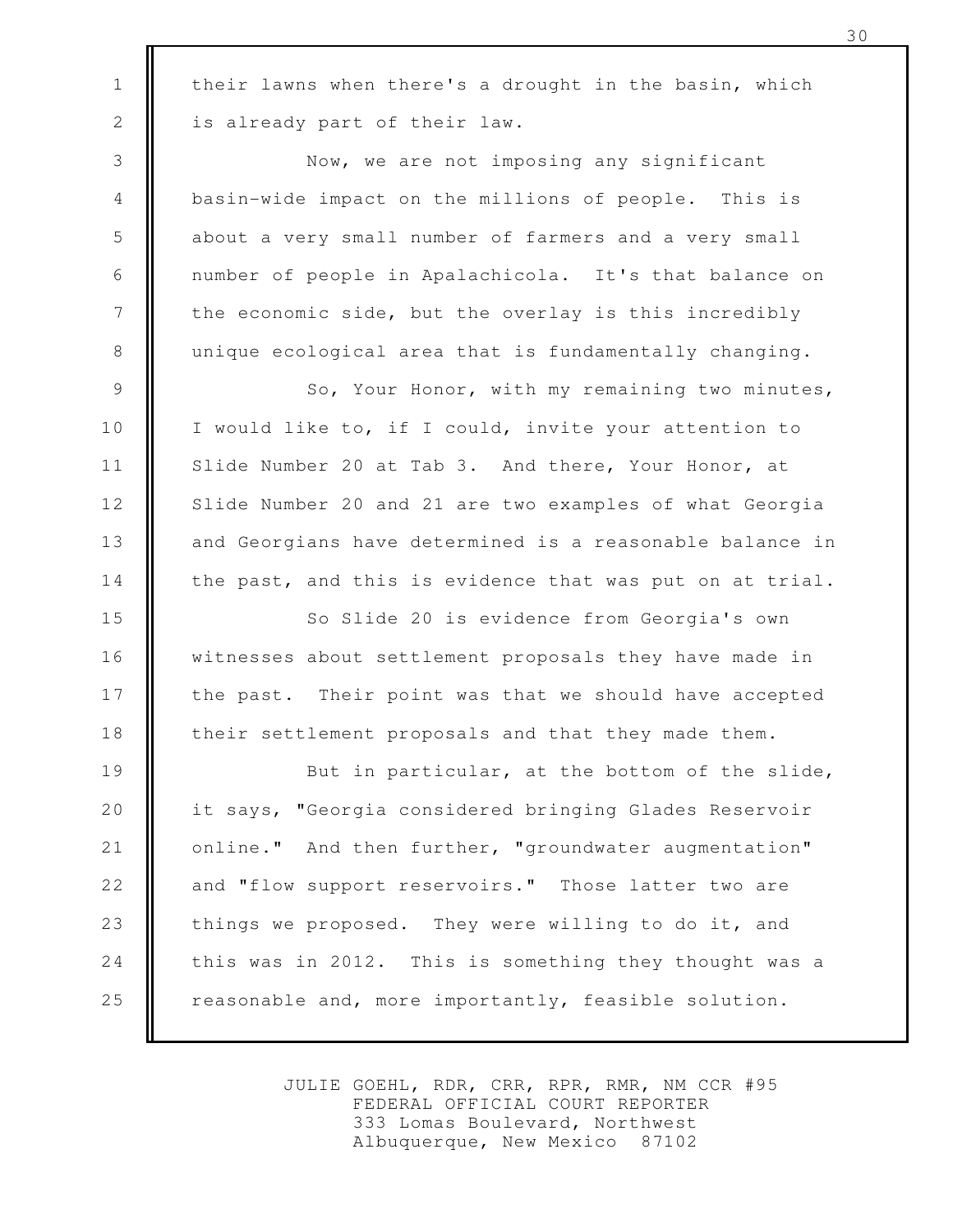The truth of what can be done is right here on this slide. This is 1,000 cfs remedy. THE COURT: Well, where do we look at the respective costs, for example, of the Glades Reservoir, what it would cost to put it in, how it would affect anything? MR. PERRY: Well, Your Honor, they have said their cost would be \$803 million, but they proposed it. They proposed that as part of their solution in 2012. We're not asking them to do Glades Reservoir. We have those targeted measures just as to farming. We're not asking them to spend hundreds of millions of dollars. In fact, what we're asking them to do is far less expensive than what they have proposed. So, Your Honor, if I might, the next page, Slide 21, is a document created by a consensus group that was looking for a solution. It didn't involve the government of Florida or the government of Georgia, at least the state government. It involved the Atlanta Regional Commission, it involved representatives of Flint Basin farmers. And there was a whole range of solutions that they put together in a consensus proposal, but one of those measures was to send more water to Florida. 1 2 3 4 5 6 7 8 9 10 11 12 13 14 15 16 17 18 19 20 21 22 23 24 25

> JULIE GOEHL, RDR, CRR, RPR, RMR, NM CCR #95 FEDERAL OFFICIAL COURT REPORTER 333 Lomas Boulevard, Northwest Albuquerque, New Mexico 87102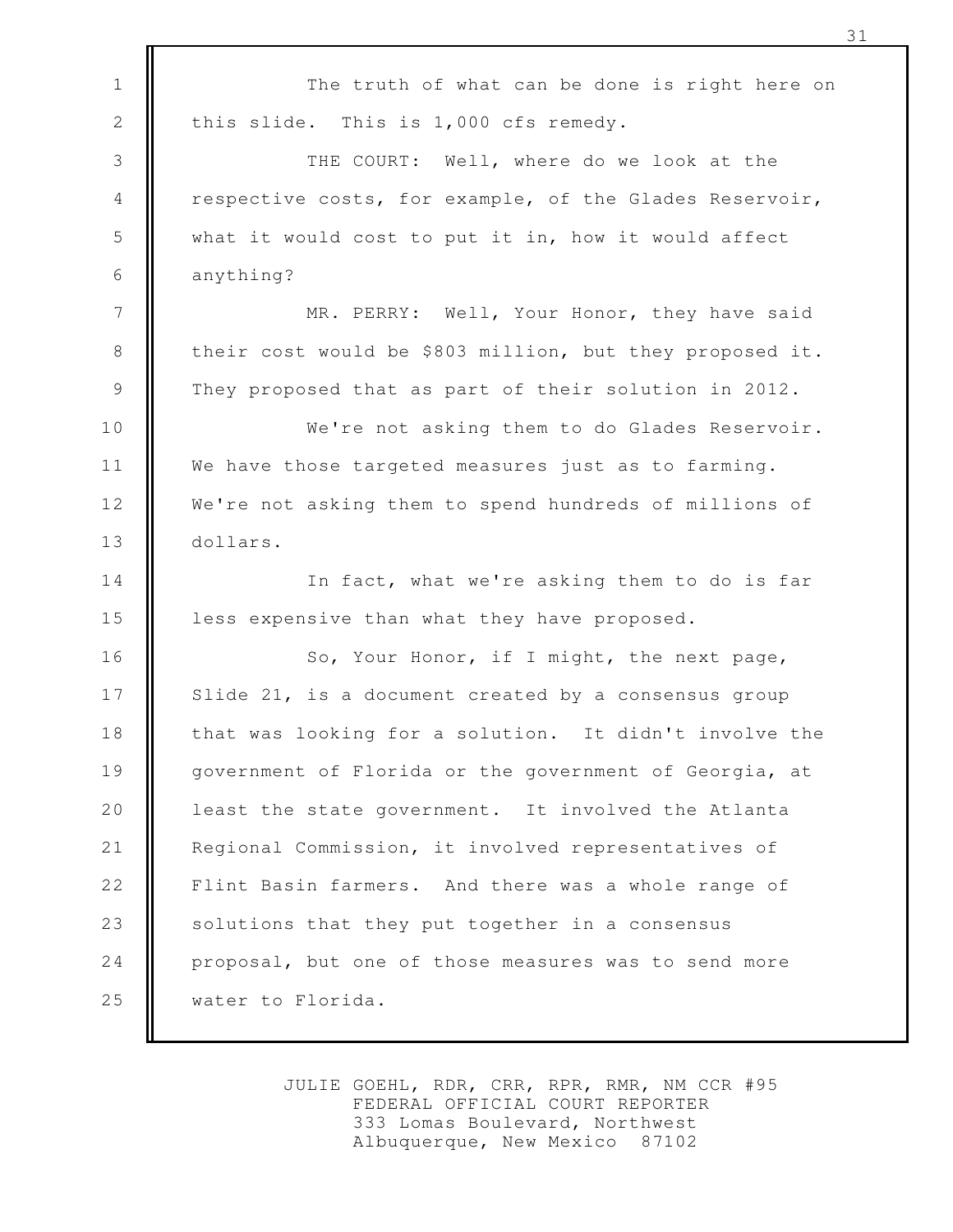This can be done. This is reasonable. And Georgia, I'm sure that they've got their views. They disagree with us. But I think that the evidence shows it can be done and it should be. THE COURT: Thank you. MR. PERRY: Thank you. MR. PRIMIS: May I have a moment just to get set up, Your Honor? THE COURT: Certainly. MR. PRIMIS: Thank you. Judge Kelly, may it please the Court. Craig Primis for the State of Georgia. To be entitled to an equitable apportionment in this case, Florida must prove by clear and convincing evidence that the benefits of its proposed remedies substantially outweigh the harm that might result. In remanding the case, the Supreme Court asked for specific answers to a number of questions before the Court could determine whether Florida had met that burden. Following the Court's direction, Your Honor entered Case Management Order Number 25, which posed those same questions, and Your Honor asked the parties to be specific. As Your Honor put it, the more specific, the better. 1 2 3 4 5 6 7 8 9 10 11 12 13 14 15 16 17 18 19 20 21 22 23 24 25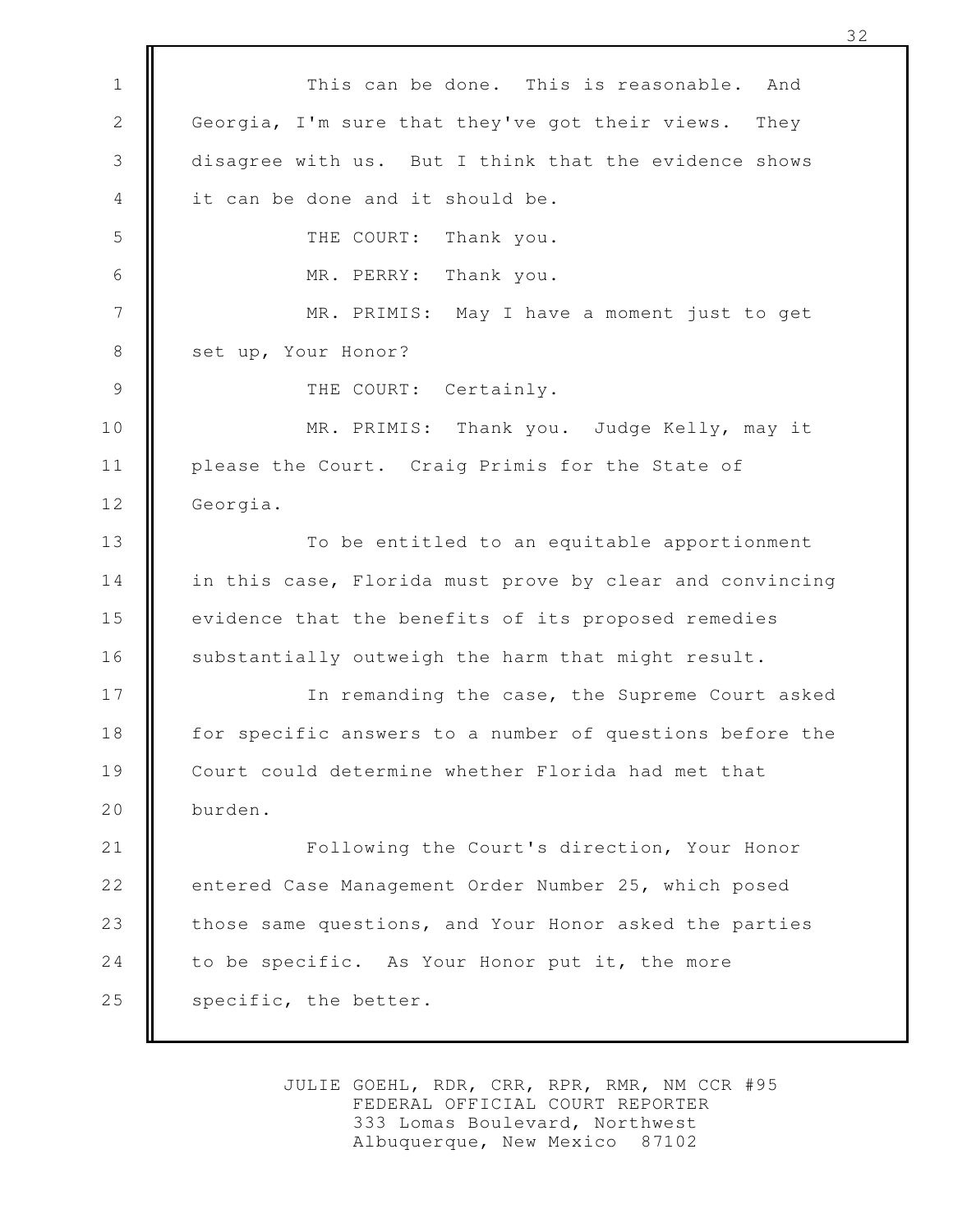Florida either cannot or will not answer with specificity the most important questions that the Court and Your Honor posed. Florida's case fails in multiple levels, and we have addressed all of those in our briefs. In my time today, however, if the Court would allow -- or I'm certainly happy to answer any questions the Court has -- I would like to focus on three critical questions, the answers to which will confirm that Florida has not proved its case. The first question is: How much water does Georgia actually use, and how much would Florida receive from a cap? The second: Are there any ecological benefits from any additional water Florida might receive? And three: What are the costs to Georgia, its economy, and its citizens were the Court to award the relief Florida seeks, and does that benefit to Florida substantially outweigh the costs? Florida urges Your Honor and the Supreme Court to forgive its inability to answer these questions with evidence and facts, with appeals to flexibility and approximation and to reasonable estimates. And while there may be flexibility in the doctrine, flexibility is not a substitute for evidence. 1 2 3 4 5 6 7 8 9 10 11 12 13 14 15 16 17 18 19 20 21 22 23 24 25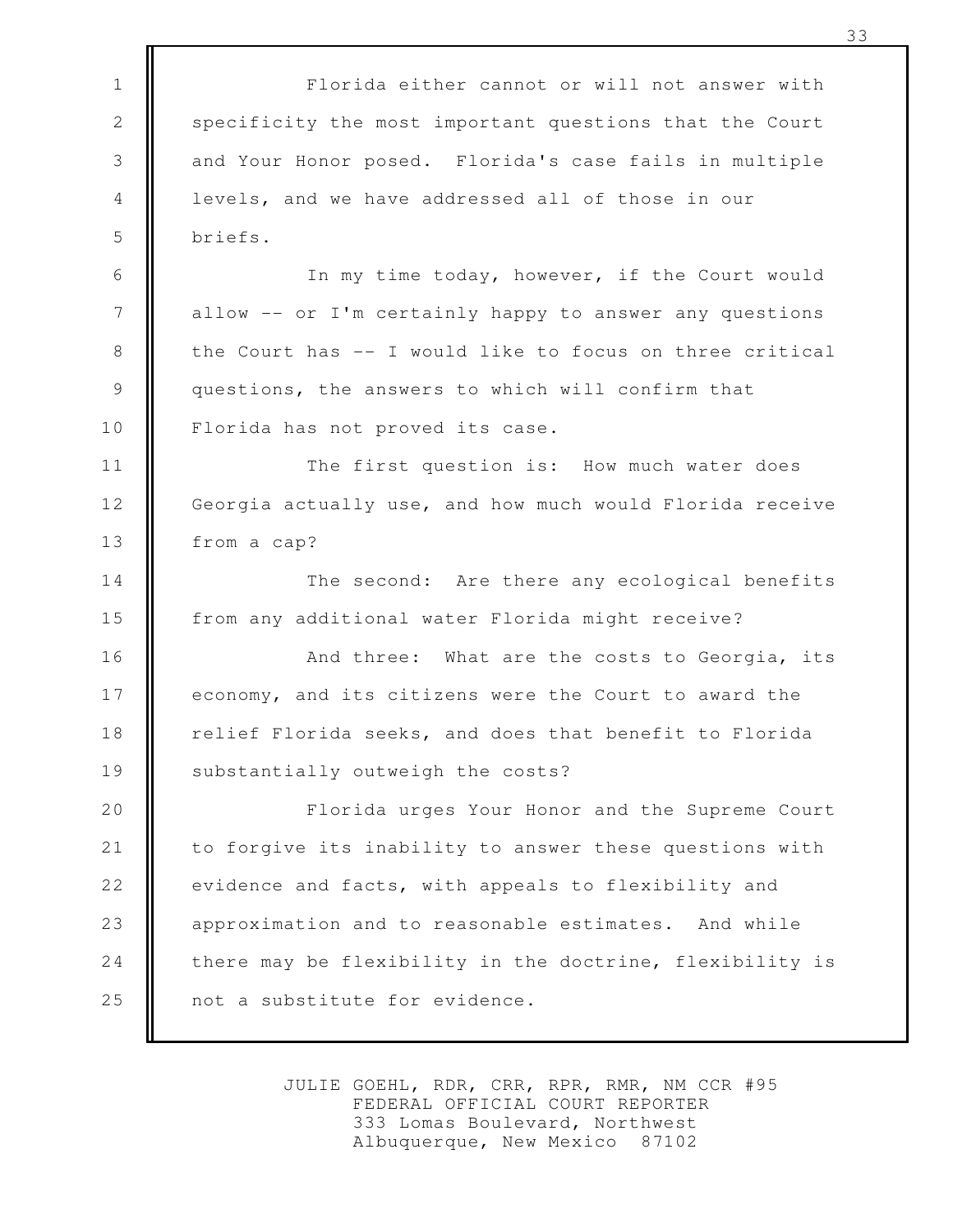As the Supreme Court has put it, the state seeking an apportionment must present hard facts in support of its case. That's Colorado v. New Mexico II. That, Florida has completely failed to do. On this record, we respectfully submit that the Court cannot possibly find that the benefit to Florida would substantially outweigh the cost to Georgia. So now I would like to turn to the first question, which we think is central to resolving this dispute, and it is disputed by the parties. The starting point is: How much water does Georgia actually use? How much is available to even go to Florida? On this point, Georgia's estimates of its own consumptive use are the only reliable data in this case. Using those data, we know that Georgia's consumption is a fraction of the amount estimated by Florida. Florida made no argument on the amount that we use here today, no citations to the record in the presentation today. And we know that Florida's estimates are wrong because, unlike Georgia's which rely on actual real data, they are based on litigation-driven models of their experts, and they have inherent flaws. So let's start with Georgia's data. Where does it come from? Georgia is the only entity, federal 1 2 3 4 5 6 7 8 9 10 11 12 13 14 15 16 17 18 19 20 21 22 23 24 25

> JULIE GOEHL, RDR, CRR, RPR, RMR, NM CCR #95 FEDERAL OFFICIAL COURT REPORTER 333 Lomas Boulevard, Northwest Albuquerque, New Mexico 87102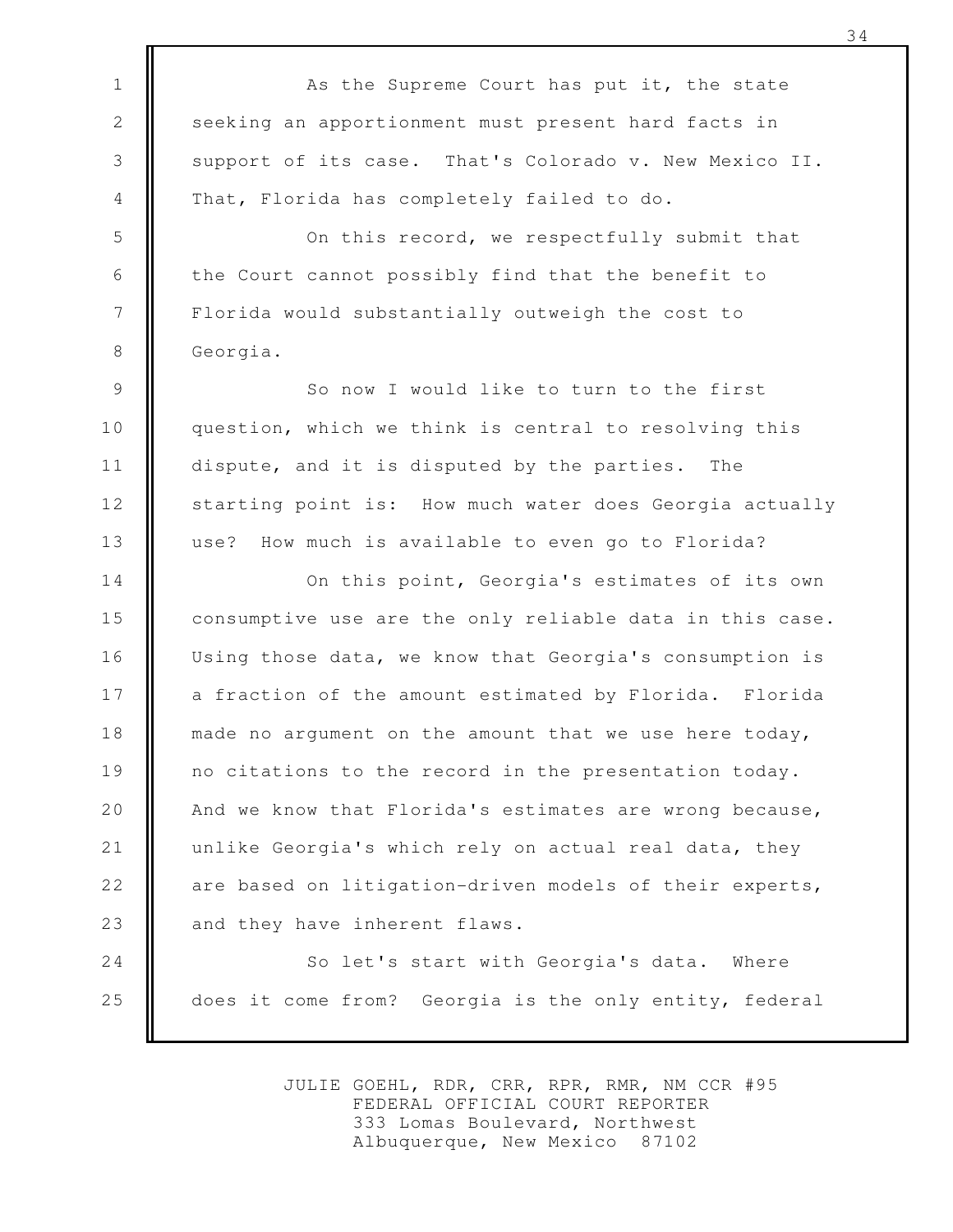or state, that keeps accurate statewide water use data. The state has a dedicated team of hydrologists, trained professionals, and most of them have Ph.D.s, and all they do for their living is track water usage, water consumption, and water availability.

1

2

3

4

5

That data is then supplied  $-$  I'm going to go through how they do it, briefly. That data is then supplied to federal regulators like the Army Corps, Fish and Wildlife, U.S. Geological Survey, and those entities rely on Georgia's data. No one from the Corps, Fish and Wildlife, or U.S.G.S. has ever raised the kinds of criticisms of Georgia's consumptive use data that Florida has advanced in this case, and no one has ever said what Florida is saying, which is that Georgia understates its use by 50 percent. 6 7 8 9 10 11 12 13 14 15

Now, the best source for all of this evidence and testimony is the written direct testimony and the trial testimony of Dr. Wei Zeng, Z-E-N-G. He's the chief hydrologist for the State of Georgia, and he walked through in detail how Georgia does this. He has more than 20 years of experience, he has a Ph.D. from the University of Georgia, and he's a licensed professional hydrologist at the American Institute of Hydrology. He knows what he's doing. Georgia maintains a comprehensive database 16 17 18 19 20 21 22 23 24 25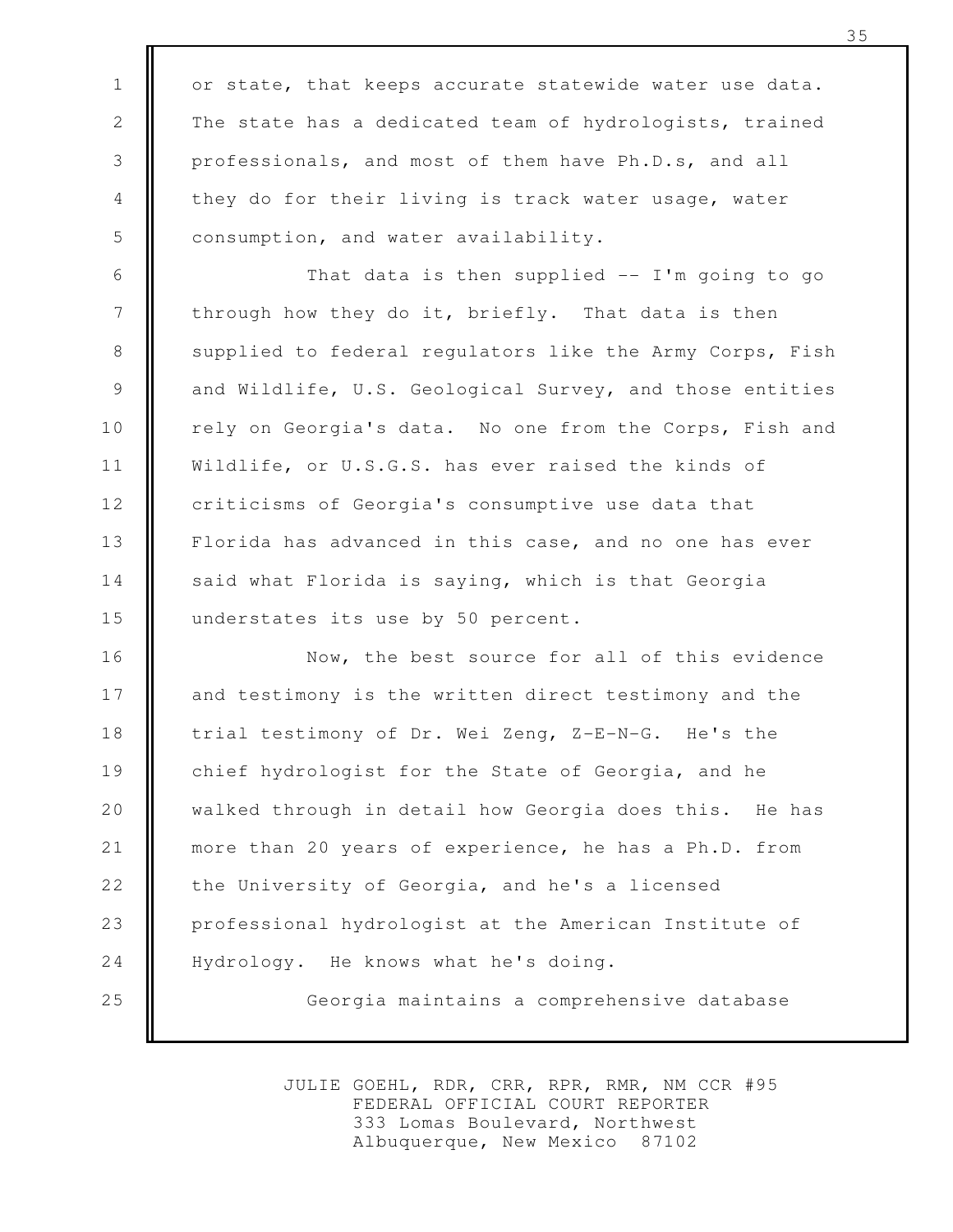that tracks Georgia's municipal and industrial use, that's up around Atlanta, and the agricultural consumptive use in the ACF Basin. And while this remand  $is$   $--$ THE COURT: Let me ask you a question on that. MR. PRIMIS: Yes. THE COURT: Do they read those meters in the agricultural area annually or monthly? MR. PRIMIS: There are two types of meters. Most of them are read annually. There is a subset of about 70 or 80 that are read monthly, that they then use to estimate monthly variation. THE COURT: Wouldn't it be more accurate to do it monthly for everybody? MR. PRIMIS: I think more data is generally more accurate, yes, Your Honor, but the professionals who do this for a living feel that the current blend of extensive annual meter reading, combined with the monthly data that's available, and historical knowledge, is sufficient to give them reliable estimates. So while the remand is principally focused on the Flint, it is worth just noting that in Atlanta, they have very detailed -- the water providers have very detailed records of what is used and, more importantly or equally importantly, what is returned into the basin. 1 2 3 4 5 6 7 8 9 10 11 12 13 14 15 16 17 18 19 20 21 22 23 24 25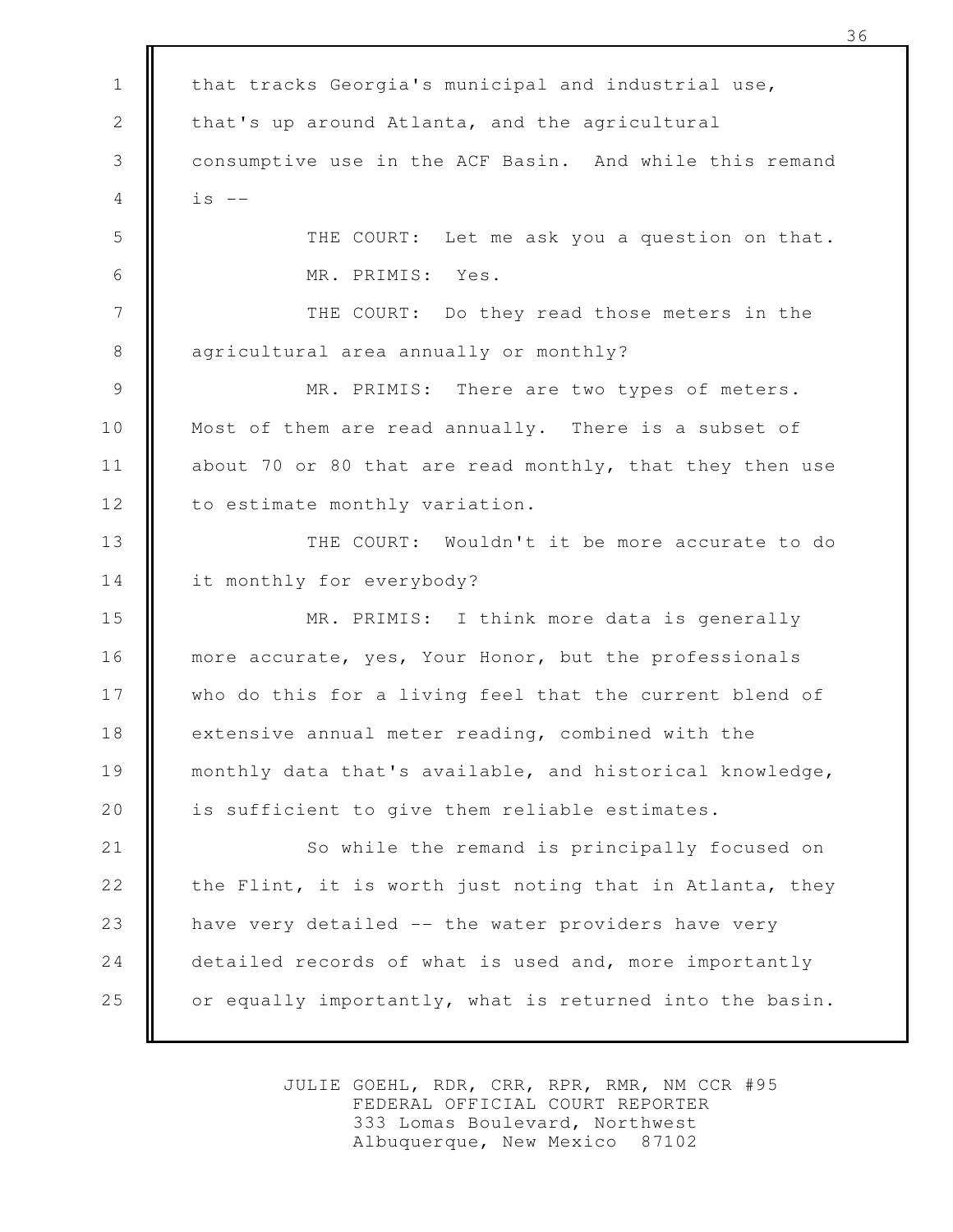That's an important concept because even though Atlanta might pull out a lot of water, it puts back 70 percent or more of that water. And they have data from 300 withdrawing facilities and 1,000 discharging facilities. Now, on the agricultural side -- you anticipated some of what I was going to say -- but Georgia has a network of people who collect this data, state agencies, universities, water contractors, the water planning districts, and Georgia has invested heavily in this technology and in expanding this program. THE COURT: How do you respond to the suggestion of 90,000 acres of unpermitted irrigation going on in Georgia? MR. PRIMIS: Yes, Your Honor. For the purpose of actually estimating how much Georgia uses in the Flint, that point is really not relevant because the way Georgia determines how much water is pumped or is taken from the Flint River is through its wetted acreage database. And as its name suggests, they actually had people go out and do field surveys for wetted acreage apart from the permitting. So, true, we don't want people watering unpermitted acres, but in terms of counting or accounting for that water that is used on unpermitted 1 2 3 4 5 6 7 8 9 10 11 12 13 14 15 16 17 18 19 20 21 22 23 24 25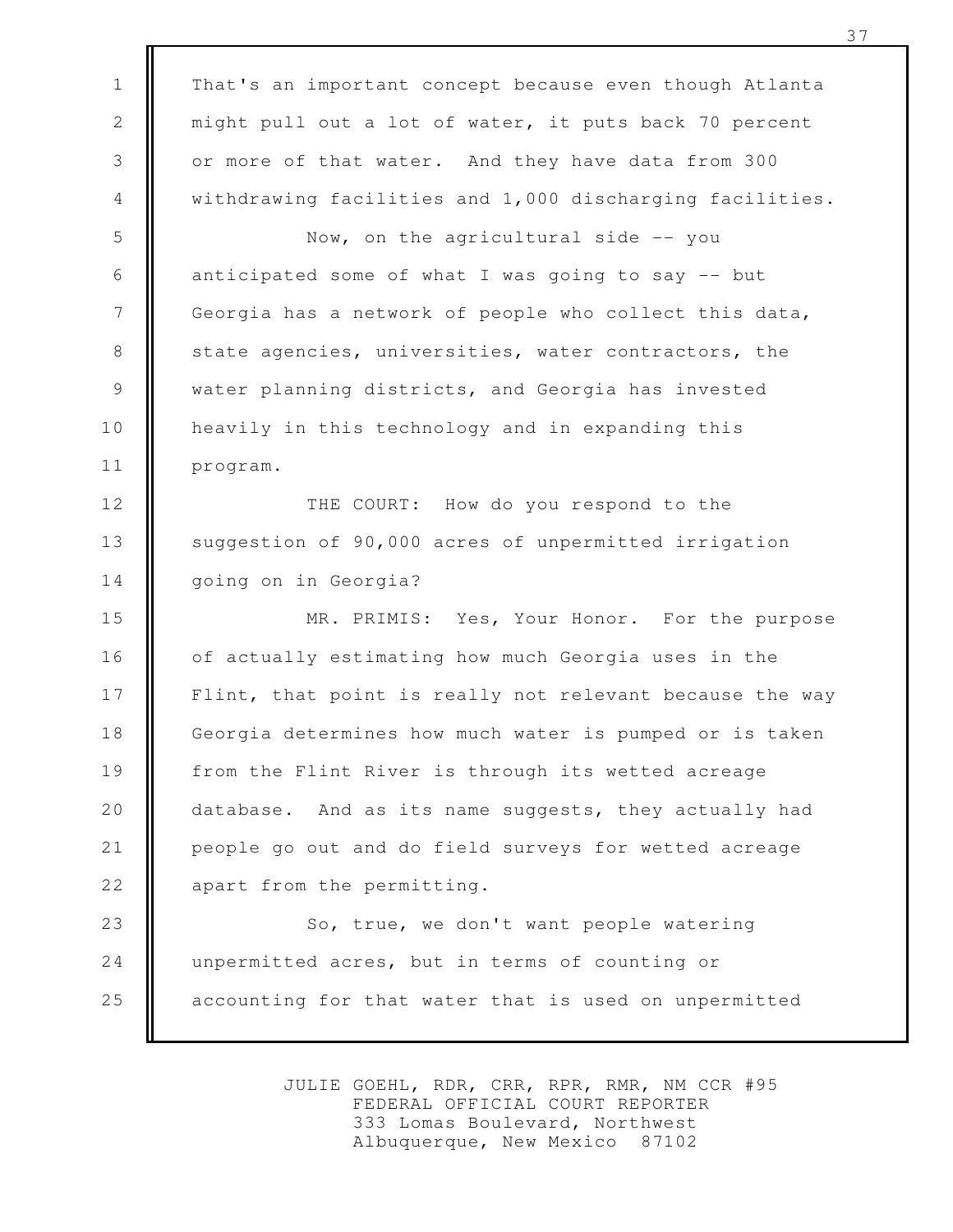| $\mathbf{1}$   | acres, it is in the consumptive use database, and       |
|----------------|---------------------------------------------------------|
| 2              | Georgia is able to estimate and track it.               |
| 3              | THE COURT: But if it's unpermitted, wouldn't            |
| 4              | it make a difference at some point with how much water  |
| 5              | could go downstream?                                    |
| 6              | MR. PRIMIS: Well, no, not for present                   |
| $\overline{7}$ | purposes because Georgia already accounts for it. We    |
| 8              | know.                                                   |
| 9              | THE COURT: I mean, let's say it's one gallon            |
| 10             | an acre, so you have got 90,000 acres, or gallons, that |
| 11             | might not be used otherwise. Doesn't that --            |
| 12             | MR. PRIMIS: Certainly if the unpermitted                |
| 13             | acres, to the extent that they are actually used for    |
| 14             | groundwater pumping, if you said, "Don't do that        |
| 15             | anymore," that would reduce the groundwater pumping in  |
| 16             | that area, for sure.                                    |
| 17             | The impact on the stream flow is a very                 |
| 18             | complex question of how close it is to the river, the   |
| 19             | interaction with the river. So it doesn't necessarily   |
| 20             | mean that if you took out those unpermitted acres, all  |
| 21             | of that, 100 percent, goes into the river. In fact, I   |
| 22             | think it's highly likely it would not. It would be some |
| 23             | smaller fraction of that.                               |
| 24             | But just in terms of how much water is                  |
| 25             | available if a cap were put on and the reduction were   |
|                |                                                         |

JULIE GOEHL, RDR, CRR, RPR, RMR, NM CCR #95 FEDERAL OFFICIAL COURT REPORTER 333 Lomas Boulevard, Northwest Albuquerque, New Mexico 87102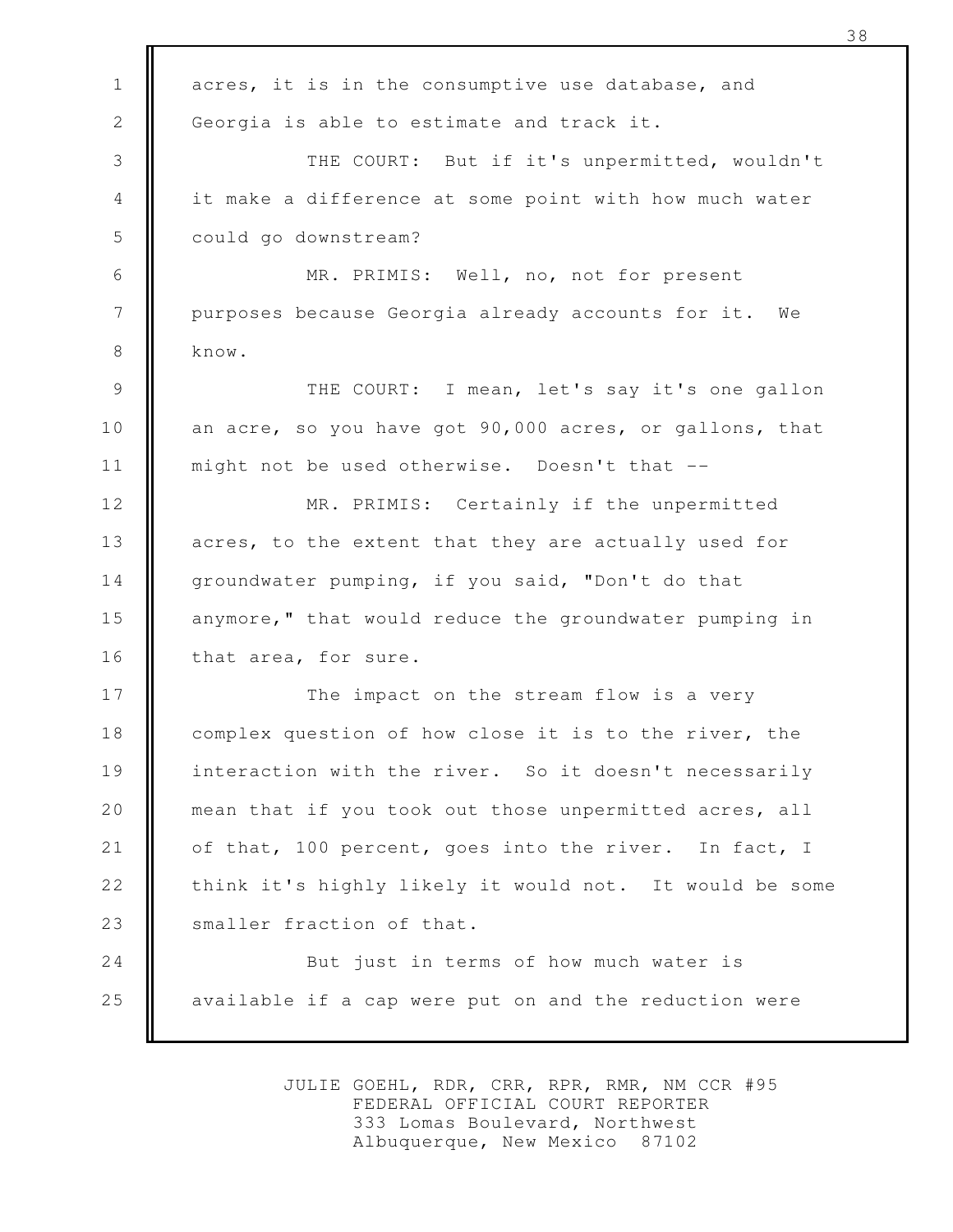ordered, we're already accounting for those unpermitted acres, and they go into the total amount that is advanced as our consumptive use in this case. So it's not like they are undetected or lost. We know how much it is.

1

2

3

4

5

And so what they do is, they have the wetted acreage database which I've described, and then they have the meter readings, both the blend of annual and monthly. And from all of that data, they are able to determine how many inches of water the farmers in Georgia are using at any particular point in time. They can multiply that by the wetted acreage information and come up with reliable, dependable information about Georgia's groundwater use. 6 7 8 9 10 11 12 13 14

Now, Florida -- this matters because when Mr. Perry says, "We just want 2,000 cfs," well, we do genuinely believe, and we put in the record our position, with facts and evidence, that that's not possible. 1500, not possible. And so it is an important determination that needs to be made to determine whether it's worth doing all of this to Georgia. Is it going to get any benefit to Florida? Now, Florida's experts used what they call the rainfall runoff models -- I'm not going to go into great detail on that -- and they advanced those in their 15 16 17 18 19 20 21 22 23 24 25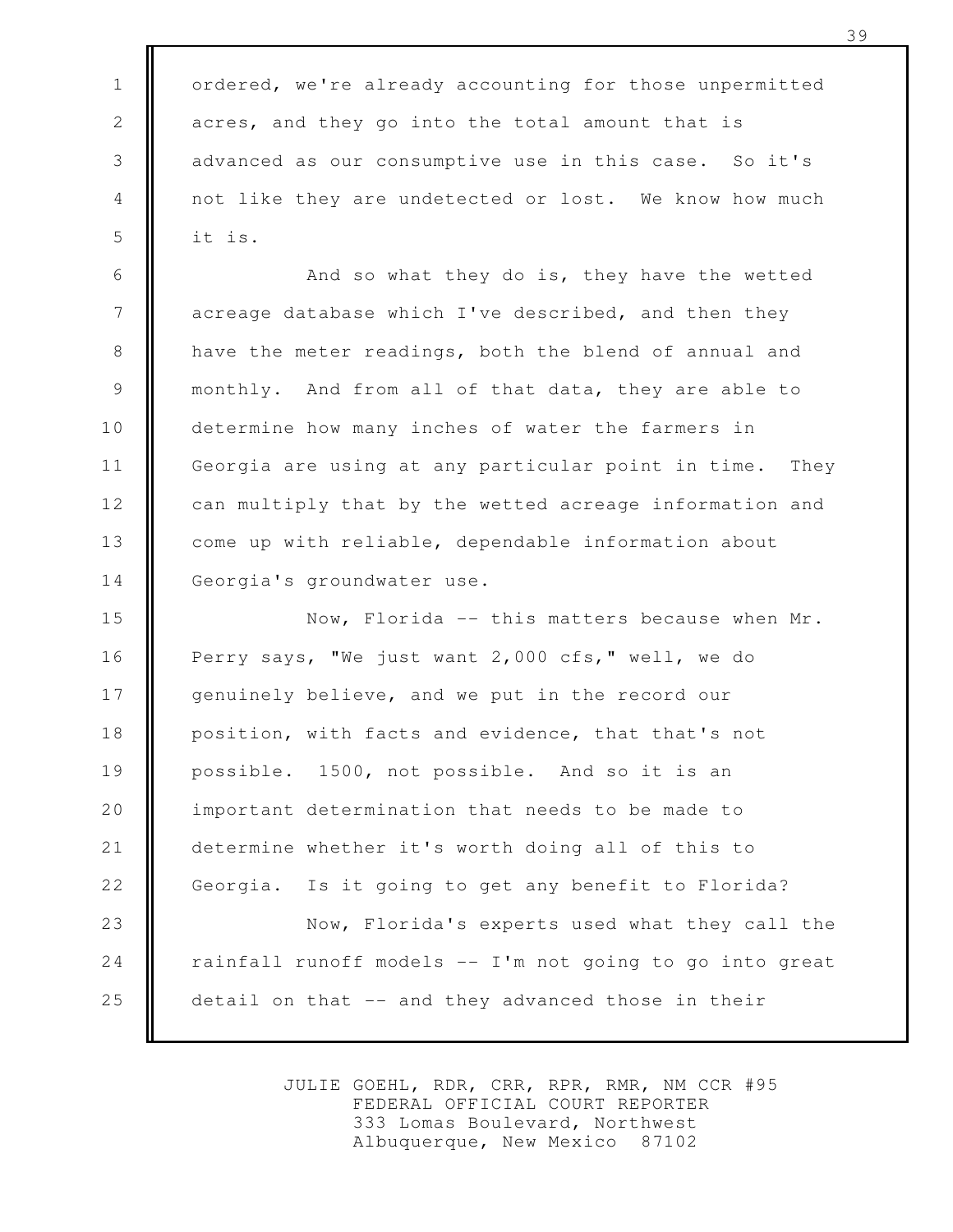brief. I did want to just say, with regard to that, Florida's brief says that the rainfall runoff models are used by various federal agencies for various purposes. I think there was a suggestion that they were used to determine consumptive use. That's not true. This model is not used to determine consumptive use. 1 2 3 4 5 6

7

8

9

10

11

12

13

What Florida did was take a model that is used to determine how much rainfall through runoff will get into the river, and try to back into consumptive use numbers by using that model. But no federal agency has used it for consumptive use. Indeed, the federal agencies use Georgia's data to determine what Georgia is using.

And Florida's experts, both of them, admitted at trial, and it's all spelled out in Dr. Bedient's testimony, that the rainfall runoff models they used have an inherent error that is very, very large. In fact, as far as experts attribute the difference between their model and the actual stream flows, everything in there to Georgia's water consumption, the error inherent in their model is larger than the amount that they attribute to Georgia. It could be 100 percent error. They never made any estimation or determination that in fact it was Georgia's consumption, and not error, that was yielding their results. 14 15 16 17 18 19 20 21 22 23 24 25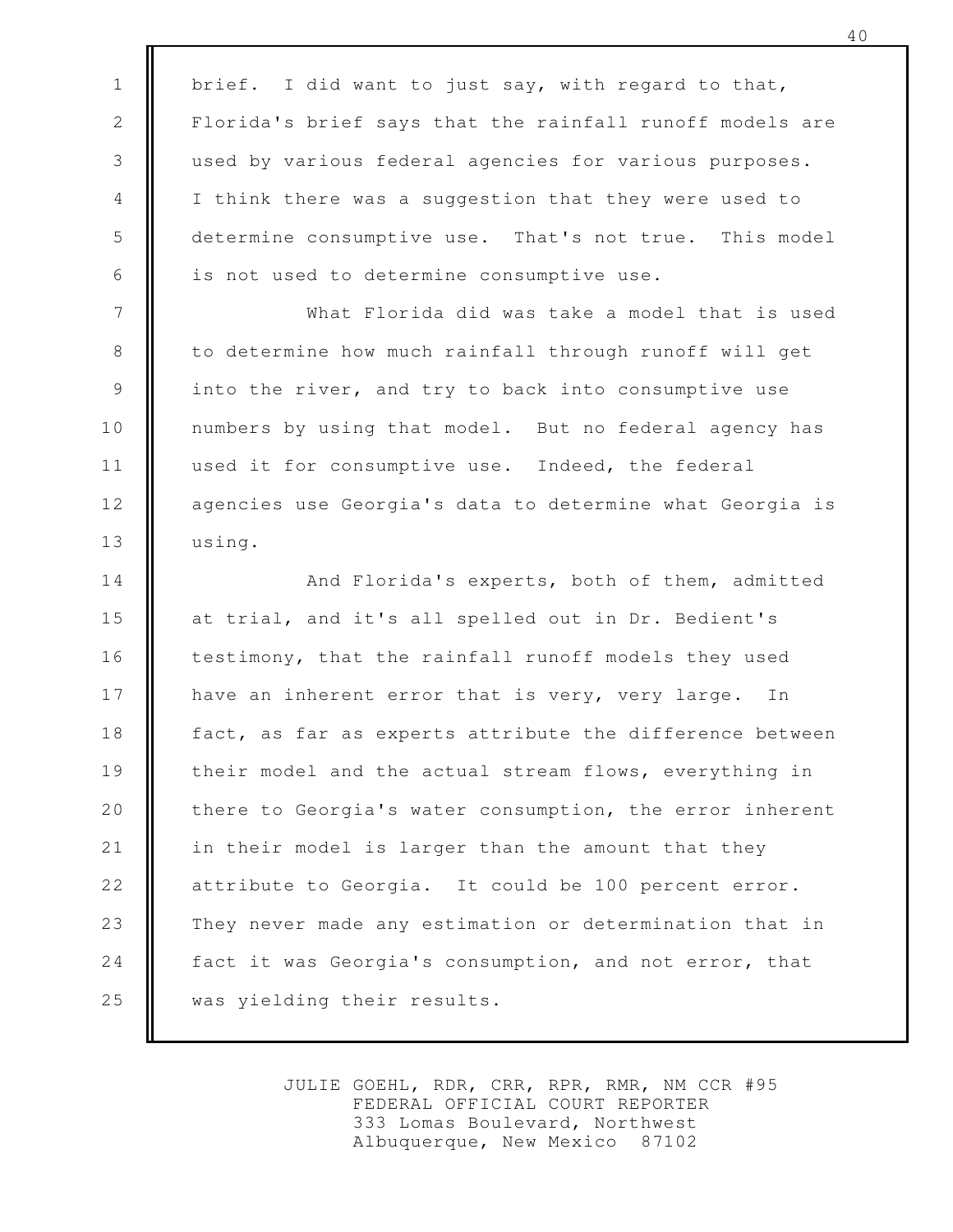So when you get back to the data, the actual real data, again, this is laid out in detail in Wei Zeng's testimony and also Dr. Bedient's testimony. But on an annual basis in non-drought years, Georgia consumes an annual average of 540 cfs; and in dry years, an annual average of 750 cfs. Now, I do want to be clear. We also always look at this data on a monthly or a seasonal basis because it is true that there is more irrigation in the summer when it's dry and there will be more irrigation in a drought when it's dry because the farmers need the water for their crops. THE COURT: Uh-huh. MR. PRIMIS: And so we have always been very up front that it is higher. But even when you get to the highest amounts that ever get used, the most extreme consumptive use on the Flint was 1400 cfs, and that was one time. And so it's just not possible to achieve the types of water savings, even if you have draconian complete elimination of Georgia's agriculture use. THE COURT: Let me ask you this. MR. PRIMIS: Yes. THE COURT: Let's say that Georgia doesn't waste any water and that they are very efficient when its consumption continues to increase. At what point 1 2 3 4 5 6 7 8 9 10 11 12 13 14 15 16 17 18 19 20 21 22 23 24 25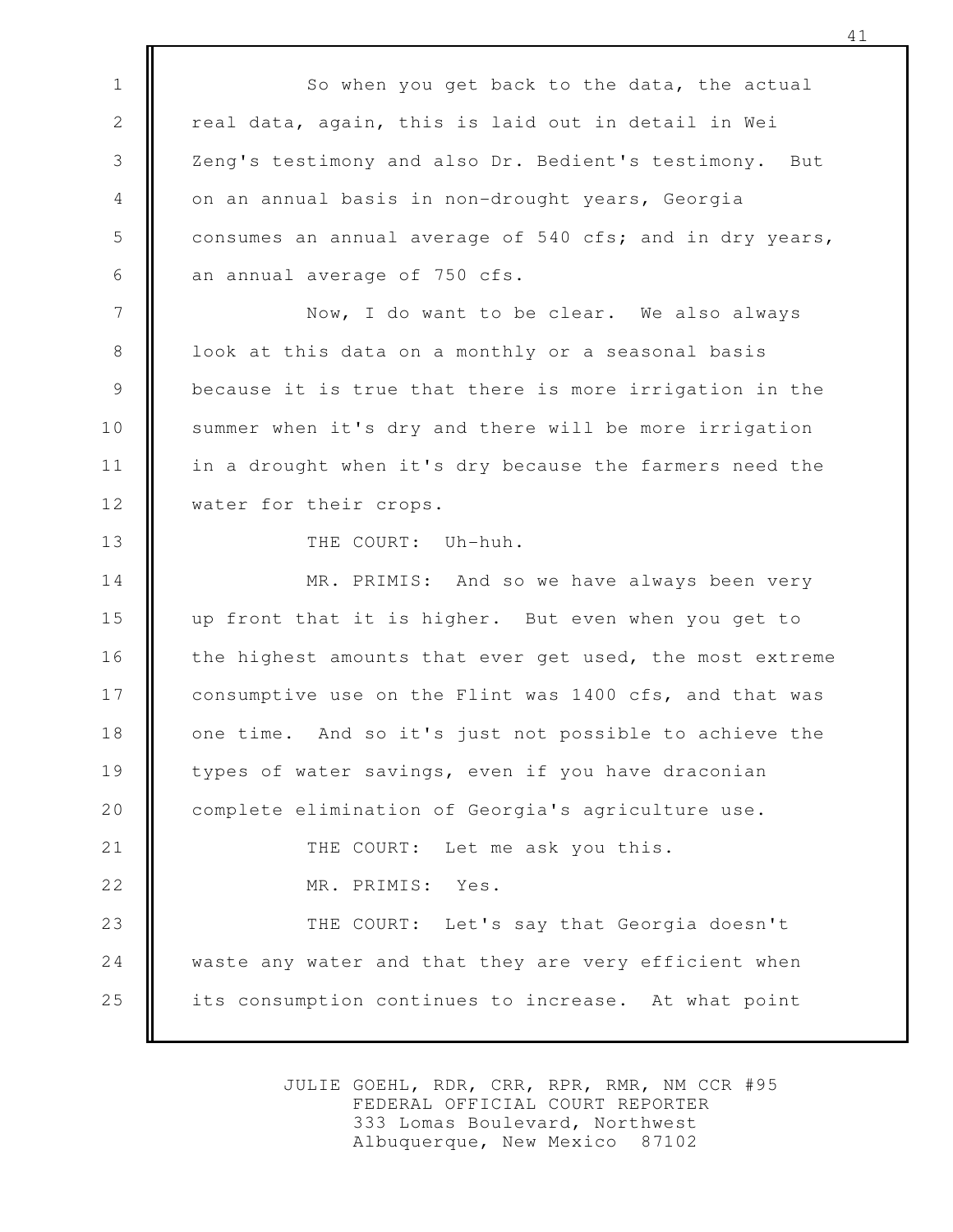does the consumption become unreasonable, assuming no waste and very efficient? MR. PRIMIS: Well, Your Honor, there's a lot that goes into that question, and that is just one subpart of the overall broader question that was remanded to this Court. THE COURT: Right. MR. PRIMIS: Which is: The harm to Florida, is it substantially -- does that substantially outweigh the cost to Georgia to fix it? And so with regard to Georgia and its agricultural water usage, I just want to say as a predicate that they have taken steps to improve efficiency, to meter, to use better technology that mandate highly efficient center pivot irrigation units. So Georgia is taking action, and there's a lot of funding at the University of Georgia extension school to assist farmers in those efforts. But if Georgia were to increase, were to look and see what is the actual effect on stream flow into the Flint, and then it may not be that much because Georgia uses a lot less than Florida contends, and the impact is really dependent upon where that water is pumped. If it's not near the river or it's coming from a different aquifer or it doesn't interact with the 1 2 3 4 5 6 7 8 9 10 11 12 13 14 15 16 17 18 19 20 21 22 23 24 25

> JULIE GOEHL, RDR, CRR, RPR, RMR, NM CCR #95 FEDERAL OFFICIAL COURT REPORTER 333 Lomas Boulevard, Northwest Albuquerque, New Mexico 87102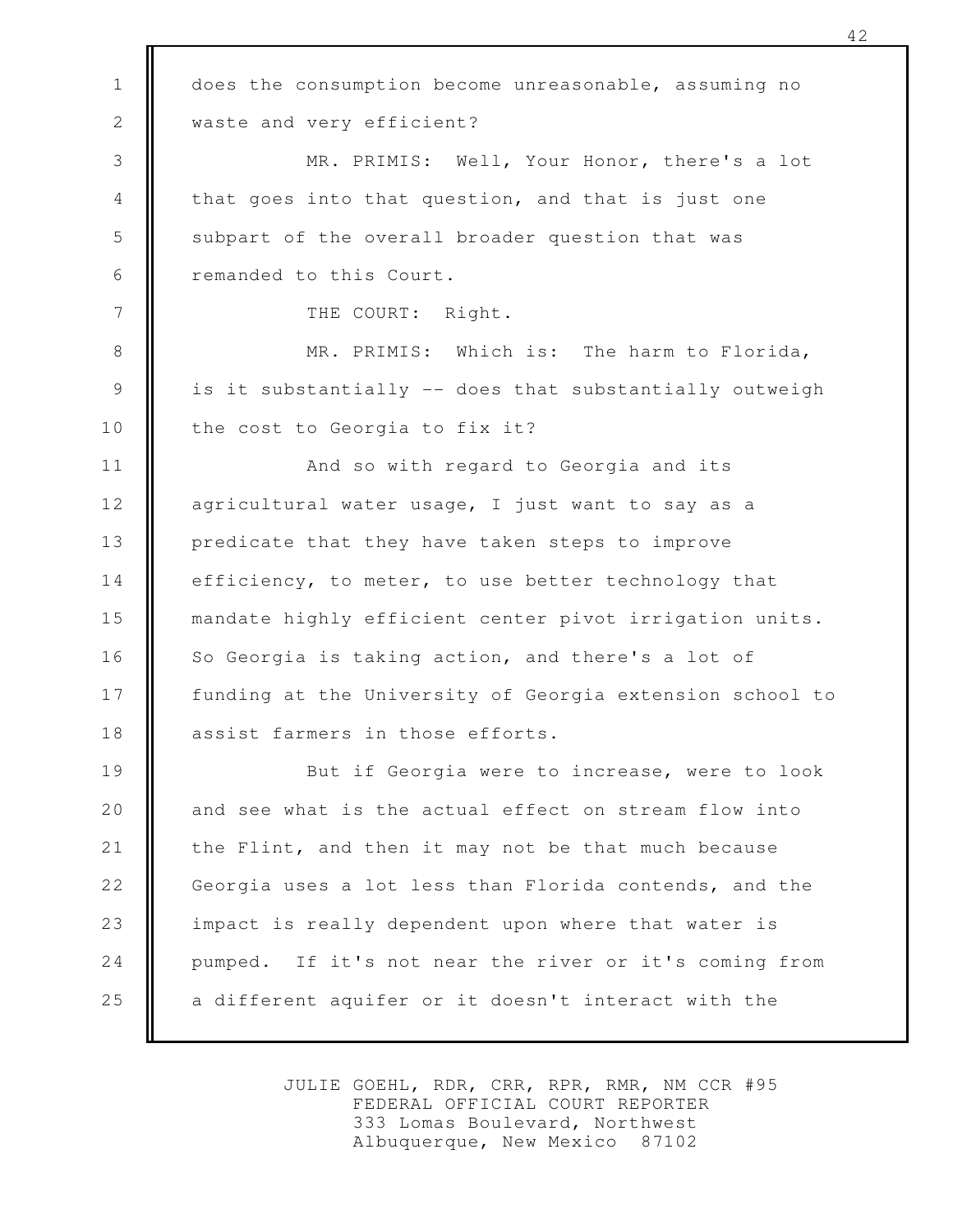river in a significant way, it may have very little impact. THE COURT: Well, suppose it does. MR. PRIMIS: Okay. THE COURT: At some point do you say to Florida, "Well, I'm sorry, there's no more water for you because we're using it all efficiently, and that's just the way it is"? MR. PRIMIS: Well, I don't think we're going to get there because there is not -- I don't even think there's enough farmland left to do that. There is a moratorium right now on new permits. THE COURT: I understand that. MR. PRIMIS: And so it's a difficult hypothetical to address because under current planning, we don't foresee that ever happening. And I do just want to say briefly that some of Florida's more alarmist arguments come from some documents that were drafted nearly 30 years ago, two decades ago. The data was very poor, the models were very crude. There is no current belief that under the current amount of farming, that Georgia could dry out the Flint. That's just not going to happen. In addition, the Army Corps is supplementing with 5,000 cfs from its network of reservoirs and dams under its current water control manual. So Florida is 1 2 3 4 5 6 7 8 9 10 11 12 13 14 15 16 17 18 19 20 21 22 23 24 25

> JULIE GOEHL, RDR, CRR, RPR, RMR, NM CCR #95 FEDERAL OFFICIAL COURT REPORTER 333 Lomas Boulevard, Northwest Albuquerque, New Mexico 87102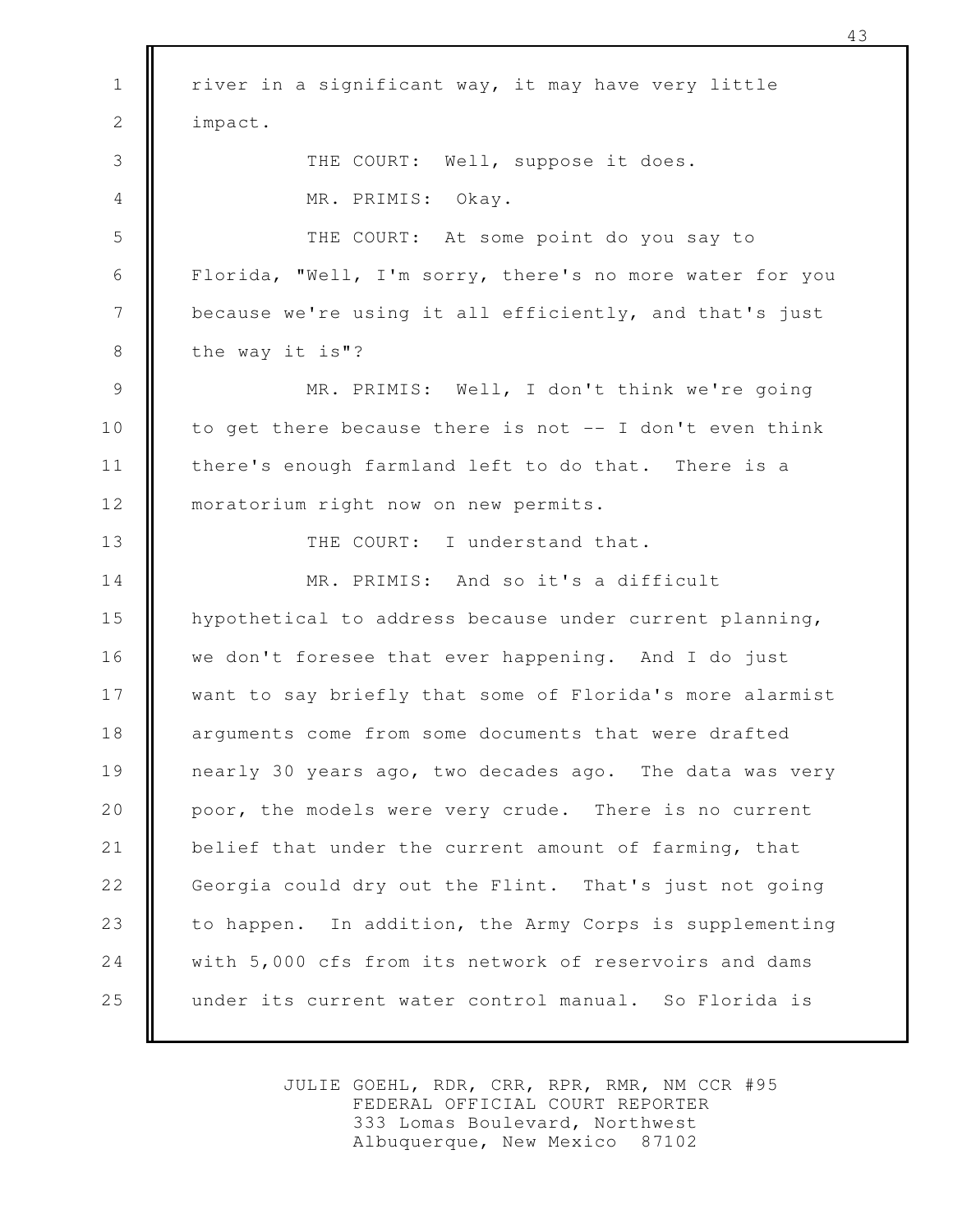1

going to receive that water regardless.

Now, in terms of what the cuts to Georgia's water use could mean for additional stream flow, Mr. Perry talked about Dr. Sunding and his estimates as to what could be achieved. The first thing I just want to note is, Dr. Sunding is an economist. He's not a hydrologist. And another thing I want to point out is that none of the remedy scenarios that Florida presented at trial were tied to Dr. Sunding's estimate. That's just not the way they tried the case. So there is no evidence of what benefit might come to the ecology of Apalachicola Bay from anything that Dr. Sunding did. 2 3 4 5 6 7 8 9 10 11 12

The other thing I want to point out is, he has been a moving target throughout this case. He literally started out in his expert report by saying that you could get 2,000 at a certain price, and then he said, "No, I'm sorry, 1,000 at a certain price." And then he doubled that at trial and said you could get 2,000 at half the price. 13 14 15 16 17 18 19

And we have laid out in detail Dr. Stavins' testimony, but also in the cross-examination of Dr. Sunding, just why his estimates are so unreliable and how he could have such wild swings. He just excludes costs, he excludes impacts, and he overstates how much actual groundwater pumping Georgia is doing. 20 21 22 23 24 25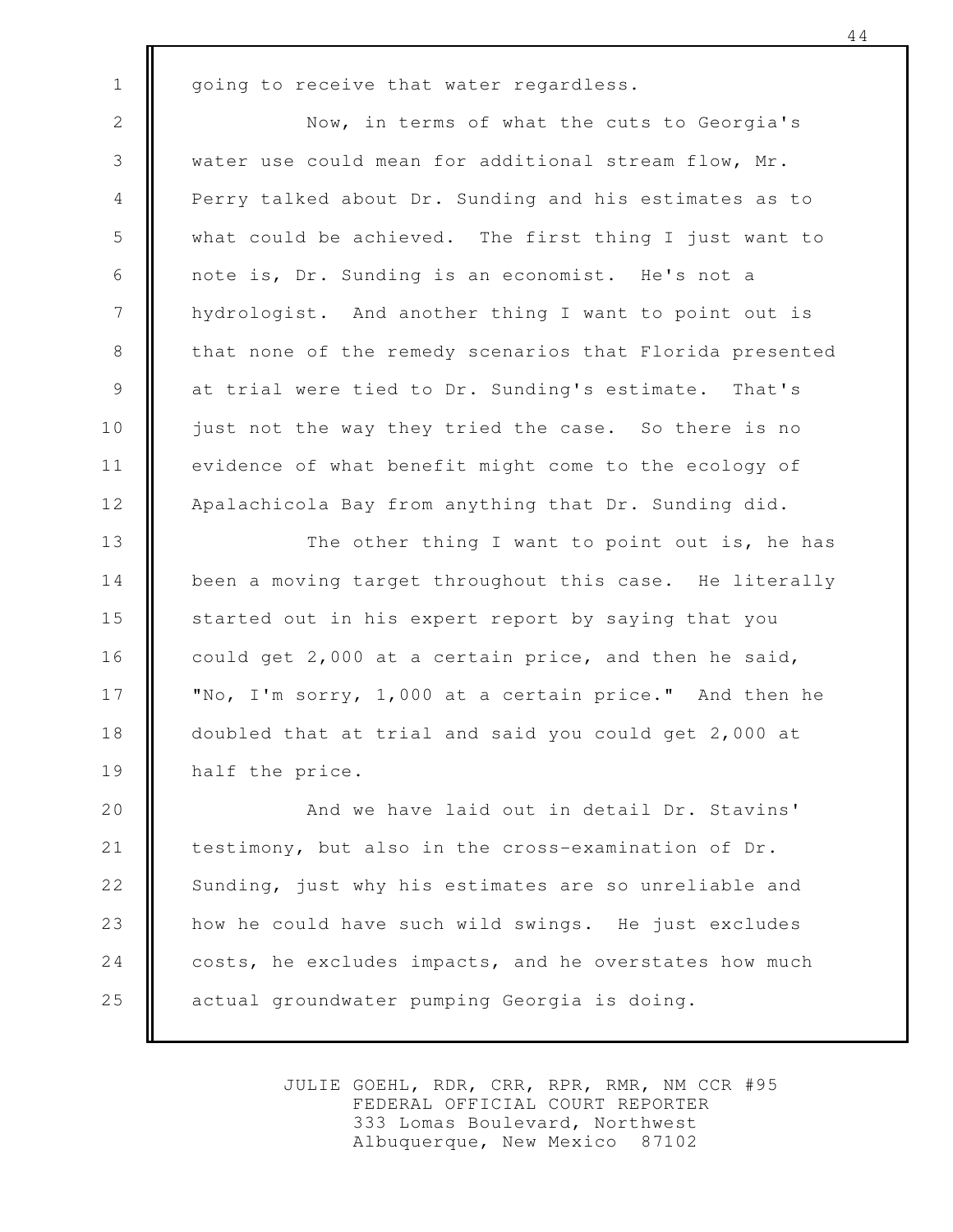So through all of those errors, that's the only way they can even approximate what he suggests.

1

2

3

4

5

6

7

8

9

And the one other point I would make is that Mr. Perry here said today their focus is on the Flint. But when Dr. Sunding talks about 2,000, 1500, I think something like a quarter or a third of those estimates are actually based on reductions to metropolitan Atlanta and high water use, so it even further reduces even his approach what Florida is able to accomplish.

And so you have Georgia's data, which we contend is highly reliable and is much lower than what Florida estimates. And then you have the role of the Army Corps. The Army Corps has a water control manual, and we have demonstrated that under its present operations, the additional water in a drought will not get through to Florida. We put that on at trial, and it's still true today. 10 11 12 13 14 15 16 17

The starting point is with the Corps' operational rules. The Corps operates, as Your Honor knows, five federal dams and reservoirs, and those reservoirs have multiple project purposes. It's not just, "Give us extra water and we'll shoot it down to Florida for the oysters." That's not how it works. The Corps has to constantly balance water supply to Atlanta, flood control, navigation, water quality, and, to be 18 19 20 21 22 23 24 25

> JULIE GOEHL, RDR, CRR, RPR, RMR, NM CCR #95 FEDERAL OFFICIAL COURT REPORTER 333 Lomas Boulevard, Northwest Albuquerque, New Mexico 87102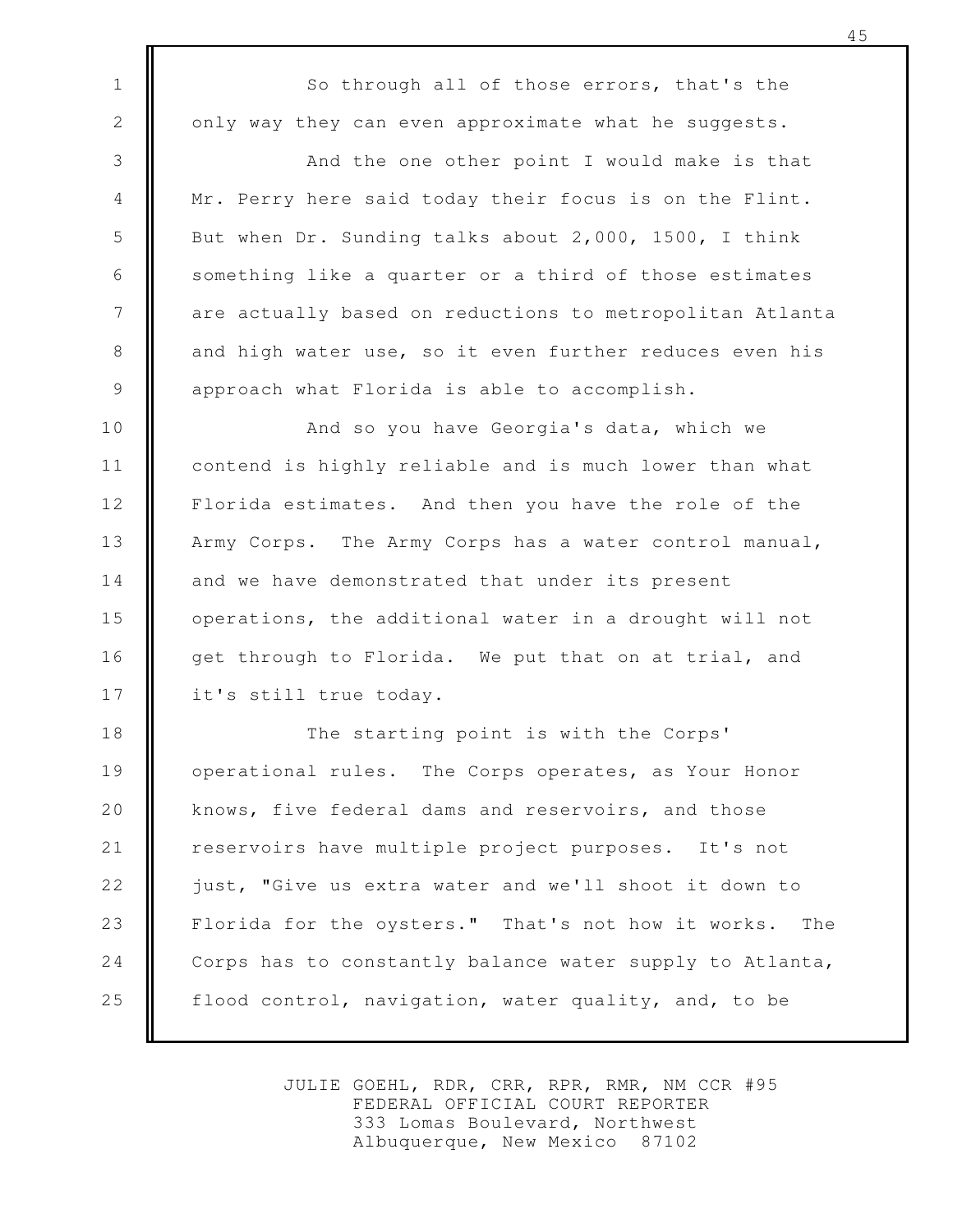sure, endangered species. That is part of their mandate, which is why they had a 5,000 cfs minimum flow, which has been reviewed and signed off on by the United States Fish and Wildlife Service, which has assessed and determined that that is adequate to protect their endangered species.

1

2

3

4

5

6

And when Special Master Lancaster found this, and we believe the Army Corps has confirmed this in all of its filings, when they're in drought operations or when basin inflow is very low, their mandate is to send 5,000 or approximately 5,000 cfs down to Florida and to put the rest into storage so that it can continue to balance all of these project purposes for as long as possible. 7 8 9 10 11 12 13 14

And one remarkable thing about this part of the case is that Florida's own expert, Dr. Hornberger, did the same modeling that we did. He used the Corps' model, ResSim, and he determined that this water was not going to get to Florida. Now, he didn't put that in his expert report, but they turned over his analysis and we were able to find it in his data, and his results were the same as ours. And that's something that Special Master Lancaster noted. 15 16 17 18 19 20 21 22 23

And so it was only then that Florida came up with this new model, the Lake Seminole model, which just 24 25

> JULIE GOEHL, RDR, CRR, RPR, RMR, NM CCR #95 FEDERAL OFFICIAL COURT REPORTER 333 Lomas Boulevard, Northwest Albuquerque, New Mexico 87102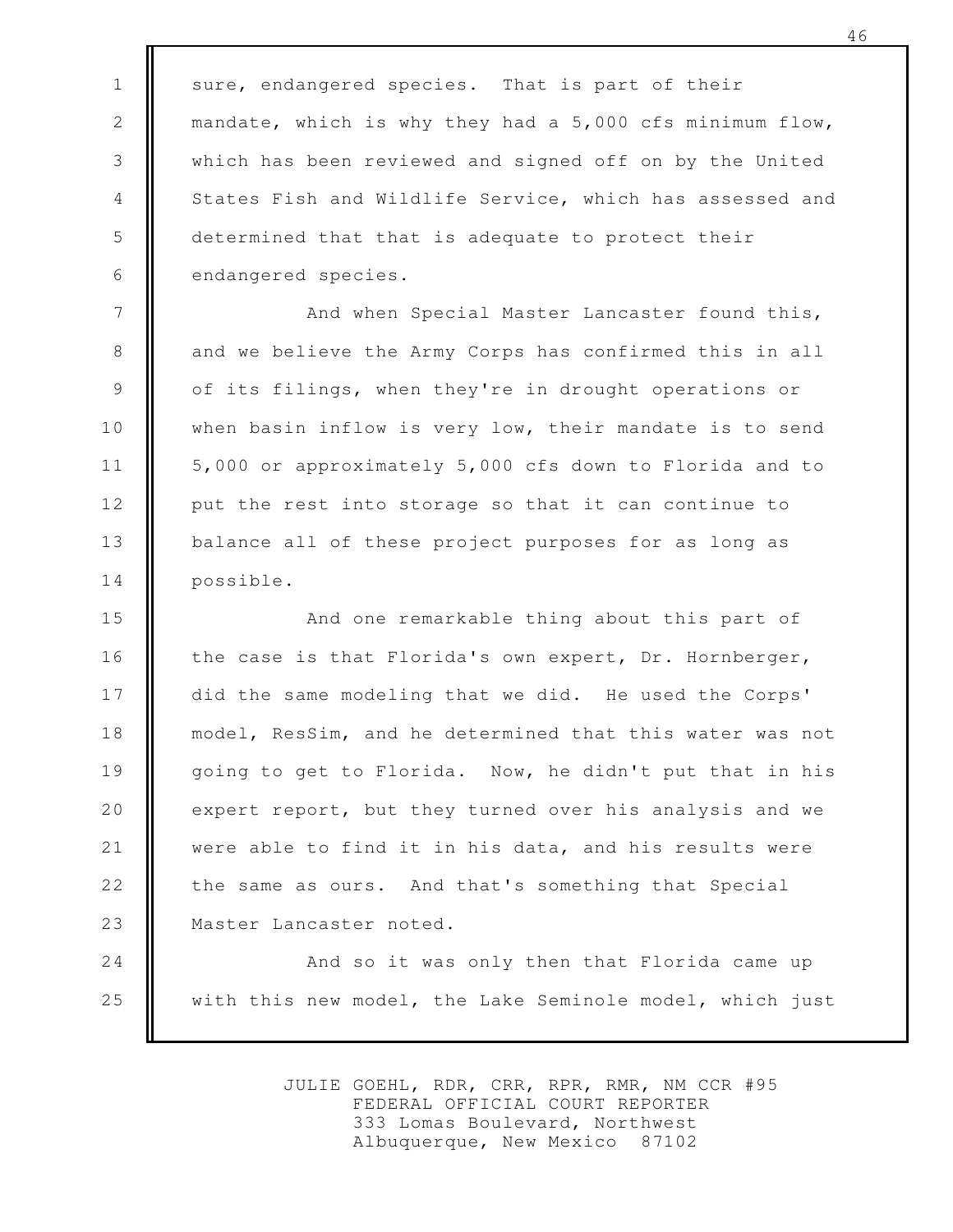models only one reservoir, Lake Seminole. As a result, it doesn't account for any offsetting that the Army Corps may do upstream, and the model basically just forces every drop of water saved through to Florida, but we know from the Corps and from the reliable modeling that that is not how it works.

1

2

3

4

5

6

7

8

9

10

And so when you add all that up, there just is not enough additional water coming in under the Army Corps' operations to make any meaningful difference in terms of flows to Florida.

And there were questions from the Supreme Court about whether it might shorten drought operations if more water was coming in. Georgia is the only party that put on any evidence on that question, and that evidence showed that it would not. And the reason why is, if you can't generate enough water on the Georgia side, and even if you could -- to make a difference -and even if you could, the Army Corps only assesses drought operations one day every month, so even if you got 20 extra days, it wouldn't make any difference to Florida because -- 11 12 13 14 15 16 17 18 19 20 21

THE COURT: That would be because they wouldn't go into their drought operations until the following -- the beginning of the next month? MR. PRIMIS: Correct. They just do it once a 22 23 24 25

> JULIE GOEHL, RDR, CRR, RPR, RMR, NM CCR #95 FEDERAL OFFICIAL COURT REPORTER 333 Lomas Boulevard, Northwest Albuquerque, New Mexico 87102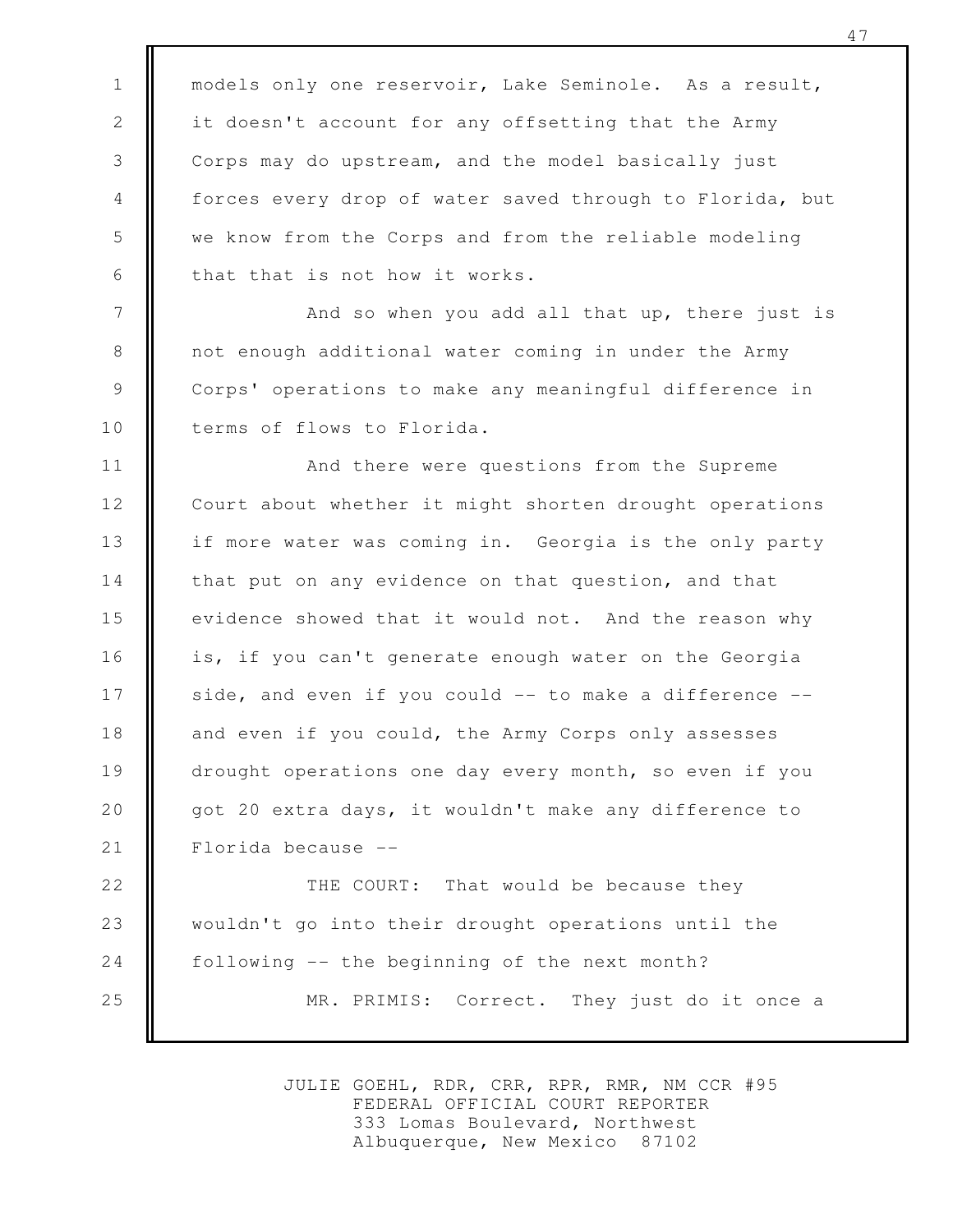month.

1

2

THE COURT: Could they change that?

MR. PRIMIS: Well, the Army Corps could change that, and that is one issue that I wanted to make sure I address, the question of reasonable modifications. The Army Corps could change it, but in order to change it, it would have to go through a full administrative process, and it has already said in its filing in this Court about a year ago that it's not going to do anything until this Court and the Supreme Court rule and enter a final decree. And even then, all they said is that they will consider it. 3 4 5 6 7 8 9 10 11 12

And so I know there has been a lot of debate and discussion about what the Army Corps will do and predictions about the future. Even after the Supreme Court entered its ruling, when they filed their brief in this Court, all they said was, "You-all do all your work, and we'll consider it when you're done," which is not an emphatic endorsement that they are on the cusp of making any reasonable modifications of the kind that Your Honor suggests. 13 14 15 16 17 18 19 20 21

And the one thing I want to say, in conclusion on this point -- sorry. I just want to see how much time I've got. The one thing I want to say in conclusion on this point is that Florida asked, 22 23 24 25

> JULIE GOEHL, RDR, CRR, RPR, RMR, NM CCR #95 FEDERAL OFFICIAL COURT REPORTER 333 Lomas Boulevard, Northwest Albuquerque, New Mexico 87102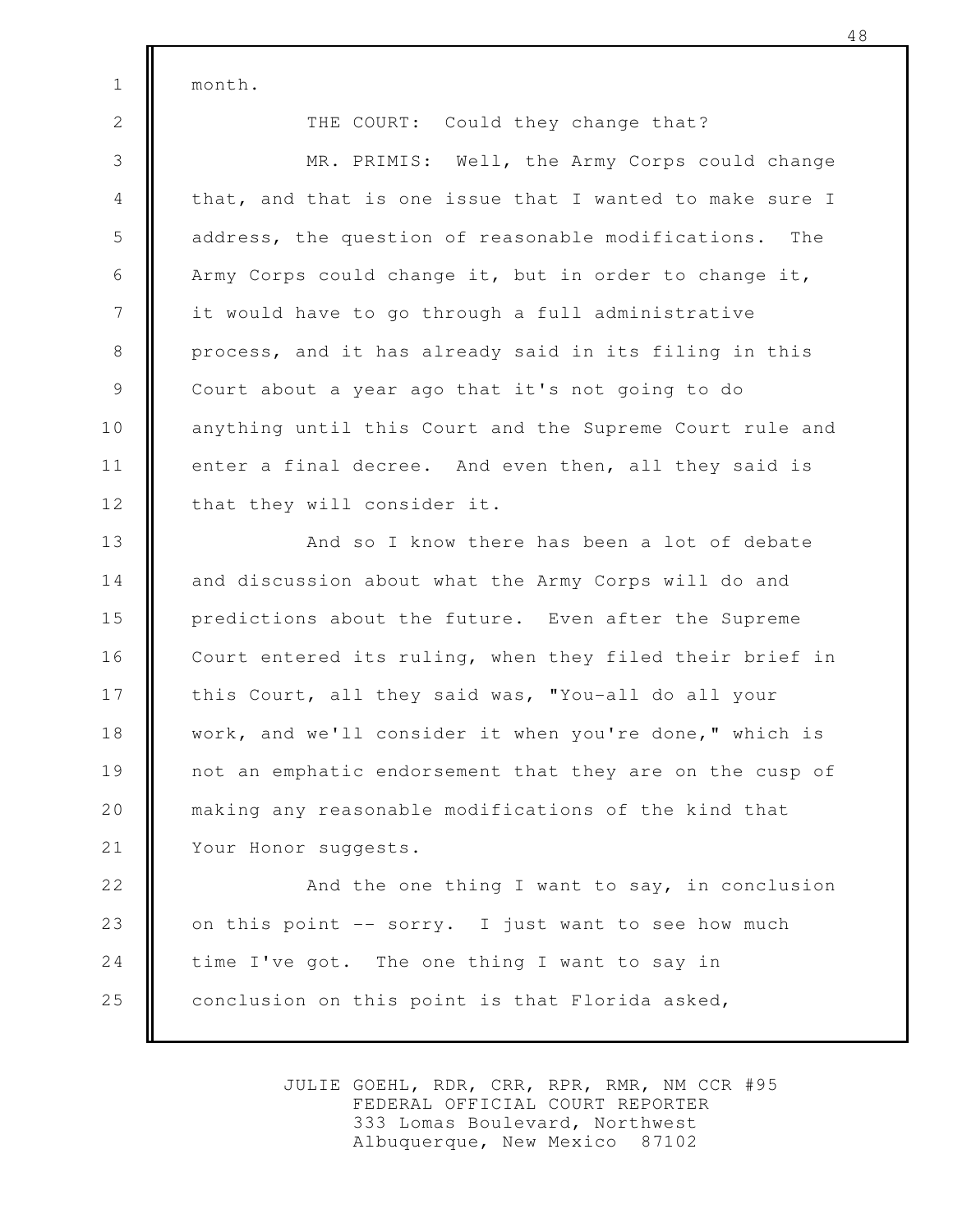specifically filed a brief in this Court, saying: Your Honor, we need to brief this issue of reasonable modification. We want to argue what our facts are on that so you can have it for your balancing test. Florida put on no evidence of any reasonable modification, and their brief doesn't discuss any reasonable modification. THE COURT: That's of the Army Corps' procedure? MR. PRIMIS: Correct. Exactly. And so to the extent they are hinging their case or saying that they have met their burden of proof by clear and convincing evidence because the Army Corps is going to do something, Florida has neither argued nor pointed to any evidence to support the contention that the Army Corps is actually going to take action to make the changes they need based on a final decree from this Court. What I would like to turn to now is the second question I identified, which is: What ecological benefit is Florida going to get from its requested cap? So I described what Florida's plan here was. They had a remedy scenario which was created by Dr. Hornberger, and that entailed elimination of 50 percent of the irrigation on the Georgia side of the border. And then they had a number of experts assess what would 1 2 3 4 5 6 7 8 9 10 11 12 13 14 15 16 17 18 19 20 21 22 23 24 25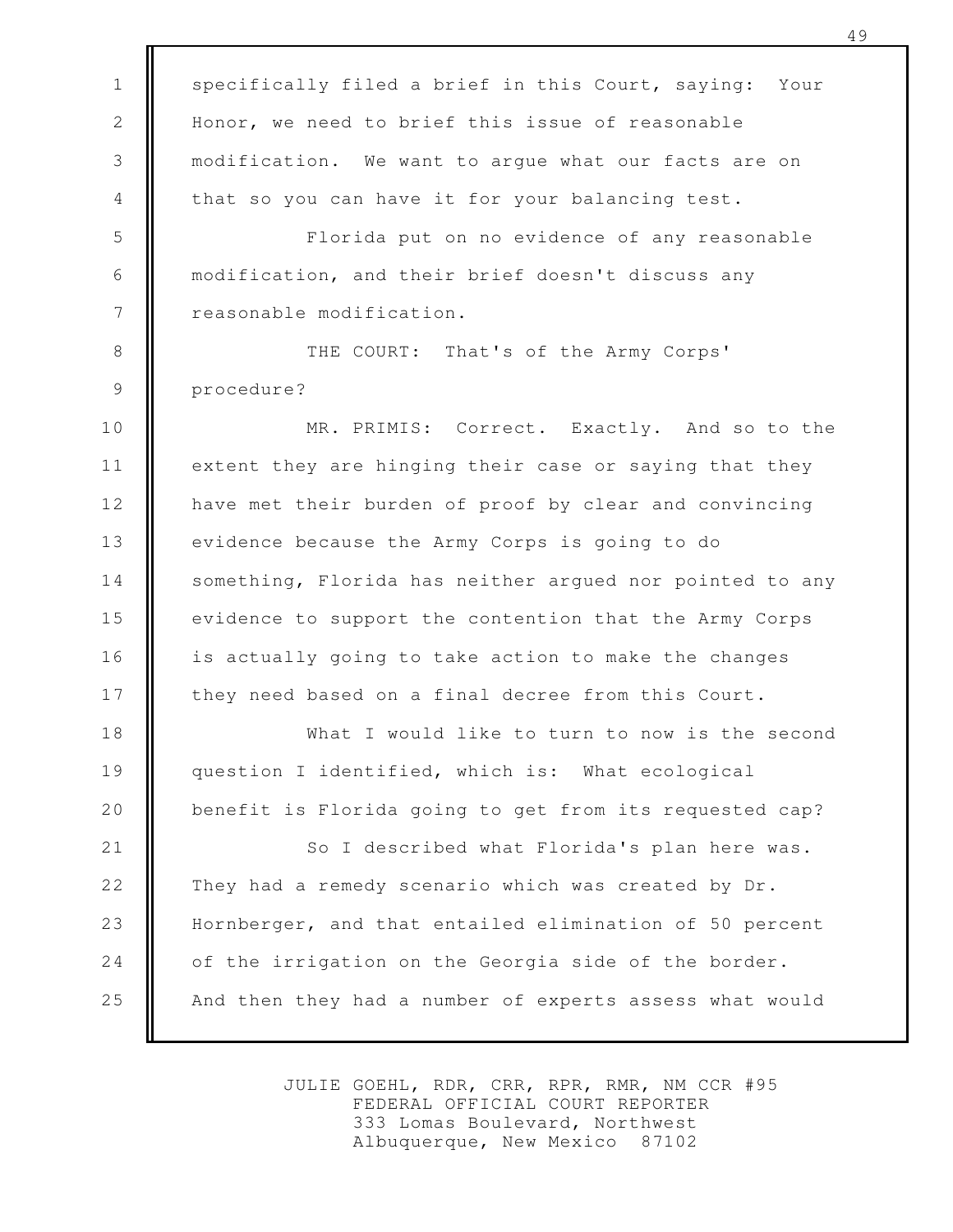that do, what ecological benefit or impact would they have on that. Now, in terms of -- Your Honor asked for specific evidence on this. What I just described I'll get to in a minute, but it's not specific at all to any particular species or any particular time or flow. We asked for that in our interrogatory during discovery. We specifically said, "Identify the minimum volumetric flow rate, including the timing and duration of such, that Florida contends must be maintained to prevent or alleviate any harm to any species of wildlife." And they just never answered the question. They never said specific amounts and specific times with specific species that would benefit. And that's notwithstanding having 20 experts on their side. And then Your Honor said, "I want you to answer that question, too, the more specific, the better." So we were waiting for where the specifics were, and neither in the briefing nor today did we get any specific species that will benefit by any amount, reasonable approximation or otherwise, at any particular time from any particular flow. THE COURT: Let me ask you this. MR. PRIMIS: Yes. 1 2 3 4 5 6 7 8 9 10 11 12 13 14 15 16 17 18 19 20 21 22 23 24 25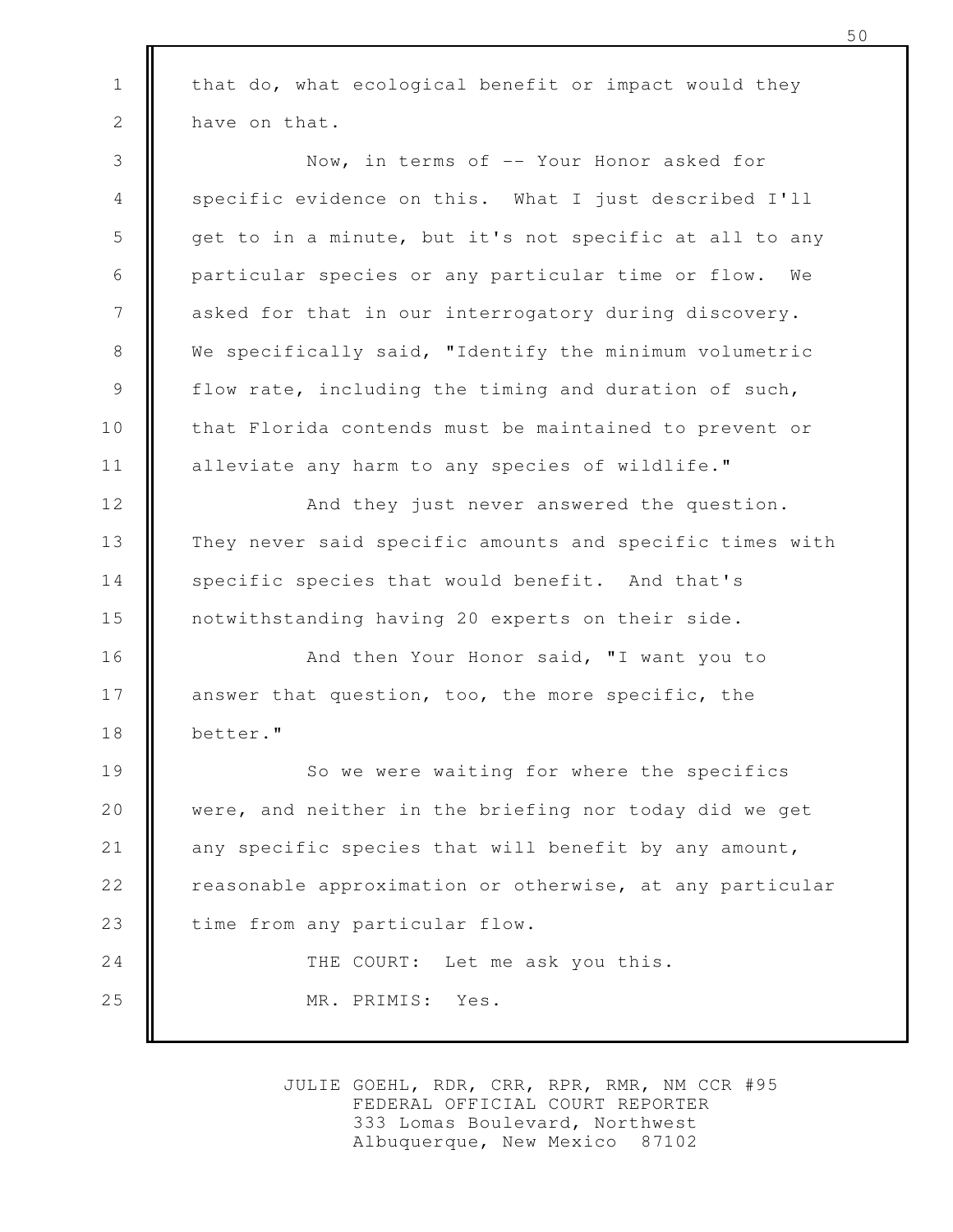THE COURT: In your opinion, does the population, the various populations, impact this whole situation? MR. PRIMIS: Yes. And I think we're talking human population, correct? THE COURT: Yes. MR. PRIMIS: Okay. Georgia has argued that human population and animal populations are both relevant, and we don't deny or in any way suggest that if they had a case on ecological benefit, that that should be considered. But human population, certainly. I mean, the amount of production and livelihoods and existing economies that exist on the Georgia side are staggering when compared to what's occurring on the Florida side. And so you have on the Florida side an oyster industry of six to eight million dollars a year at its high point. And in Georgia, you have billions of dollars of agricultural production every year that would be at stake from an order from this Court. And when I say six to eight million, I'm talking about revenue, so the profit on that would be even significantly lower. So we're talking about very, very small economies on the Florida side, as compared to massive economies on the Georgia side, and that is something that Dr. Stavins did 1 2 3 4 5 6 7 8 9 10 11 12 13 14 15 16 17 18 19 20 21 22 23 24 25

> JULIE GOEHL, RDR, CRR, RPR, RMR, NM CCR #95 FEDERAL OFFICIAL COURT REPORTER 333 Lomas Boulevard, Northwest Albuquerque, New Mexico 87102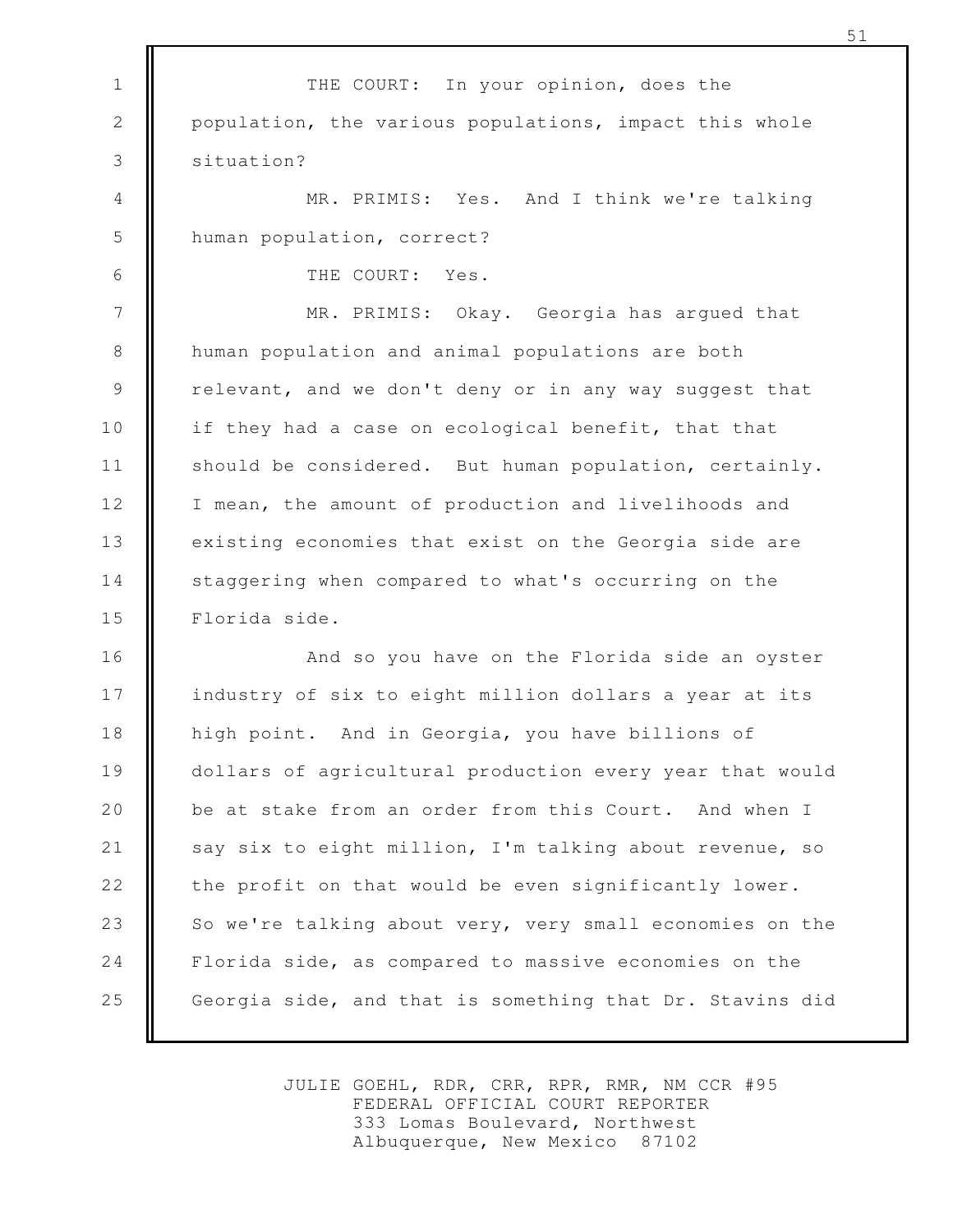address in detail.

1

2

3

4

5

6

7

But part of what this Court was asked to resolve from the Supreme Court on remand was, okay, if we take that -- let's look at the oysters, for instance. If we put all this extra water into Florida, what's the benefit to the oysters? Are they actually going to improve?

And what's remarkable on this front, this is Florida's evidence. Florida's own expert said if we take the water from Dr. Hornberger and put water resulting from 50 percent in cut of agriculture, and assuming that Georgia uses all the water that Florida sends, twice what we believe or three times what we believe, put all that into the bay, Dr. White, Dr. Wilson White for Florida, he said that would have a maximum benefit of 1.4 percent in terms of increase of oyster biomass. 8 9 10 11 12 13 14 15 16 17

THE COURT: What would it do to the salinity? MR. PRIMIS: Well, it has virtually no impact on the salinity, either. Just for the record, I'll cite Dr. White, Figures 14 and 15 in his written direct testimony. 18 19 20 21 22

On the salinity, Florida put forward Dr. Greenblatt, and her job was to take all this water from Dr. Hornberger and measure salinities. And if you look 23 24 25

> JULIE GOEHL, RDR, CRR, RPR, RMR, NM CCR #95 FEDERAL OFFICIAL COURT REPORTER 333 Lomas Boulevard, Northwest Albuquerque, New Mexico 87102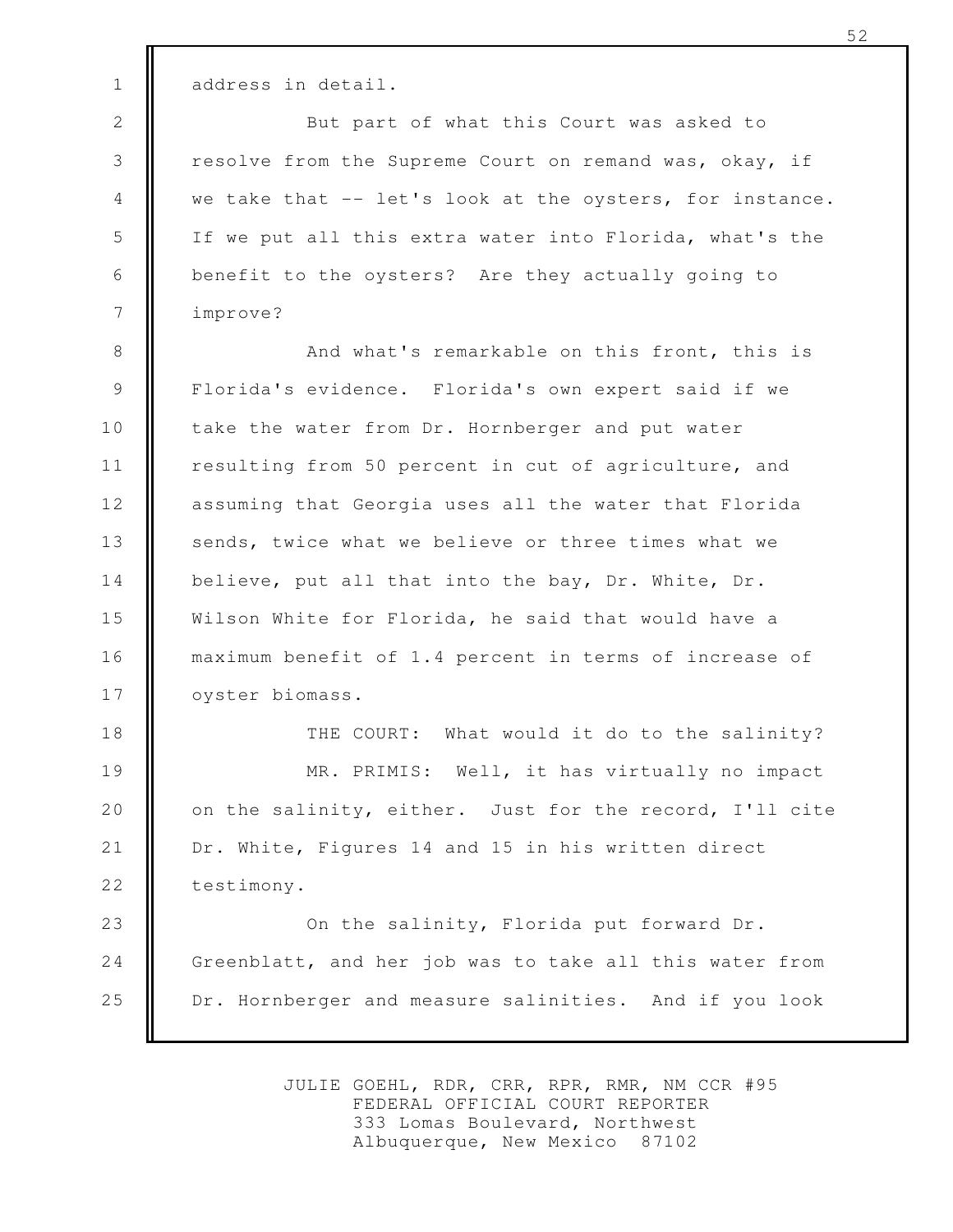at her report, what's interesting about her report is, she has a series of charts that look just like Apalachicola Bay, and she said, "I'm going to put color code where there are changes in salinity." And if you flip through these charts attached to her written direct testimony, they're all white. There is no color. It's remarkable. There is virtually no change. One part per thousand. And, again, that's Florida's evidence. Georgia had its own experts on both of these issues who came to roughly similar conclusions. But this is Florida trying to meet its burden of proof, and its oyster expert says it's like one and a half percent benefit to the oysters. The bay salinity expert says with a 50 percent cut to agriculture, it's about one part per thousand throughout the bay. She even assumed a scenario where you eliminate all water from Georgia, and I think that only got up to two or three parts per thousand. And our expert, Dr. Menzie, and I believe even their experts confirmed that that will have no positive biological impact, changes that are that small. Now, they have tried to take some testimony from Dr. Glibert to suggest that there will be some benefit because of the nursery function in East Bay, but if you want specifics, she didn't count or estimate the 1 2 3 4 5 6 7 8 9 10 11 12 13 14 15 16 17 18 19 20 21 22 23 24 25

> JULIE GOEHL, RDR, CRR, RPR, RMR, NM CCR #95 FEDERAL OFFICIAL COURT REPORTER 333 Lomas Boulevard, Northwest Albuquerque, New Mexico 87102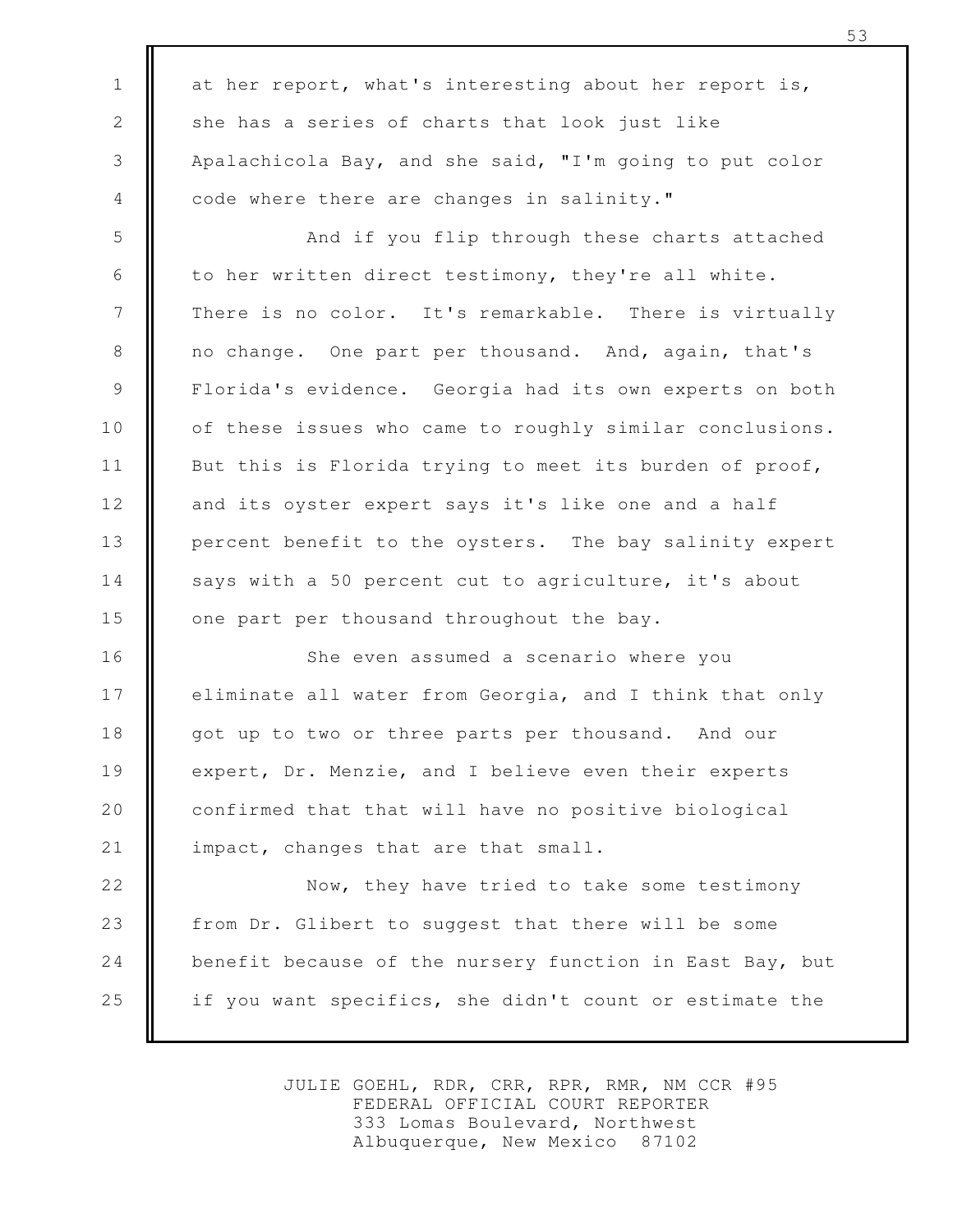number of actual fish that would benefit. Florida has no evidence on how many fish will benefit, how many shrimp will benefit, how many of the other myriad of things that live in Apalachicola Bay -- they just didn't do that. They didn't measure that at all. And then finally, I just want to address benefit to the river. With regard to benefit to the river, this is where they went with Dr. Allan, and Dr. Allan measured 15 different scenarios as to whether additional water -- again, using Hornberger's remedy scenario with 50 percent ag cut -- what would that look like for the river species. And he found on 12 out of 15, that there would only be less than a two and a half percent benefit to all of the species over a 16-year period. THE COURT: Over a 16-year period? MR. PRIMIS: Correct. And that testimony -we used a demonstrative on his cross-examination which I believe is in the record. We provided all of that to Special Master Lancaster. That was Demonstrative 2. And then when Dr. Allan was asked, "Well, less than two percent, that doesn't seem like very much, and you're putting in all this water. Is that significant?" And his testimony was that those changes were, quote, "very small," end quote, and probably not 1 2 3 4 5 6 7 8 9 10 11 12 13 14 15 16 17 18 19 20 21 22 23 24 25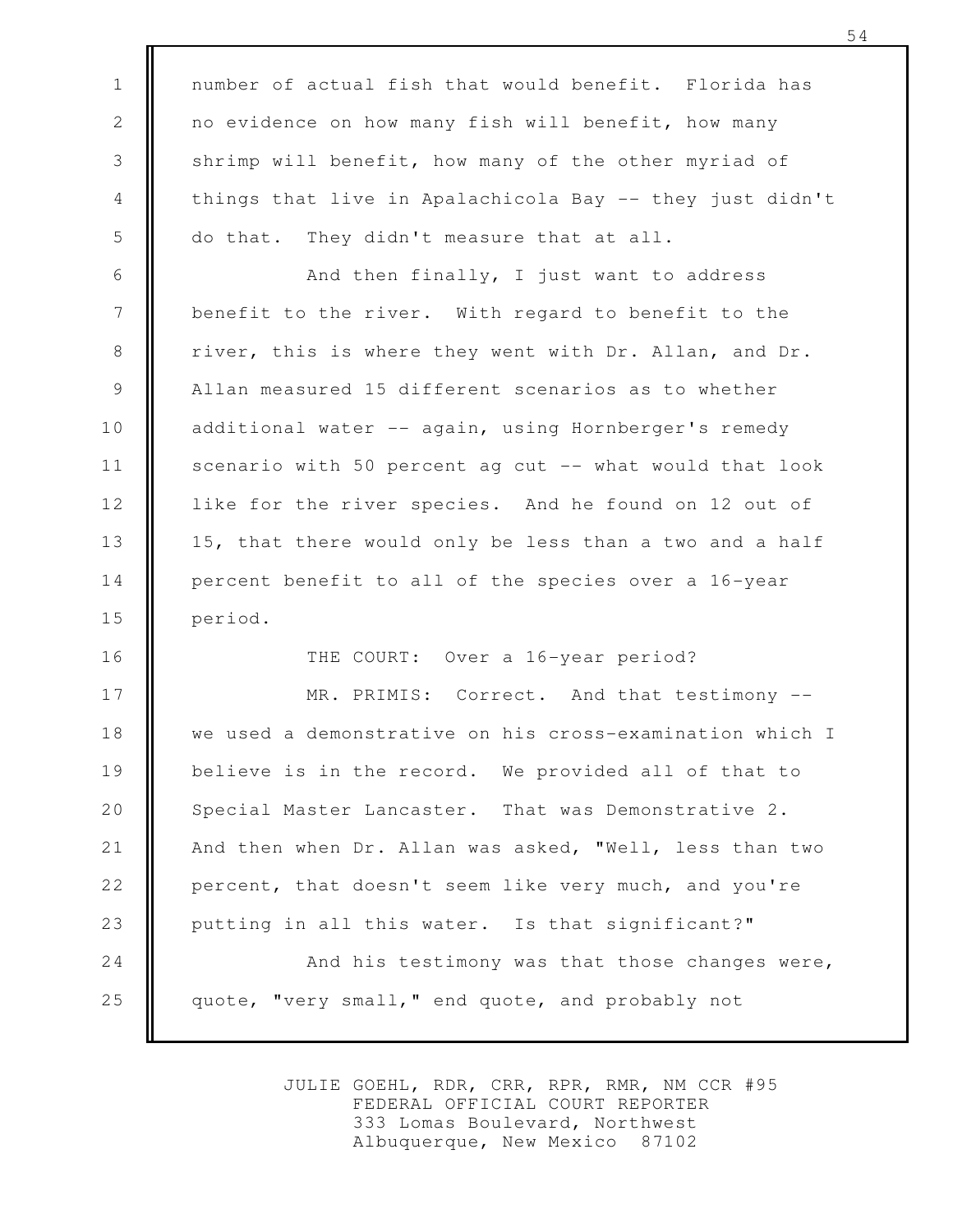biologically significant. That's 409 to 410 of the trial transcript. He also admitted, Dr. Allan did, that the changes he projected for the tupelo trees -- these are the trees that benefit from the inundation -- that he did not know whether the remedy scenario would have any impact at all on those trees. And I believe that was another one where it showed a very small positive change that would not be biologically significant. And then finally, Florida talked about these sloughs. They're spelled S-L-O-U-G-H. THE COURT: Right. MR. PRIMIS: Not everyone knows how to pronounce it. I did not before I got involved in this. THE COURT: Right. MR. PRIMIS: But they say even just a couple hundred cfs will help the sloughs. But that was an after-thought because no one, not Dr. Allan, ever went and measured how many mussels were in the sloughs; how many more mussels might be in the sloughs from these amounts. In fact, Dr. Allan never made any determination whether mussel populations or sturgeon populations were increasing, decreasing, or were stable. He just didn't do that as part of his analysis. 1 2 3 4 5 6 7 8 9 10 11 12 13 14 15 16 17 18 19 20 21 22 23 24 25

> JULIE GOEHL, RDR, CRR, RPR, RMR, NM CCR #95 FEDERAL OFFICIAL COURT REPORTER 333 Lomas Boulevard, Northwest Albuquerque, New Mexico 87102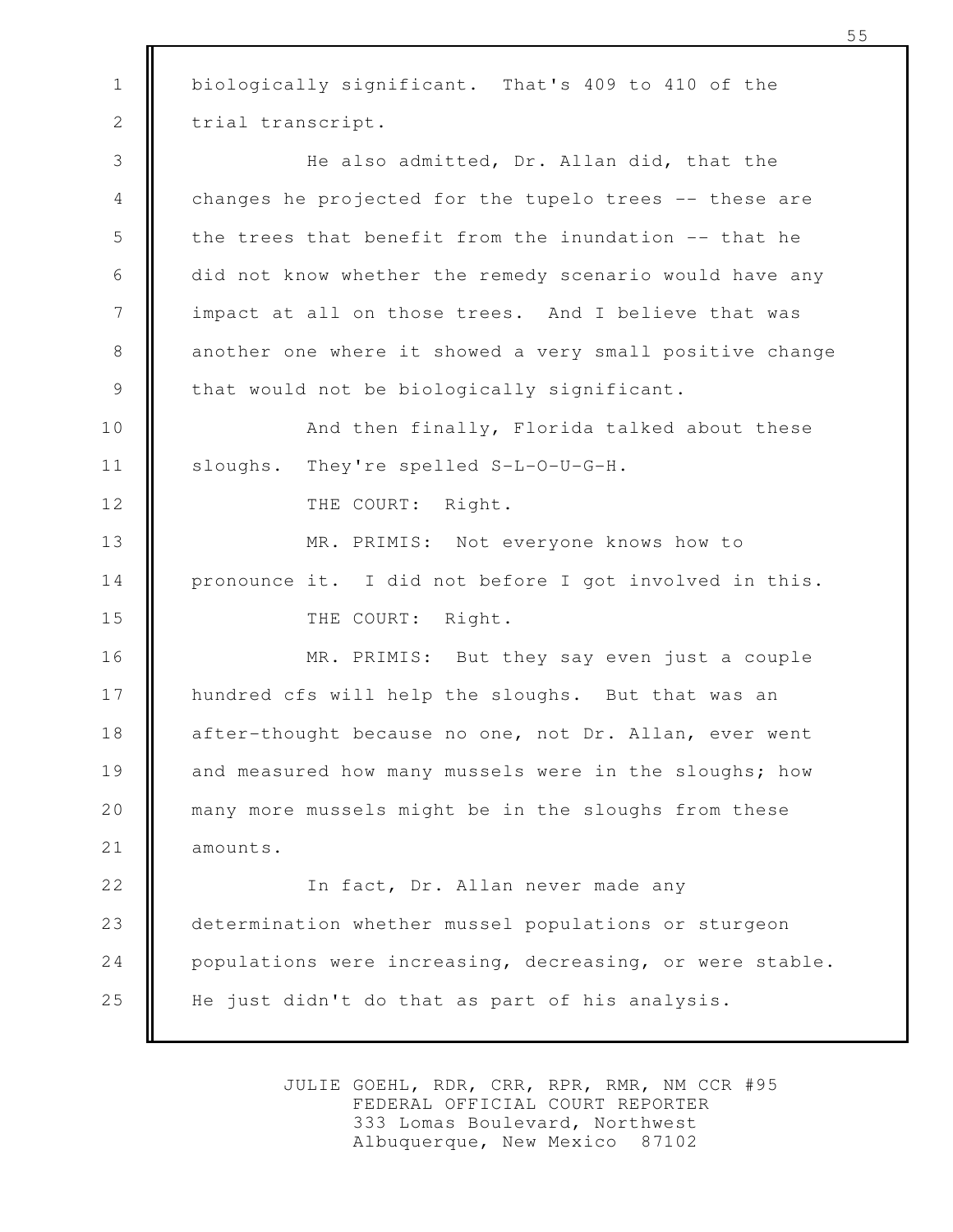The Fish and Wildlife Service looked at that in their biological opinion, and they concluded both mussels -- in fact, the fat threeridge mussel, there are 18 million of them now, like 18 times what they thought previously, and that the sturgeon are doing just fine.

1

2

3

4

5

6

7

8

9

10

So finally, let me just conclude. When we get to the balancing test of how much is it going to cost Georgia and how much will it benefit Florida, I've already touched on this, so I don't think I need to dwell on it too long.

But the economies on the Georgia side are significant. They are very significant, 4.7 billion in agriculture-related economies, 1.7 billion in row crops, and a lot of people depend on those businesses for their livelihood. And our expert, Dr. Stavins, assessed an additional 680 million in gross regional product from industries that use agricultural production as commodities for inputs for their business. 11 12 13 14 15 16 17 18

You know, Georgia has five times the land area, 56 times the population, 80 times the number of employees. And our expert actually went through their models that economists use to assess the impact, and he went through and he used the IMPLAN model and the REMI model -- it's all laid out in Dr. Stavins' testimony - and he assessed that cutting that much business, that 19 20 21 22 23 24 25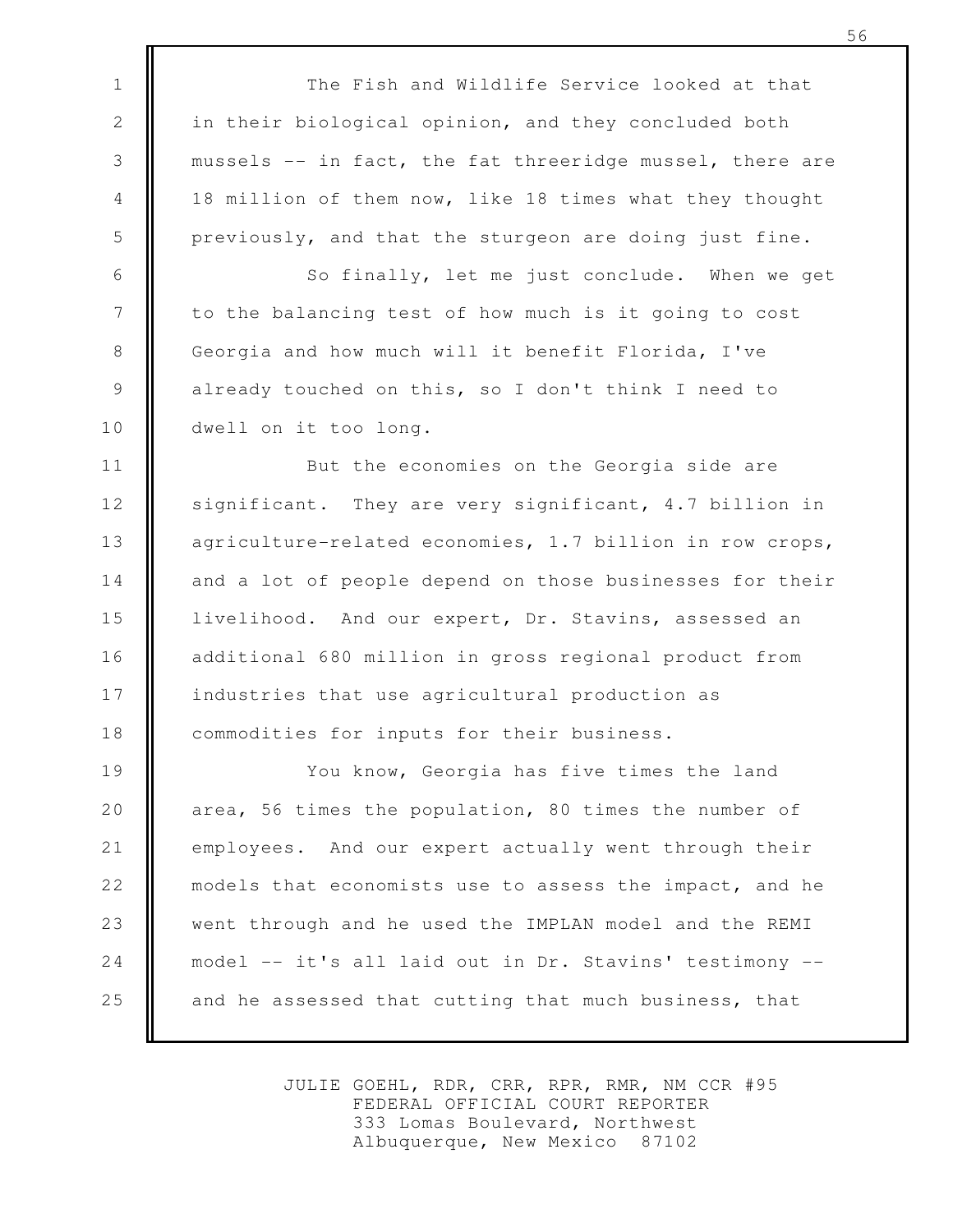much of the southwest Georgia economy, would have ripple effects throughout the economy that would cost, just from Dr. Sunding's proposal, 330 million in direct costs per drought year, an additional 322 million in lost gross regional product, and then 15 and a half million in lost tax revenue -- these are in Stavins' direct at Paragraphs 65 and 90  $-$  4,000-plus job loss. That's what would be going on, on the ag side, plus billions more for these M&I, municipal and industrial changes that they've advocated for Atlanta. 1 2 3 4 5 6 7 8 9 10

And even Dr. Sunding, even under his erroneous and underestimated costs -- remember, I described how he got twice as much for half the money. Even under his analysis, it would still cost \$105 million per drought year to implement what he wants, what he suggests. That would eliminate, in our view, 100 percent of agriculture on our side -- even if we use their numbers, it's still 70 -- and it would have an additional \$69 million in indirect economic cost, which Dr. Sunding testified to at 2801 of the transcript. 11 12 13 14 15 16 17 18 19 20

So in conclusion, Your Honor, the test the Supreme Court laid down is whether the benefits to Florida substantially outweigh the cost to Georgia. I believe Mr. Perry agreed that the burden is on Florida to show that. 21 22 23 24 25

> JULIE GOEHL, RDR, CRR, RPR, RMR, NM CCR #95 FEDERAL OFFICIAL COURT REPORTER 333 Lomas Boulevard, Northwest Albuquerque, New Mexico 87102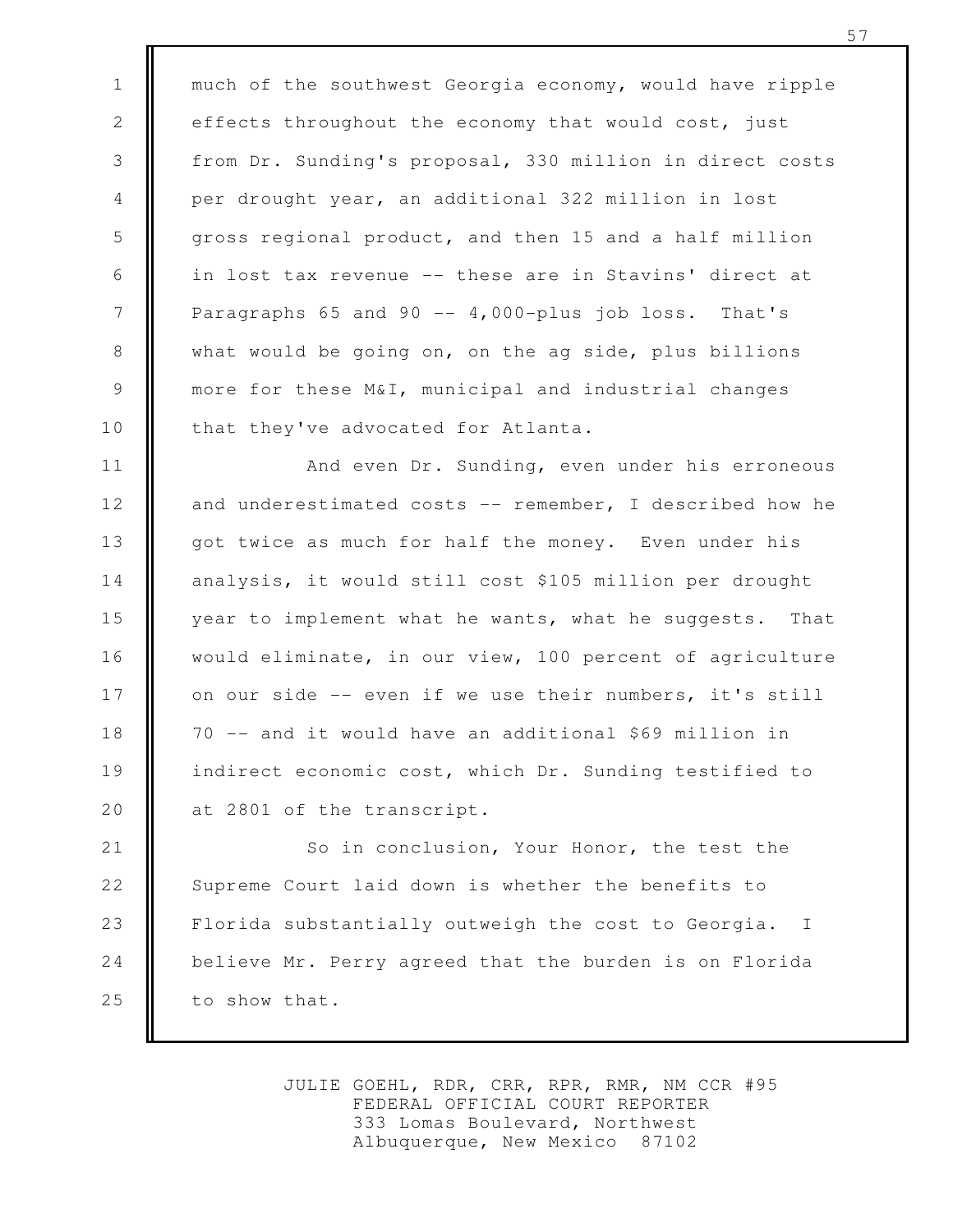Given the amount of water Georgia actually consumes, the fact that the Army Corps under its current system is not going to pass any of those savings through, but will hold it in drought, the fact that Florida presented no evidence on reasonable modifications to the Army Corps operations, the absence of any meaningful benefit even using their own testimony, and the massive cost to Georgia in terms of economics and disruption, we ask that Your Honor enter a report that finds that Florida has not met its burden. THE COURT: Let me ask you one additional question. MR. PRIMIS: Yes, Your Honor. THE COURT: Florida concedes it carries the burden. What is the standard of proof that you think should be applied? MR. PRIMIS: Your Honor, we think unequivocally it's a clear and convincing standard. THE COURT: And that's across the board? Or just on the showing as to harm? MR. PRIMIS: Yes. Well, it certainly applies to their obligation or burden to show that they have suffered a significant harm or injury, but we also believe, and we think the Supreme Court has been quite clear, it also pertains to the ultimate balancing test. 1 2 3 4 5 6 7 8 9 10 11 12 13 14 15 16 17 18 19 20 21 22 23 24 25

> JULIE GOEHL, RDR, CRR, RPR, RMR, NM CCR #95 FEDERAL OFFICIAL COURT REPORTER 333 Lomas Boulevard, Northwest Albuquerque, New Mexico 87102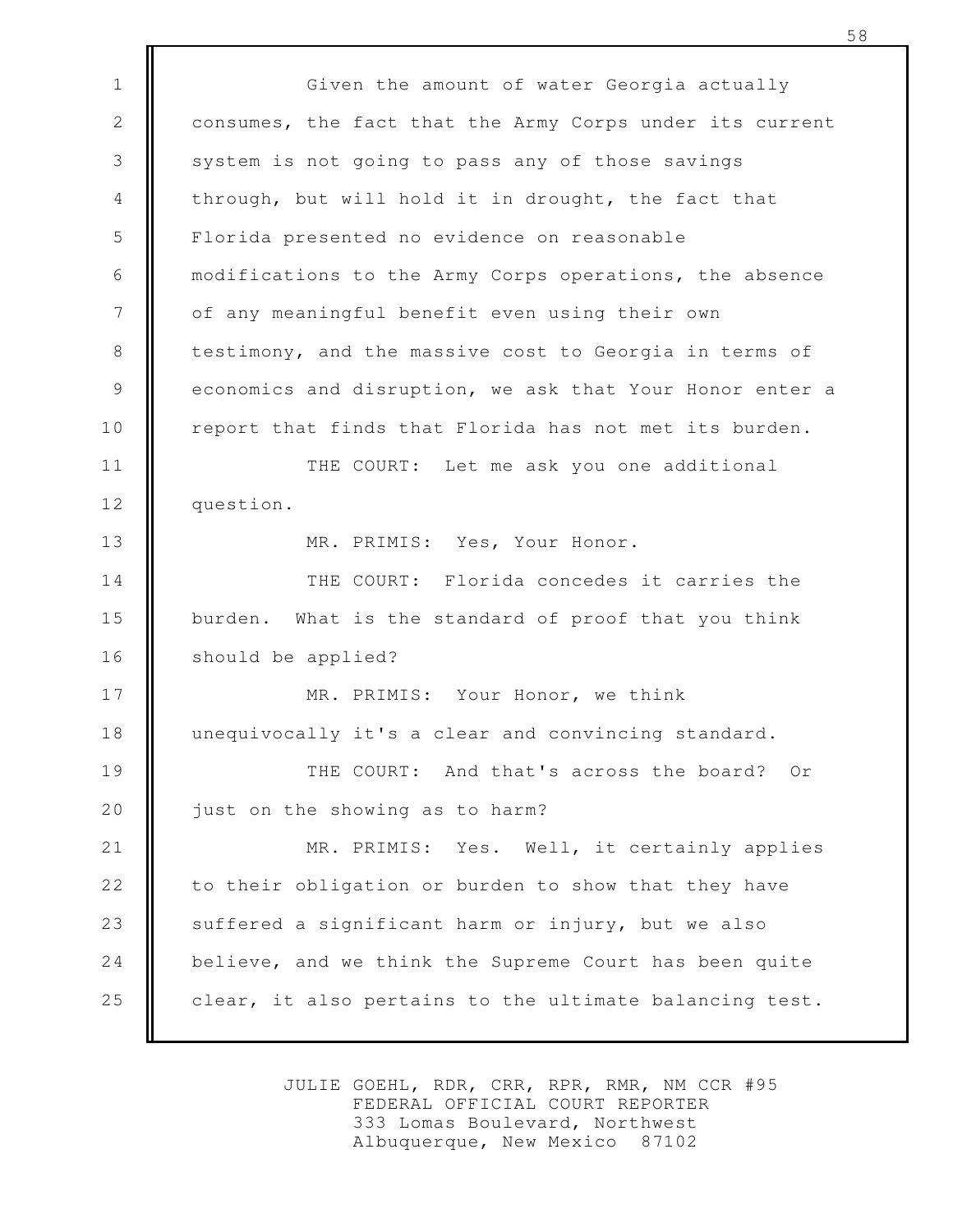So not any particular piece of it, but just whether the benefit will substantially outweigh the harm, that is a clear and convincing test, and we think that's clear from Colorado v. New Mexico. THE COURT: But it doesn't apply to the remedy? MR. PRIMIS: That's what the Supreme Court held in this case, correct. And that was a narrow question, and I think Justice Breyer, in his opinion, was quite clear about that, that what they were addressing was whether Florida had to show at the outset of the case, as a threshold matter, that they could create a remedy by clear and convincing evidence. He said that's too high a burden. THE COURT: So what is the burden that should be enforced? MR. PRIMIS: Clear and convincing evidence that the benefit to Florida will substantially outweigh the harm to Georgia, and that burden rests with Florida. THE COURT: All right. Thank you. MR. PRIMIS: And I would just say, Your Honor, we think that that's clear from Colorado v. New Mexico, I and II. And Justice Breyer, in his majority opinion, did cite to that part of Colorado. In fact, he quoted part of the sentence. 1 2 3 4 5 6 7 8 9 10 11 12 13 14 15 16 17 18 19 20 21 22 23 24 25

> JULIE GOEHL, RDR, CRR, RPR, RMR, NM CCR #95 FEDERAL OFFICIAL COURT REPORTER 333 Lomas Boulevard, Northwest Albuquerque, New Mexico 87102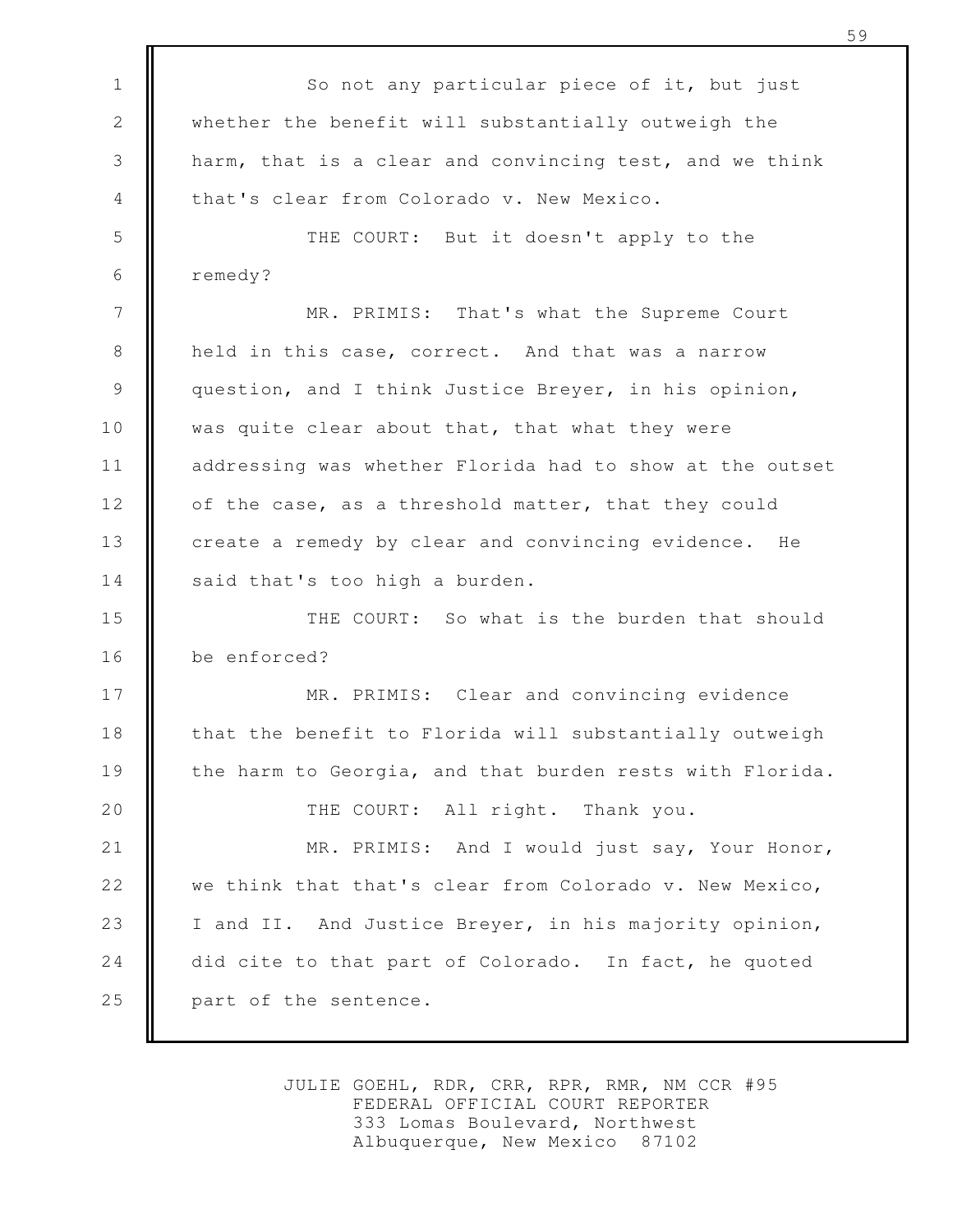And we think it would be highly unusual to think that the Supreme Court overturned, sub silentio, a decision that it was citing and actually quoting from the very same sentence. THE COURT: Thank you. MR. PRIMIS: Thank you, Your Honor. MR. PERRY: Your Honor, if I might, I would like to spend eight of my ten minutes, and invite my colleague -- THE COURT: Spend it however you wish. MR. PERRY: -- to address the burden issue. First, Your Honor, we had a five-week trial, and there was extensive cross-examination, including of Mr. Zeng, who Mr. Primis mentioned, and of Mr. Stavins. And I think if the Court were to focus, as Special Master Lancaster did, on those, including Special Master Lancaster's questions for Mr. Zeng, I think that would shed light on the credibility determinations to make and how to look at this. And to that end, if I might, I would like to invite your attention to Page 27 of the slide set, which is behind Tab 5. And this is, Your Honor, really directed to Mr. Primis' first argument, and that's about how much water is actually being used upstream. And I want to be practical about this, because Mr. Zeng, who 1 2 3 4 5 6 7 8 9 10 11 12 13 14 15 16 17 18 19 20 21 22 23 24 25

> JULIE GOEHL, RDR, CRR, RPR, RMR, NM CCR #95 FEDERAL OFFICIAL COURT REPORTER 333 Lomas Boulevard, Northwest Albuquerque, New Mexico 87102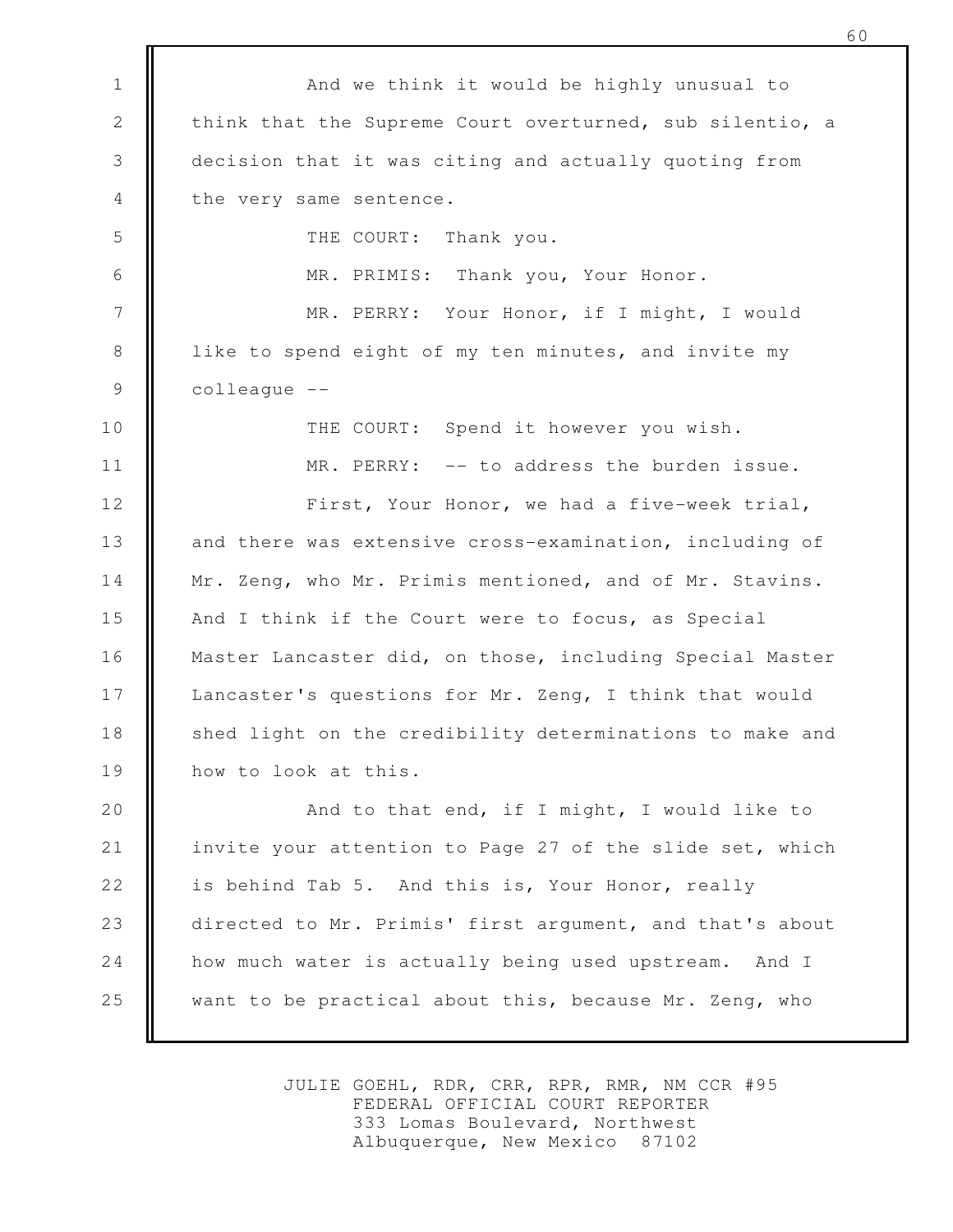he identified, his estimate of the number of acres that were being irrigated was 582,000. All right? That's the lowest estimate they've had in 15 years of the number of acres that were being irrigated. Our estimate, which we went out and compiled using satellite data from U.S.D.A., is 824,000. THE COURT: But how much of that is from different aquifers, or is not being irrigated, or wasn't being irrigated, but it has been within the parameters of the wetted acreage? MR. PERRY: So let me refer to the map here, if I might, Your Honor, because it's a question that is addressed in the briefs. So you can see here, this is the Flint River. It comes down here. And there is just extensive irrigation in here. And the aquifer, if they're not withdrawing from the river, they're almost all withdrawing from the Upper Florida Aquifer. The Claiborne and Clayton Aquifers underlie by some degree, but they're much closer to the surface up here than they are down here. And so if you're irrigating up here and you're using the Claiborne Aquifer, it can have a big effect on flows of the river. But not down here. So, in fact, part of the remedy that we proposed, that Georgia itself was discussing internally, was: Can they, down in this area, in the southern part 1 2 3 4 5 6 7 8 9 10 11 12 13 14 15 16 17 18 19 20 21 22 23 24 25

> JULIE GOEHL, RDR, CRR, RPR, RMR, NM CCR #95 FEDERAL OFFICIAL COURT REPORTER 333 Lomas Boulevard, Northwest Albuquerque, New Mexico 87102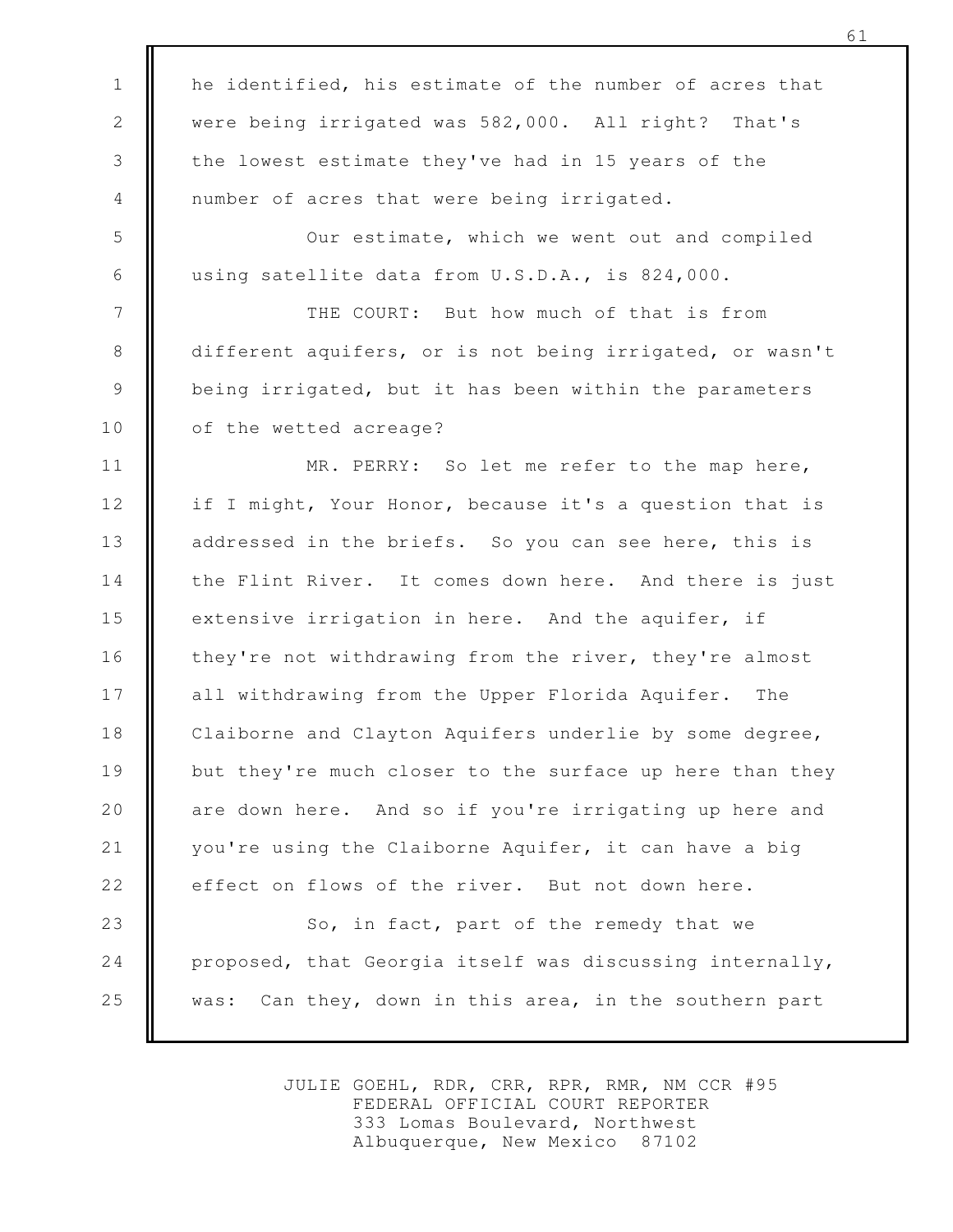of the Flint Basin, drill down deeper, withdraw water in a way that doesn't affect river flow? And absolutely they can do it. They did, in FX-56, an analysis where they can take an enormous number of acres from the Lower Flint, move them to lower aquifers, and just remove the impact on the river system. One other issue here while I'm working with the map. One of these issues that we talked about at trial is called impact factor. THE COURT: Uh-huh. MR. PERRY: So if you take people out of irrigation from the aquifer or from withdrawing just from the river in the way I just described, replace that irrigation, the state can fund it from a lower aquifer, the question is: How much impact does it have? Well, if you're over here, not so much impact. If you're right along the river, a very significant amount of impact. So the question is: What is the right part of the equation to use? Because a gallon withdrawn over here towards the western side, or over here that's pretty far from the river, it will eventually have an effect on river flow. It might take 1,000 days, it might take a couple 1 2 3 4 5 6 7 8 9 10 11 12 13 14 15 16 17 18 19 20 21 22 23 24 25

> JULIE GOEHL, RDR, CRR, RPR, RMR, NM CCR #95 FEDERAL OFFICIAL COURT REPORTER 333 Lomas Boulevard, Northwest Albuquerque, New Mexico 87102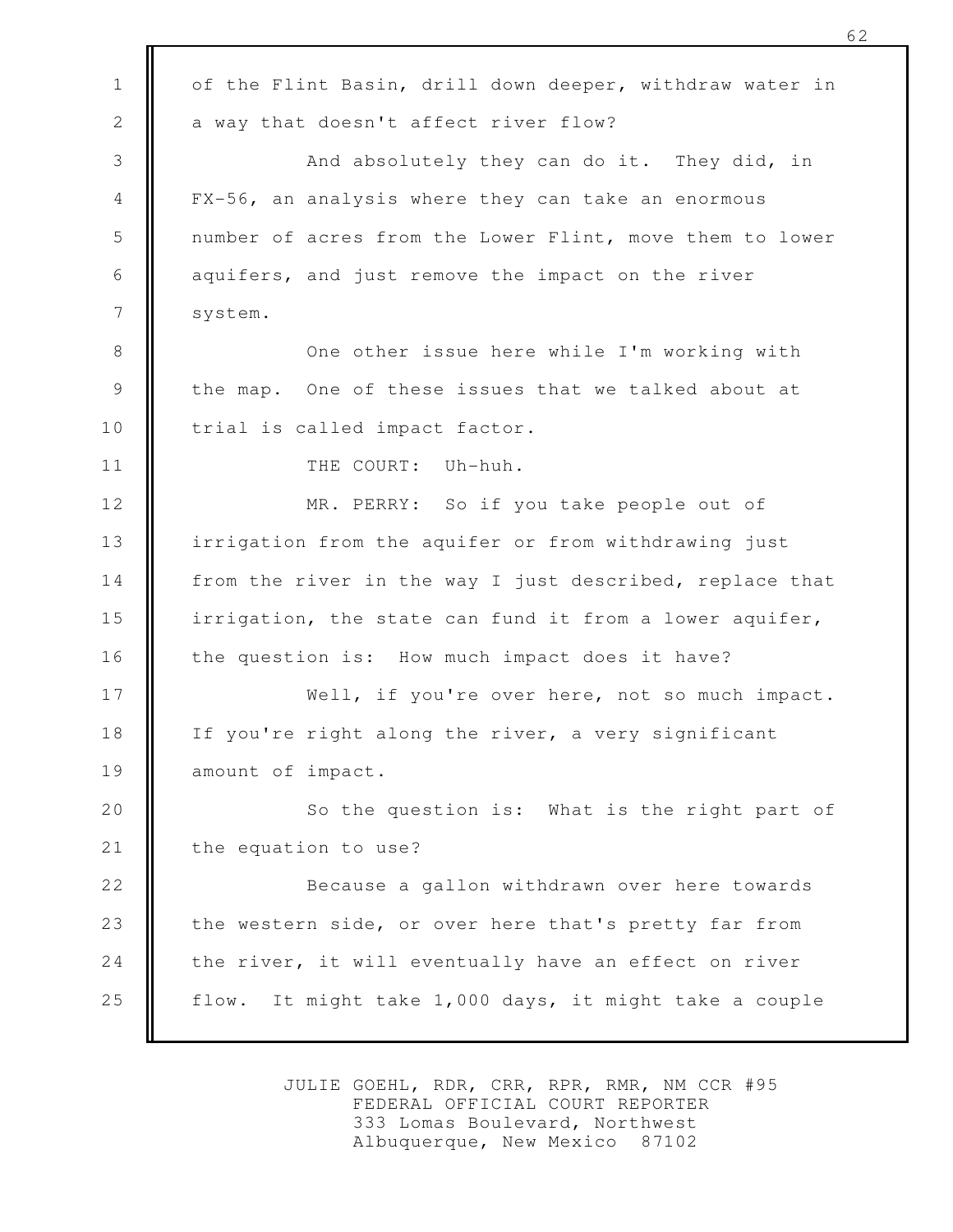of months, but it's all -- almost all of it, 90 percent, is going to affect river flow. It's just a question of when. So there are documents in the record where Georgia's own technical experts are highly skeptical about what Georgia's analytical approach is for this, and about their acreage totals. And one example is Exhibit 49-R, where their technical expert basically says none of the data that Georgia is using in adding up acres, in calculating impact, is actually reliable. Your Honor, if I might just return to this question about the acre estimate, if you look at that which I just described, the 300,000-acre difference, if they just went back to the number that they said in 2006 was the maximum amount of acreage they would irrigate in droughts, it was about 450,000. That's in JX-21. That would provide enough water to solve this problem. I mean, there is a bright line solution that Georgia endorsed in 2006 that can solve our problem. Now, they'll say, "Well, you know, that might cause these effects on farmers." And we have, by looking at their menu of 1 2 3 4 5 6 7 8 9 10 11 12 13 14 15 16 17 18 19 20 21 22

potential solutions, come up with our own costs that don't affect the entire basin, that don't affect Atlanta in any significant way. All they do is require that 23 24 25

> JULIE GOEHL, RDR, CRR, RPR, RMR, NM CCR #95 FEDERAL OFFICIAL COURT REPORTER 333 Lomas Boulevard, Northwest Albuquerque, New Mexico 87102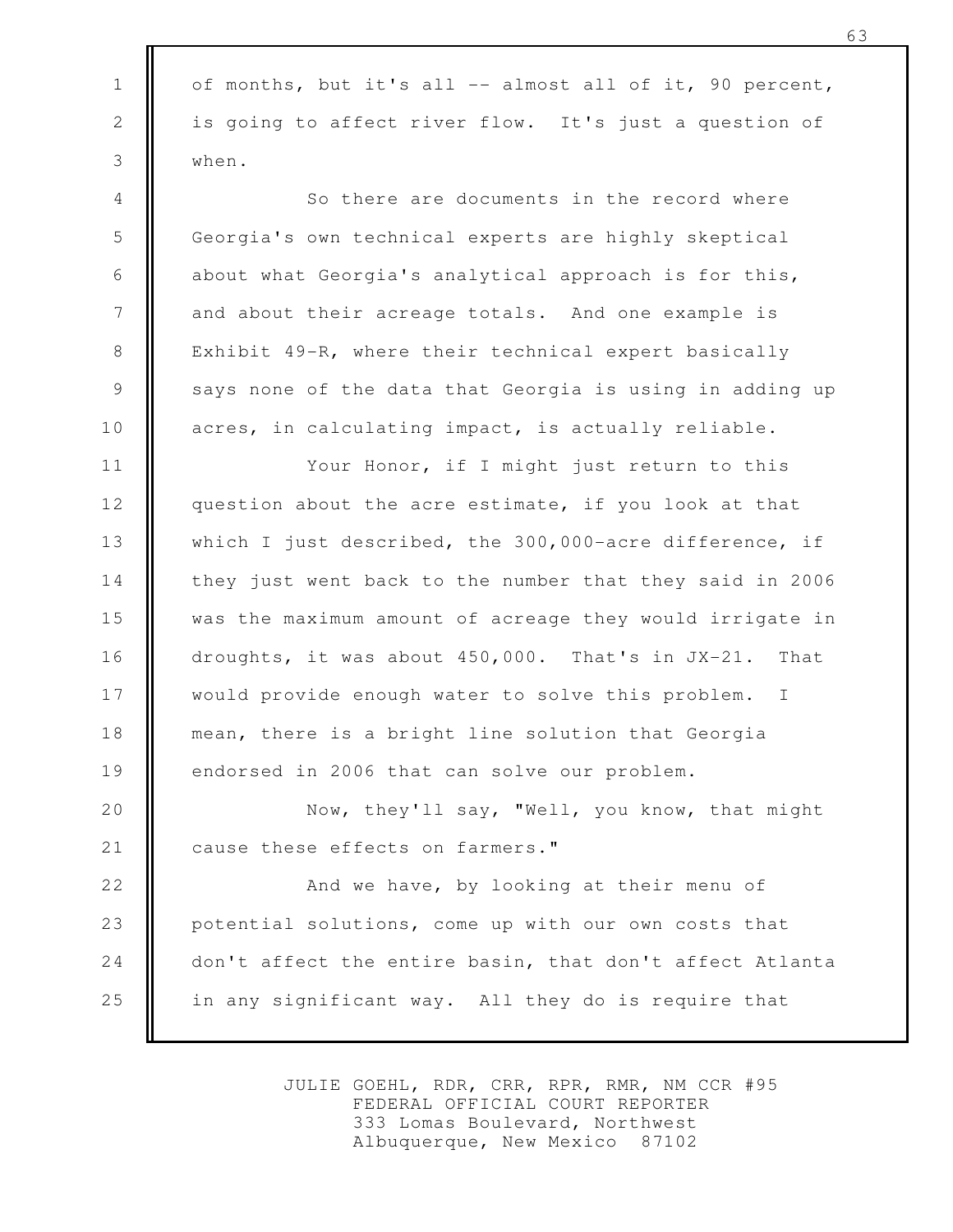Georgia take the types of steps we take in Florida, and other states, too.

1

2

And so when Mr. Primis was up here saying, "This is catastrophic, it's going to destroy the availability of water in Atlanta or elsewhere," it's not. These are limited, specific, targeted reforms that Georgia's own people, when they talk to each other in a candid format, say are necessary. 3 4 5 6 7 8

So the other reasons why Georgia is wrong about its own estimations of how much it's consuming, apart from the acreage total, is because they don't account at all for the effect of 20,000 farm ponds in the basin. Now, you have evaporative loss from those ponds. Now, those ponds could essentially be used in lieu of irrigating from the river or irrigating from the aquifer in droughts. They don't use them that way. What happens is, the water evaporates. Internally, Georgia's own analysis says this is a real problem. 9 10 11 12 13 14 15 16 17 18

They did not put on any evidence about how much of a problem that is. They withheld it as privileged. We didn't get to see what their numbers were. Their own experts say it could be 1,000; it could be 1,000 cubic feet per second impact. To give you a sense of that, it's 64,000 square acres of farm ponds and small impoundments. That amount of water is almost 19 20 21 22 23 24 25

> JULIE GOEHL, RDR, CRR, RPR, RMR, NM CCR #95 FEDERAL OFFICIAL COURT REPORTER 333 Lomas Boulevard, Northwest Albuquerque, New Mexico 87102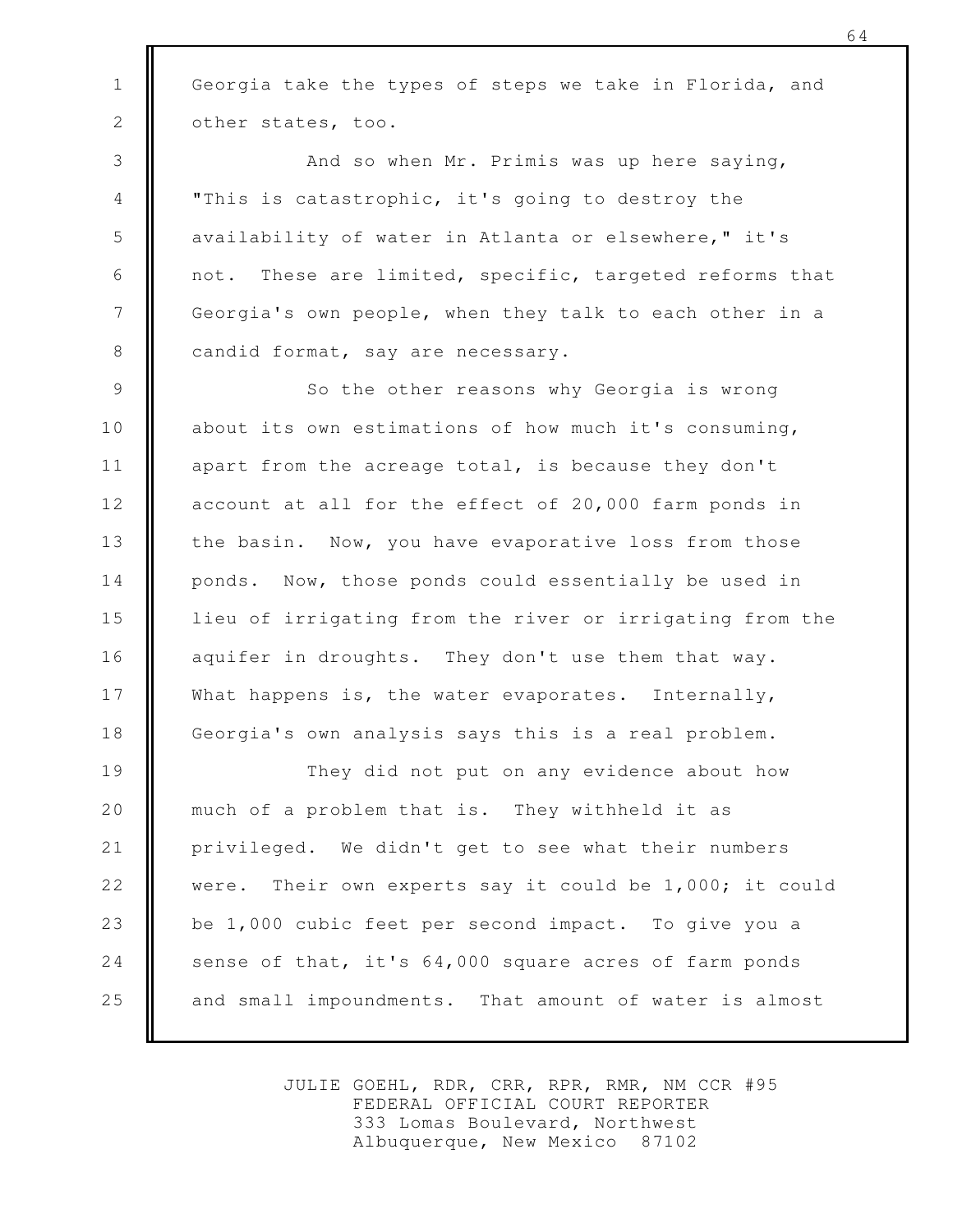the same size as Lake Seminole and Lake Lanier combined. That's a profound amount of water that wasn't in Georgia's estimates anywhere. That's one of the reasons why their numbers are so low. 1 2 3 4

5

Also, the multi-year impact of removing acres.

So if you prevent a farmer from withdrawing from the Florida Aquifer here and use another solution, that eventually is going to have a cumulative impact on the flows. So the idea that you, in a multi-year drought, don't count that cumulative impact means you depress the total amount of flow impact that's having, that is being had, and that's something that Georgia didn't account for, that cumulative impact, pumping at great speed, year after year after year after year. 6 7 8 9 10 11 12 13 14

That's what I was showing you on the chart. That's how we got such bad flows towards the end. You're depleting the aquifer. 15 16 17

FX-82 is an important document to look at. That is Wei Zeng, the person that Mr. Primis referred to, and that person is saying, "We didn't understand how the aquifer was being affected." 18 19 20 21

It was stunning, what we found. That's 2011, right before the crash. I mean, this type of evidence, this type of cross-exam we did at trial shows that these numbers don't hold up. 22 23 24 25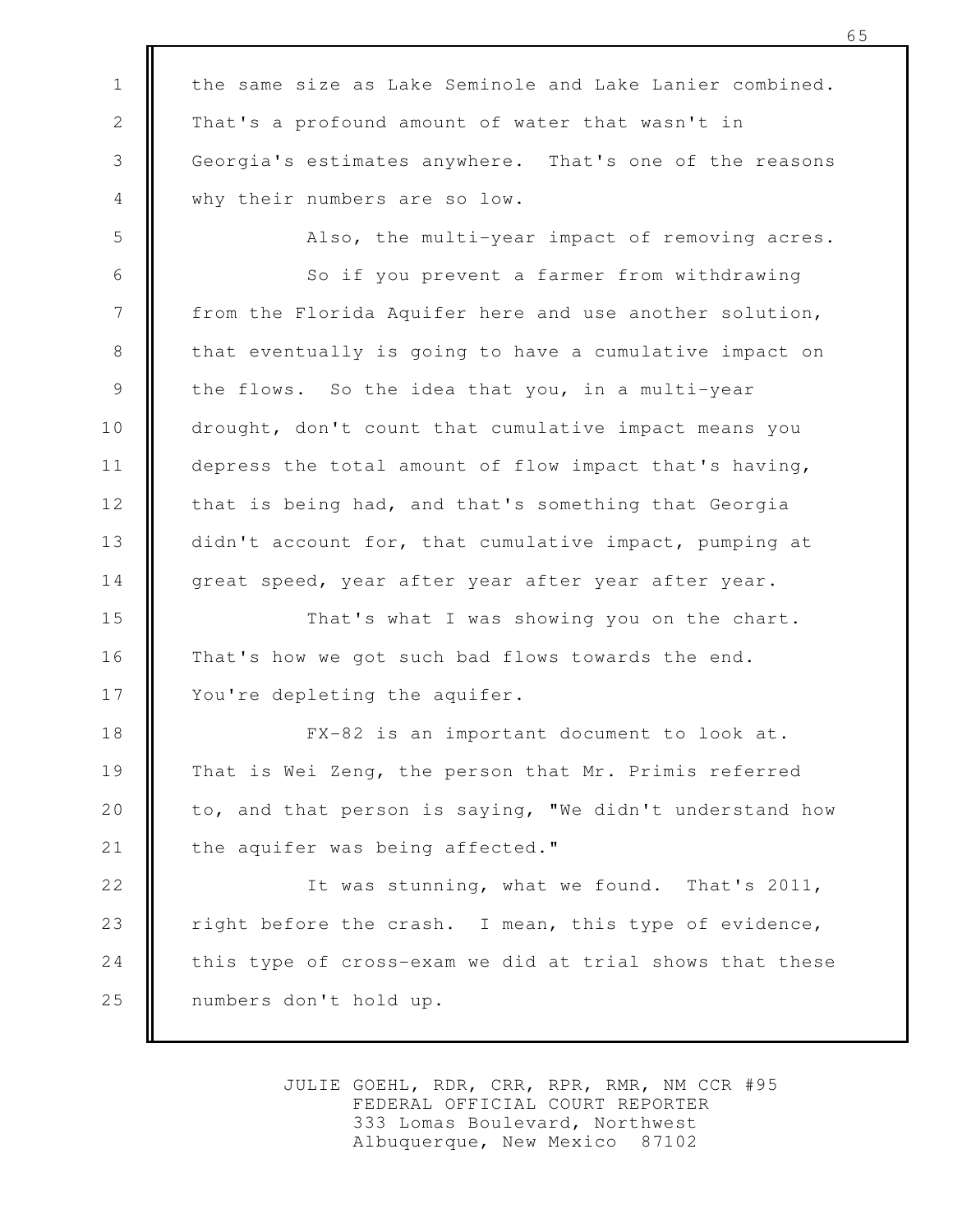But apart from all that, we also looked at objective measurements. It's not all modeling. In fact, Slides 27 through 29 examine that issue specifically and show all of the confirmatory evidence which included, but was not limited to, modeling; plus, the analysis of Georgia's own experts that said that here at Newton on the Flint, because of irrigation, there was 2600 cfs in long-term flow reduction. That's a lot of water. That's irrigation. So Georgia counts all those acres and says, "We couldn't possibly have done it." Their own experts internally say they did, Your Honor. So if I might, before turning over the podium to Mr. Garre, just briefly address Slides -- THE COURT: You have two minutes. MR. PERRY: One minute, Your Honor. We think that the Court has made a finding it has enough water. That's on Slide 20. It doesn't need the additional water. It does not need to seize water that the Supreme Court apportions to Florida in order to meet its needs. It has made a finding. And, in fact, on the following pages of that particular range of slides are the things they have said about not prejudicing the Supreme Court's decision. 1 2 3 4 5 6 7 8 9 10 11 12 13 14 15 16 17 18 19 20 21 22 23 24 25

> JULIE GOEHL, RDR, CRR, RPR, RMR, NM CCR #95 FEDERAL OFFICIAL COURT REPORTER 333 Lomas Boulevard, Northwest Albuquerque, New Mexico 87102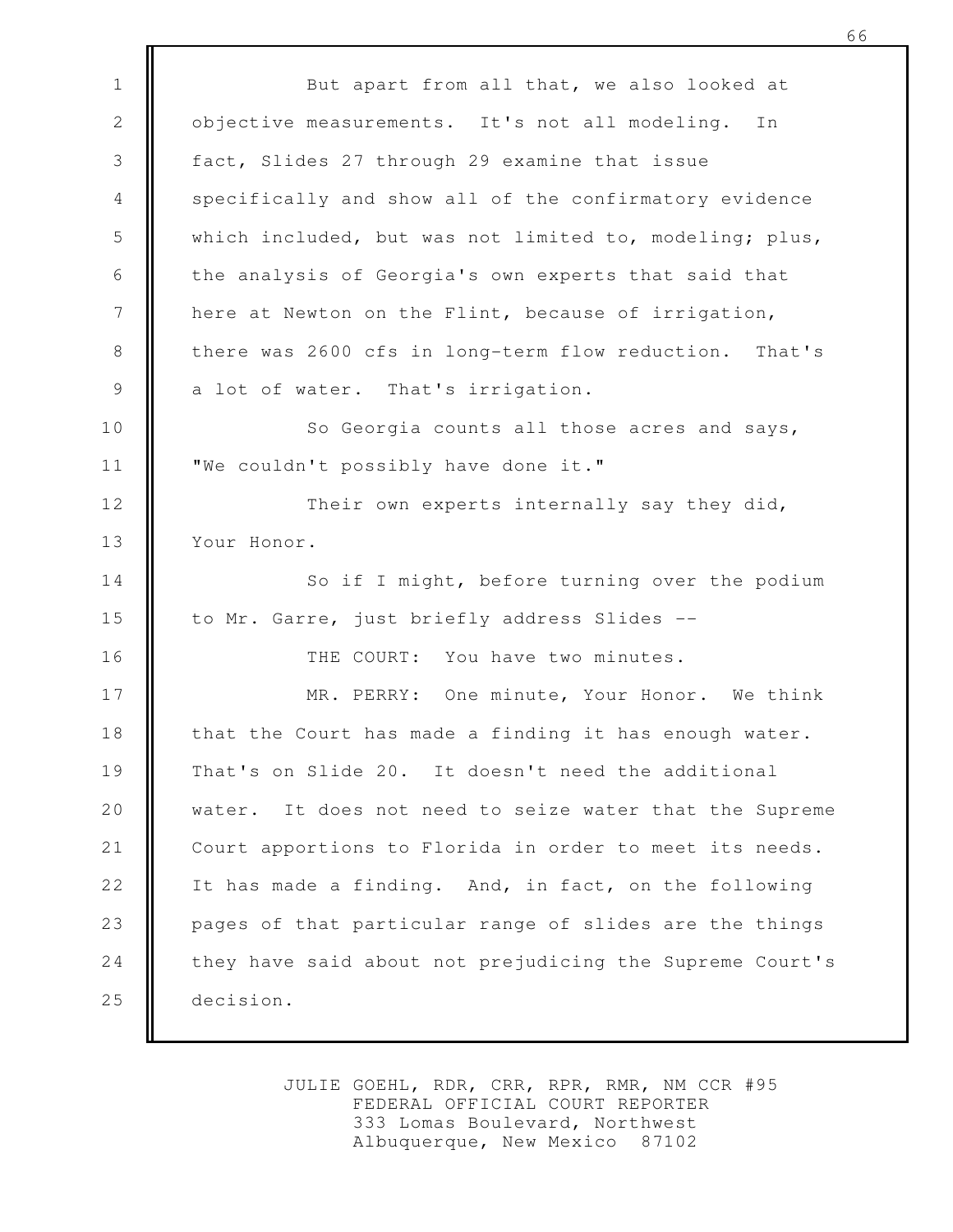MR. GARRE: Thank you, Your Honor. I have three very quick points. First, on the burden of proof, we addressed it in our opening brief on remand, Page 4, Note 1, in our response brief, Page 4, Note 1, where we explain that in this case, Georgia occupies the same position as Colorado as the diverting party. Second, Mr. Primis said that the Supreme Court held that we bore the burden of clear and convincing evidence on the balancing. You will look for that in the Court's opinion, but you won't find it. What you will see is that the Court's -- THE COURT: What burden of proof should we utilize? MR. GARRE: I believe it would be a preponderance, ultimately, on the balancing. But the Court, when the Court described the balancing -- this is on Page 2527, I believe -- it did not refer to clear and convincing evidence. The Court referred to clear and convincing evidence only on the initial stage of whether we've shown shifting of equitable balancing, which it held that we met. The dissent several times referred to clear and convincing evidence, but the Court didn't. It instead stressed the need for flexibility. 1 2 3 4 5 6 7 8 9 10 11 12 13 14 15 16 17 18 19 20 21 22 23 24 25

> JULIE GOEHL, RDR, CRR, RPR, RMR, NM CCR #95 FEDERAL OFFICIAL COURT REPORTER 333 Lomas Boulevard, Northwest Albuquerque, New Mexico 87102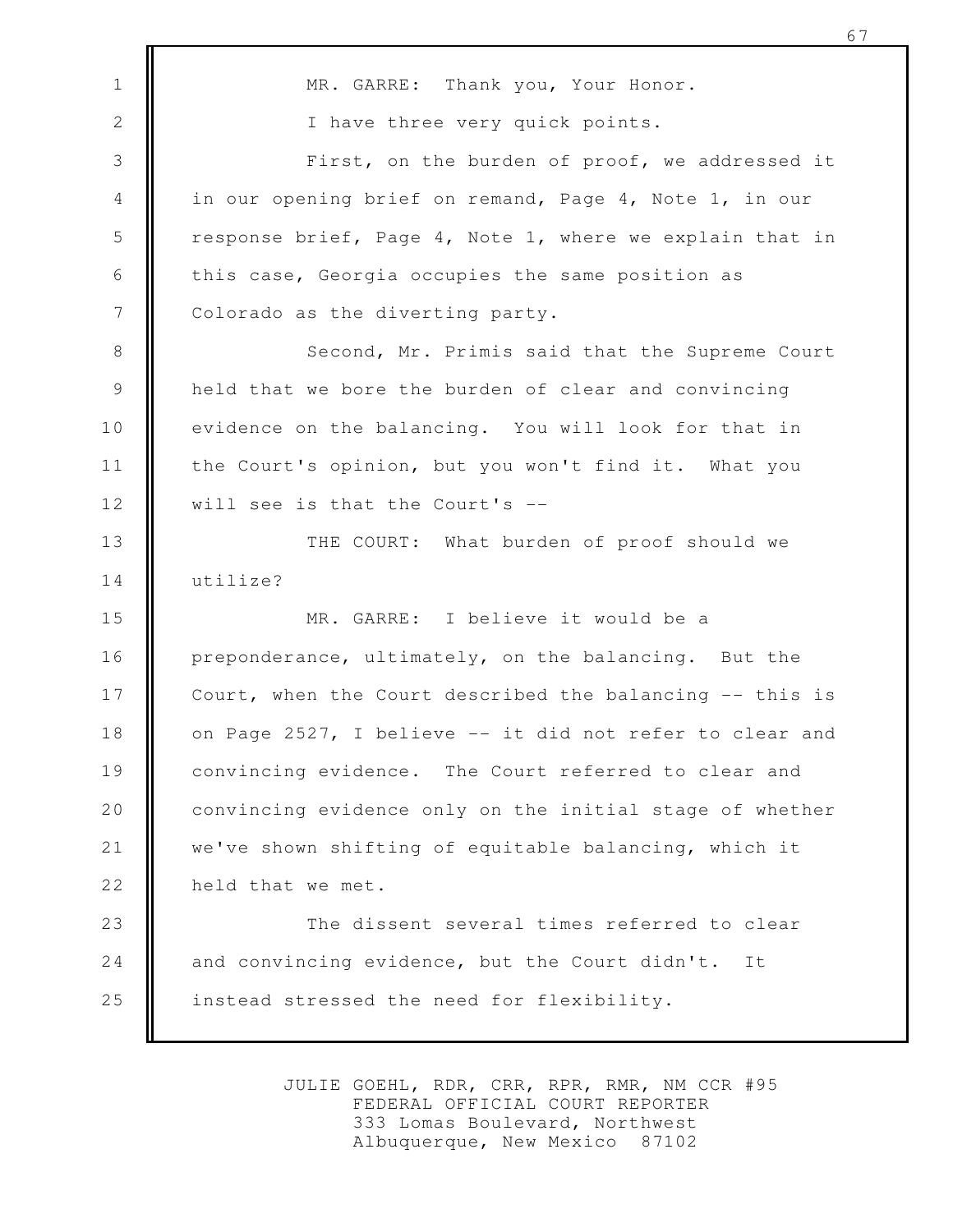In any event, we believe we meet any burden of proof. Second, on the balancing, I would refer this Court to New Jersey v. New York, where the Court balanced the interests of the oyster beds in New Jersey to the need for New York City to have more water. And finally, I would stress what I began with, which is that this is a case about eliminating waste and mismanagement. That's what distinguishes this case from Washington v. Oregon and Idaho v. Oregon, where the Court found that the uses there were reasonable. Here, as Special Master Lancaster laid out, Georgia's irrigational practices are unreasonable, unrestrained, and ultimately -- THE COURT: I disagree with you. Lancaster didn't find anything. He assumed it. MR. GARRE: Yes, Your Honor. And we believe his discussion there is compelling, although we recognize this Court can revisit that and make its own findings. Ultimately, this gets back to what Justice Holmes said in New Jersey v. New York, which is that a river is a treasure and should not be wasted. Georgia today indicated in response to Your Honor's questions that there is no limit on the amount 1 2 3 4 5 6 7 8 9 10 11 12 13 14 15 16 17 18 19 20 21 22 23 24 25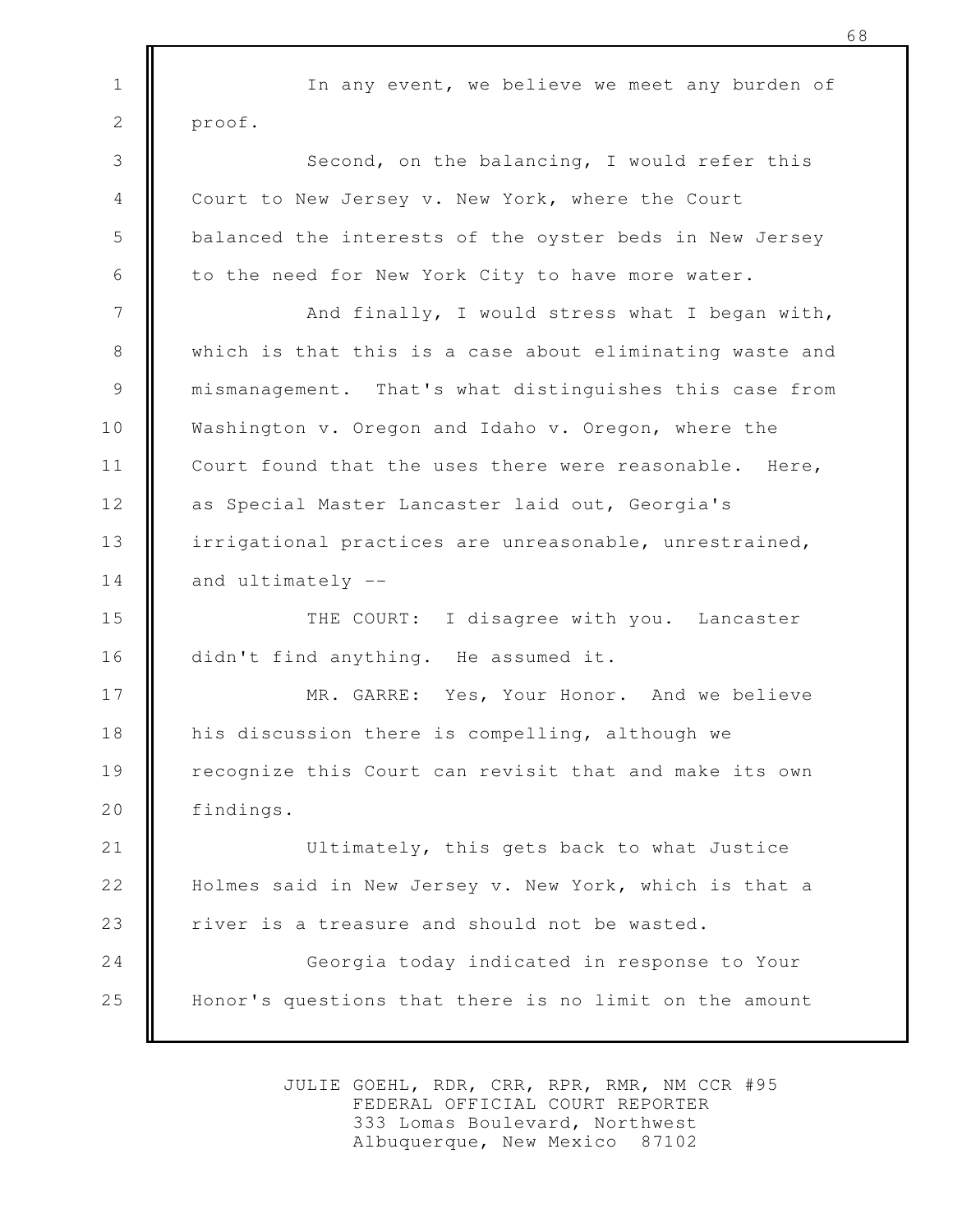| $1\,$          | of water that they believe that they can consume.   |
|----------------|-----------------------------------------------------|
| $\mathbf{2}$   | Florida is seeking to protect an irreplaceable      |
| $\mathcal{S}$  | ecological resource that once gone, will never come |
| 4              | back.                                               |
| 5              | Thank you, Your Honor.                              |
| 6              | THE COURT: Thank you very much. Your                |
| $\overline{7}$ | arguments were very helpful.                        |
| $\,8\,$        | We will take this matter under advisement, and      |
| $\mathcal{G}$  | we'll let you know in due course. Thank you.        |
| $10$           | We are in recess.                                   |
| 11             | LAW CLERK ROBERT TEPPER: All rise.                  |
| 12             | (Proceedings concluded at 11:25 a.m.)               |
| 13             |                                                     |
| 14             |                                                     |
| 15             |                                                     |
| 16             |                                                     |
| 17             |                                                     |
| 18             |                                                     |
| 19             |                                                     |
| 20             |                                                     |
| 21             |                                                     |
| $2\sqrt{2}$    |                                                     |
| 23             |                                                     |
| 24             |                                                     |
| 25             |                                                     |
|                |                                                     |